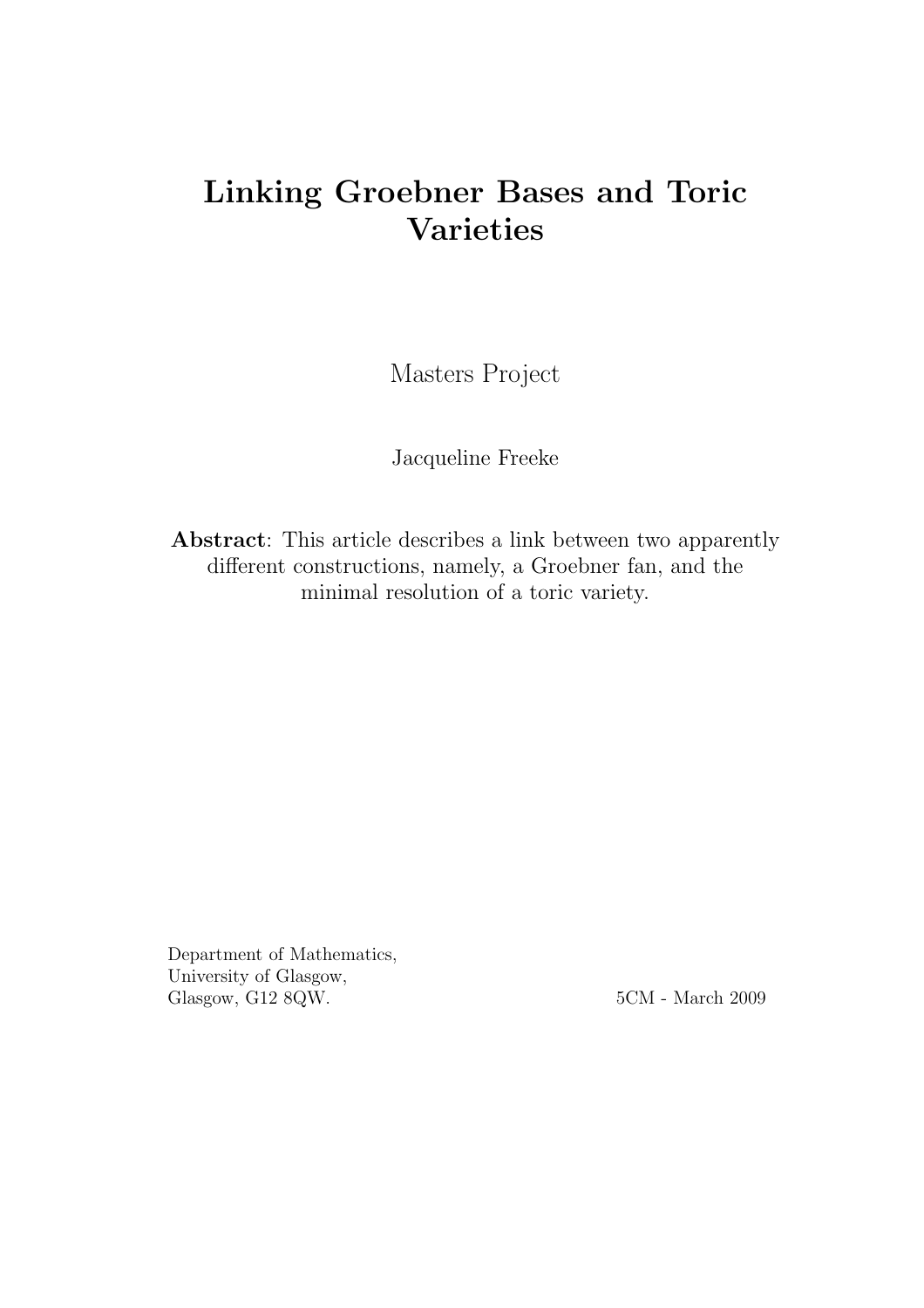## **CONTENTS**

|            | 1. Introduction         |                             |
|------------|-------------------------|-----------------------------|
|            | 2. Groebner Bases       | $\mathcal{D}_{\mathcal{L}}$ |
|            | 3. The Groebner Fan.    | 8                           |
|            | 4. Toric Geometry.      | 19                          |
|            | 5. The Main Theorem.    | 36                          |
|            | 6. The G-Hilbert Scheme | 41                          |
| References |                         | 45                          |

## 1. INTRODUCTION

Many of the important results in Mathematics are obtained by finding links between apparently different mathematical objects. If we can establish a correspondence between two such objects, we can use the information we have about one of them to obtain new results about the other. In this project we will consider one such link, namely between Groebner fans and toric varieties, which will be defined in due course. We will also give a brief discussion of the G-Hilbert Scheme, and state that there is also a correspondence between the toric variety  $\mathbb{C}^2/G$  and the G-Hilbert Scheme, which enables us to find a description of  $\mathbb{C}^2/G$  more directly in terms of G.

We begin by a discussion of the Ideal Membership Problem, and the solution of it via Groebner bases. We will prove their existence, and give the algorithm to find them, known as Buchberger's algorithm. This discussion leads naturally to the consideration of Groebner fans, which we will construct, beginning with some basic geometric definitions, and then considering some examples. We will also consider the Groebner Walk, which is a useful algorithm to obtain the Groebner bases that are more difficult to obtain via Buchberger's algorithm.

In the second half of this project, we will introduce some toric geometry with the discussion of toric varieties, which we will illustrate with several examples. We then restrict attention to toric surfaces, and show that each affine subvariety of a toric variety is isomorphic to the cyclic quotient singularity of type  $\frac{1}{r}(1, a)$ . We then proceed to consider the minimal resolution of these singularities, and show that the resulting fan is isomorphic to the Groebner fan of the ideal  $I_G$  defined by the free G-orbit.

In the final section, we will conclude by giving an informal discussion of the G-Hilbert Scheme, considered as the set of all G-clusters, and will show that in our special case it carries the structure of a toric variety, which is isomorphic to the minimal resolution of  $\mathbb{C}^2/G$ . We will also illustrate this with an example.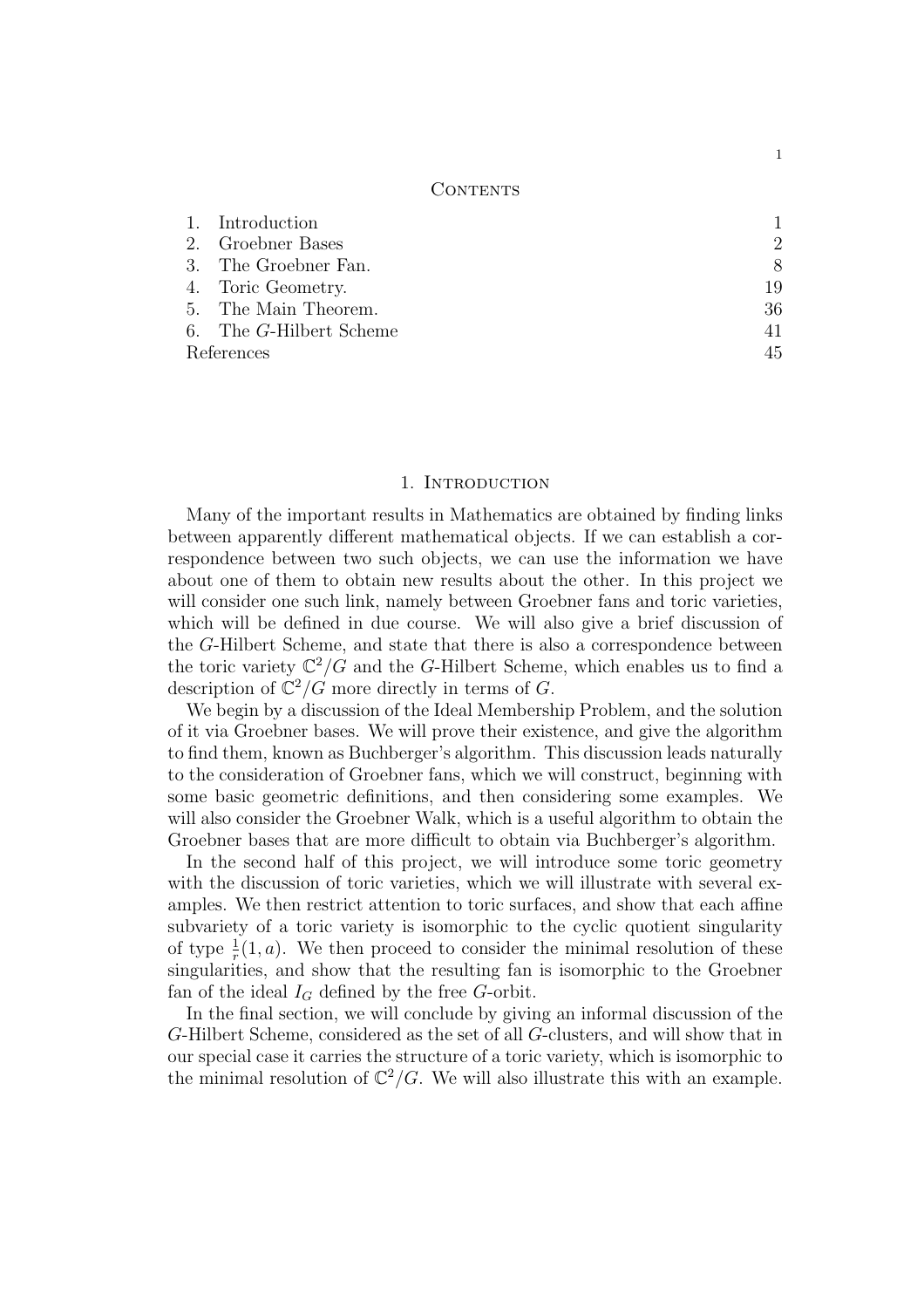### 2. Groebner Bases

2.1. The Ideal Membership Problem. We begin be recalling the following basic definitions, and the Hilbert basis theorem. Let  $S := k[x_1, x_2, ... x_n]$  be a polynomial ring in  $n$  variables over a field  $k$ .

- A polynomial ideal  $I$  of  $S$  is a subset of  $S$  generated by polynomials, such that,  $\forall f, g \in I$ , and  $h \in S$ ,  $f - g$ ,  $hf \in I$ .
- A polynomial ideal  $I$  of  $S$  is said to be *finitely generated* over  $k$ , if  $\exists f_1, f_2, ..., f_r \in I$ , such that,  $\forall f \in I, \exists h_1, ..., h_r \in S$ , such that  $f =$  $\sum h_i f_i$ .

**Theorem 2.1.** (Hilbert's Basis Theorem). Every polynomial ideal is finitely generated.

*Proof.* See [9], pages 48-49.

Given such a basis  $\{f_1, ..., f_r\}$  for I, we write  $I = \langle f_1, ..., f_n \rangle$ . We denote the monomial  $x_1^{a_1}...x_n^{a_n}$  of S as  $\mathbf{x}^{\mathbf{a}},$  where  $\mathbf{a} = (a_1, ..., a_n) \in \mathbb{N}^n$ .

For an ideal  $I = \langle f_1, f_2, ..., f_n \rangle$  and a polynomial g in  $k[x_1, ..., x_n]$ , how can we determine whether or not  $g \in I$ ? This is known as the Ideal Membership Problem. In this section we will show how Groebner bases can be used to solve it.

Principally generated ideals  $\langle f \rangle$  are simple and easy to understand: their elements are all polynomials of the form  $fg$ , for  $g \in k[x_1, ..., x_n]$ . For all ideals  $I \subset k[x]$ , the problem takes this form, since  $k[x]$  is a principal ideal domain. When considering ideals of a polynomial ring in more than 1 variable, ideals may have more than one generator, and whether or not a specific polynomial lies in the ideal can be more difficult to determine. We now have many different monomials with the same degree. In  $k[x, y]$ , there are 5 monomials of degree 4, namely  $x^4, x^3y, x^2y^2, xy^3$ , and  $y^4$ , as compared to only 1 in  $k[x]$ . This causes the ordinary division algorithm to fail. For example, taking  $g = xy + 3y^2 - 1$ , and  $f = 2x$ , applying the division algorithm gives

$$
g = \frac{1}{2}yf + 3y^2 - 1.
$$

But the degree of the remainder is the same as the degree of  $q$ . Hence the process will not necessarily terminate satisfactorily. To try and mimic the division algorithm in multi variable polynomial rings, we have to introduce the idea of monomial ordering.

**Definition 2.2.** A monomial order  $\prec$  on a polynomial ring  $S = k[x_1, ..., x_n]$ is a total order on monomials such that,

- For all monomials  $x^a, x^b, x^c$ , if  $x^a \prec x^b$  then  $x^a x^c \prec x^b x^c$ .
- Any arbitrary set of monomials  $\{x^a\}_{a \in A}$  has a least element.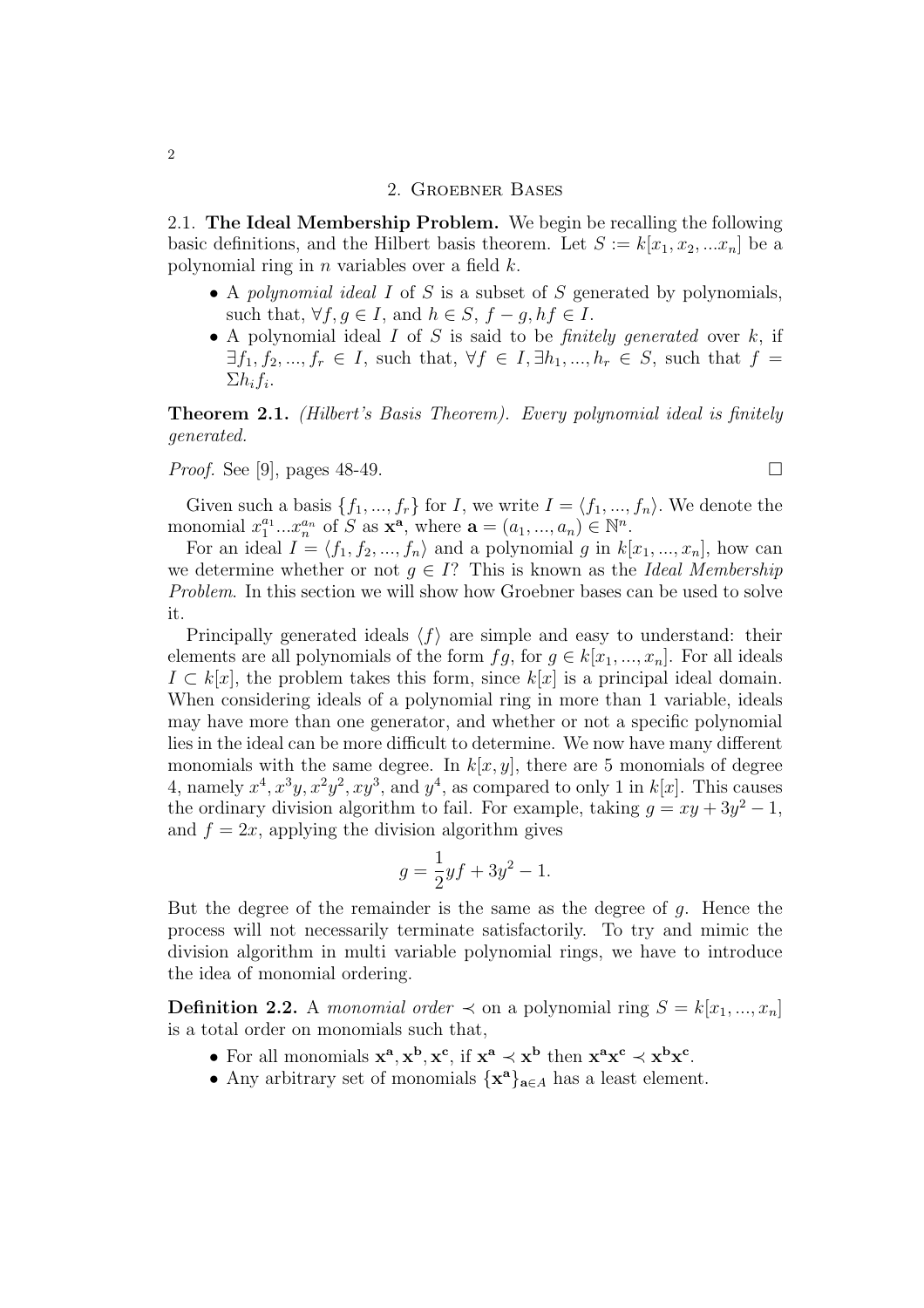The leading monomial  $LM(f)$  of a polynomial f is defined to be the monomial of f with the highest order. The leading term  $LT(f)$  is simply  $LM(f)$ multiplied by its coefficient in f.

Being a total order implies that the orders of any 2 monomials are comparable, their orders are either equal, or one is bigger than the other. The 2nd condition above is equivalent to saying that, for any  $\mathbf{a} \in \mathbb{R}^n_{\geq 0} \setminus \{0\}, \mathbf{x}^{\mathbf{a}} \prec \mathbf{x}^{\mathbf{0}} = 1$ . This property of a monomial order is necessary to prove that our algorithm will terminate.

**Example 2.3.** A simple example of a term order in  $k[x_1, ..., x_n]$  is lexicographic order, which is similar to the way that words are ordered in a dictionary. It is given by the rule

 $\boldsymbol{\mathrm{x}^a} \succ_{lex} \boldsymbol{\mathrm{x}^b}$ 

if and only if the first non-zero term of  $(a_1 - b_1, ..., a_n - b_n)$  is positive.

Another example is graded reverse lexicographic order, where  $\mathbf{x}^{\mathbf{a}} \succ_{grelex} \mathbf{x}^{\mathbf{b}}$ if  $deg(\mathbf{x}^{\mathbf{a}}) > deg(\mathbf{x}^{\mathbf{b}})$ , or if  $deg(\mathbf{x}^{\mathbf{a}}) = deg(\mathbf{x}^{\mathbf{b}})$  and the last non-zero term of  $(a_1 - b_1, ..., a_n - b_n)$  is negative.

We now have a method of ordering all the monomials in  $k[x_1, ..., x_n]$ . The following algorithm is a generalisation of the ordinary division algorithm, which at each step gives a remainder whose leading term has lower order than the polynomial we started with.

Algorithm 2.4 (Naive Algorithm). Given a polynomial g, and an ideal  $I =$  $\langle f_1, ... f_r \rangle$ , we set  $g = g_0$ . If there does not exist an  $f_i$  with  $LM(f_i)|LM(g_0)$ , then we stop. Otherwise we set

$$
g_1 := g_0 - f_i \frac{LT(g_0)}{LT(f_i)}.
$$

We repeat the process for  $g_1$  and  $\{f_1, ..., f_r\}$  until the algorithm stops, either with  $LT(g_n)$  not divisible by any of the  $LT(f_i)$ , or  $g_n = 0$ . The algorithm must stop after a finite number of steps by the well ordering property of the monomial order. This is because  $g_{i+1}$  is a polynomial contained in I that has lower order than  $q_i$ .

Clearly if  $q_n = 0$  we can conclude that q lies in I, since the algorithm provides an expression for g as a sum of multiples of the generators of I. However, the converse is not true in general, since the algorithm may stop prematurely, giving a non-zero remainder for polynomials that are contained in the ideal. So  $g_n \neq 0$  does not necessarily imply that g is not in I. For example, if  $I = \langle f_1 := x^2 - x + 1, f_2 := x^2 + 2 \rangle$ , and  $g = x + 1$ , then  $LM(g)$ does not divide  $LM(f_i)$ , for  $i = 1, 2$ , but g is contained in I. If our algorithm is to work successfully, we need to choose a special basis for our ideal.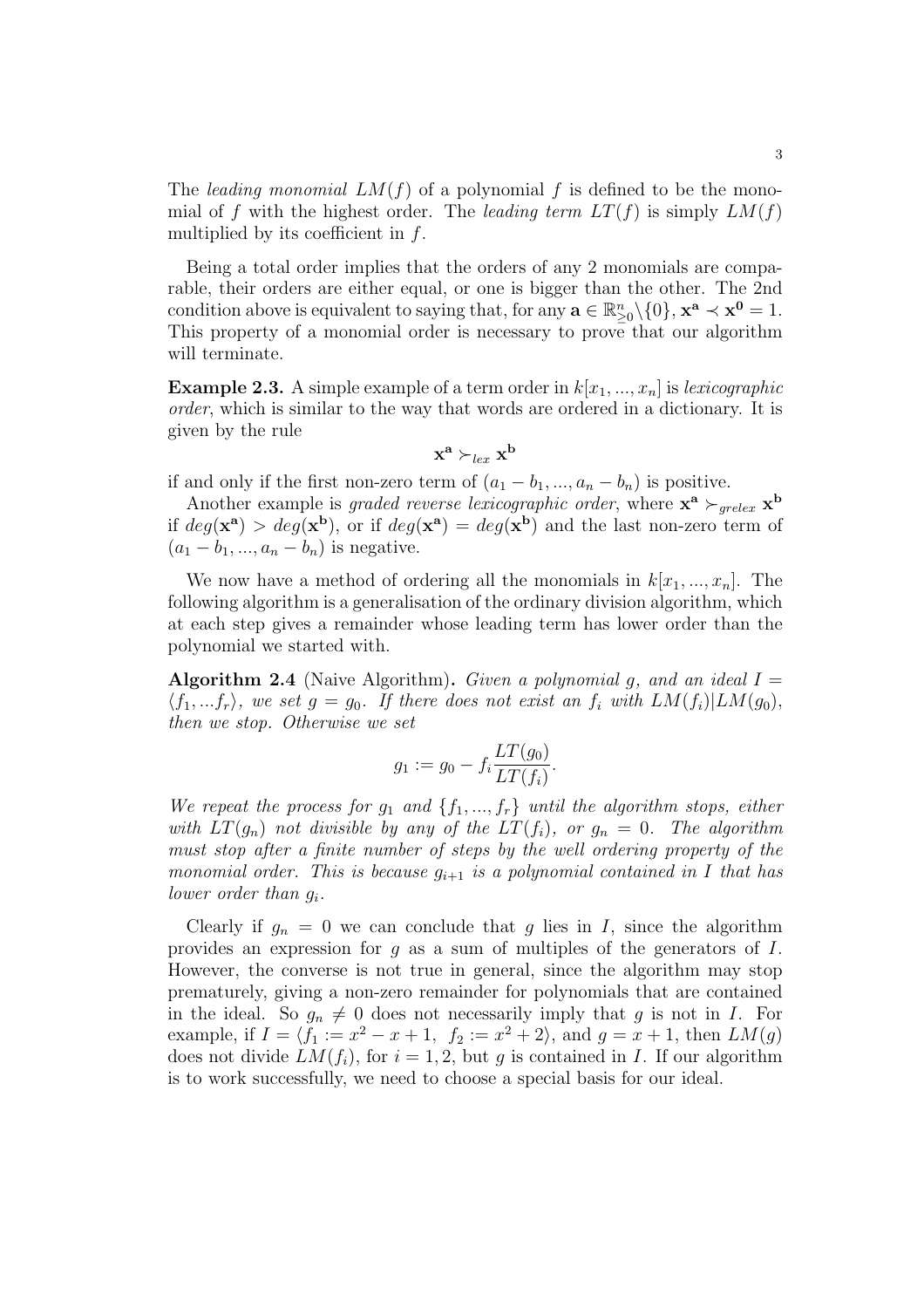**Definition 2.5.** Let  $\prec$  be a fixed monomial order, and I a polynomial ideal.

• The *ideal of leading terms* of I is defined to be

$$
LT(I) := \langle LT(g) : g \in I \rangle.
$$

• A *Groebner basis* for  $I$  is a collection of non-zero polynomials

$$
\{f_1, ..., f_r\} \subseteq I,
$$

such that  $LT(f_1), ..., LT(f_r)$  generate  $LT(I)$ .

The existence of Groebner bases follows trivially from Hilbert's Basis Theorem, since it implies that we can find a finite generating set for  $LT(I)$ . Suppose  ${x<sup>a<sub>1</sub>, ..., x<sup>a<sub>r</sub></sup>}</sup>$  is such a set. Then we can find a unique minimal generating set by eliminating monomials that are divisible by other monomials in the set. The minimal generating set of a monomial ideal in two variables can be illustrated nicely by a 'staircase diagram'. By considering the lattice  $\mathbb{Z}^2$  of points with  $(r, s)$  corresponding to the monomial  $x^r y^s$ , if we plot the points in the generating set, all the monomials in the ideal are given by points to the right or above a point in the generating set, and the minimal generators are the points with no other points to their left or below them. For example, if  $I = \langle x^6y^3, x^4y^6, xy^5, y^7, x^2y^4, x^5y^5 \rangle$ , then the monomials in I and it's minimal generators are shown in the diagram below.



FIGURE 1. The minimal generators of I.

This has a generalisation in higher dimensions, but it is more difficult to draw. At this point, it is not clear why a Groebner basis is useful, or even whether it generates the ideal at all. The following proposition shows us how Groebner bases solve the ideal membership problem.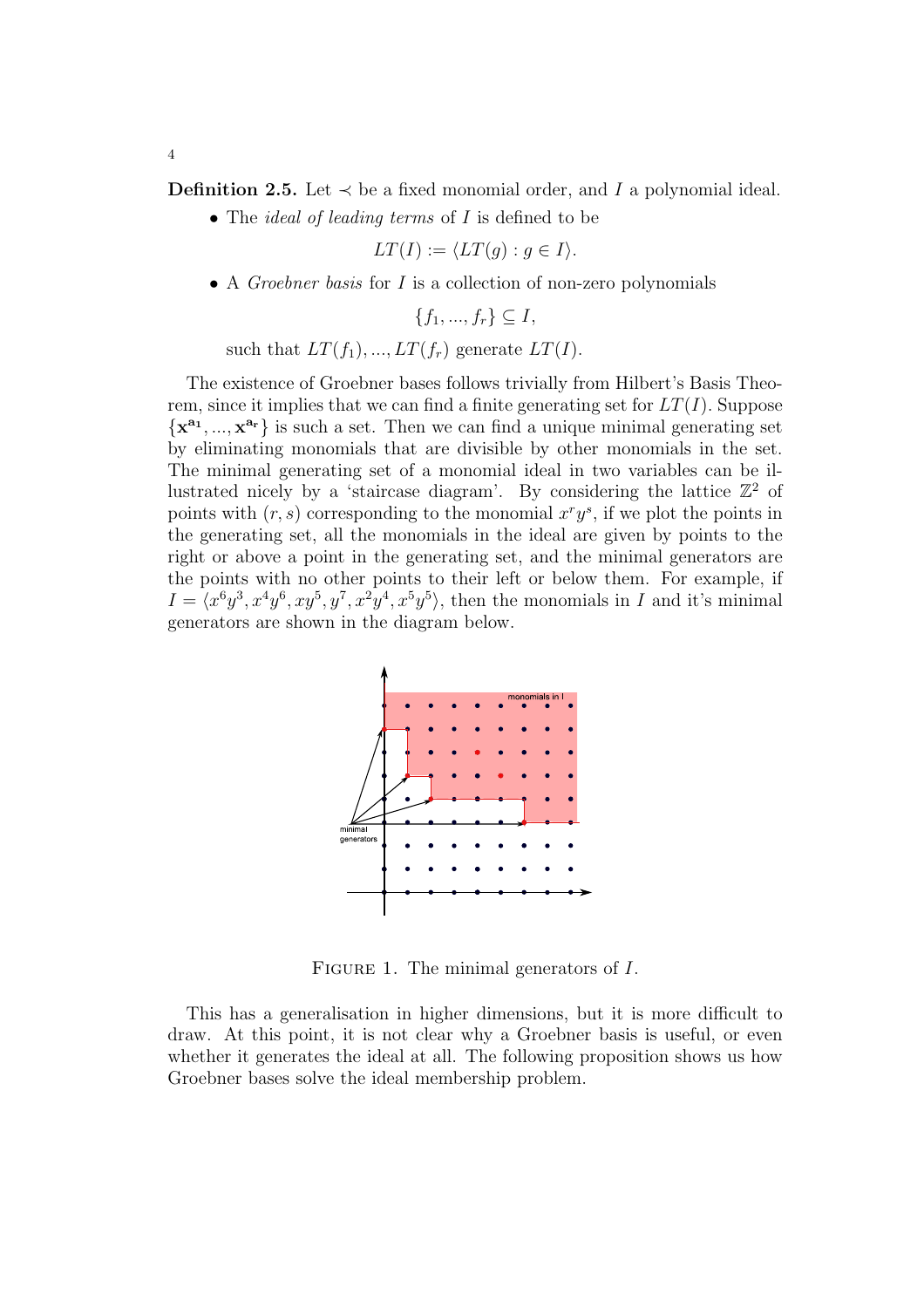**Proposition 2.6.** Let I be an ideal as above, and let  $\{f_1, ..., f_r\}$  be a Groebner basis for I. Then  $I = \langle f_1, ..., f_r \rangle$ , and for all  $q \in S$ , the division algorithm terminates either with

$$
g = h_1 f_1 + \dots + h_r f_r,
$$

with  $h_i \in S$ , and hence  $q \in I$ , or

$$
g = h_1 f_1 + \dots + h_r f_r + g_r,
$$

where  $LT(g_r)$  is not contained in  $\langle LT(f_1), ..., LT(f_r)\rangle$ , so  $g_r$ , and hence also g are not in I.

Proof. We have already seen that whenever the algorithm yields a zero remainder we obtain an expression

$$
g = h_1 f_1 + \dots + h_r f_r,
$$

and this implies  $q \in I$ . We have to show that this algorithm always gives a zero remainder for  $q \in I$ . Suppose for a contradiction that this is not the case. Then there exists a  $g \in I$  such that  $LT(q_i)$  is not divisible by any of the  $LT(f_i)$ 's for some  $i \in \mathbb{N}$ . But this implies that  $LT(g_i)$  is not contained in  $\langle LT(f_1), ..., LT(f_r)\rangle$  since a monomial in a monomial ideal must be a multiple of at least one of the monomial generators. But

$$
\langle LT(f_1), ..., LT(f_r) \rangle = in_{\prec}(I)
$$

and so  $g_i$  is not in I. This implies that g is not contained in I. This is a contradiction, and hence each  $LT(g_i)$  must be divisible by a  $LT(f_i)$ , and so by the well ordering property we obtain a zero remainder whenever  $q \in I$ . Since  $g \in I$  if and only if  $g = h_1 f_1 + ... + h_r f_r$  for  $h_i \in S$ , then it follows trivially that  $I = \langle f_1, ..., f_r \rangle$ .

We now show how we can determine via a Groebner basis whether or not a polynomial  $q$  belongs to  $I$ .

Algorithm 2.7. (Algorithm 2.4 with a Groebner basis.) Begin by fixing a monomial order  $\prec$  and a Groebner basis  $\{f_1, ..., f_r\}$  of I. Now set  $g = g_0$ . If there does not exist a term  $c_{\alpha} \mathbf{x}^{\alpha}$  of g such that  $LM(f_i) \mid c_{\alpha} \mathbf{x}^{\alpha}$ , for any  $f_i$ , then we stop. Otherwise we set

$$
g_1 := g_0 - c_{\alpha} \mathbf{x}^{\alpha} \frac{f_i}{LT(f_i)},
$$

We repeat the process for each  $g_i$ , for  $i \geq 1$  and  $\{f_1, ..., f_r\}$  until the algorithm stops.

This algorithm yields the expression

$$
g = h_1 f_1 + \dots + h_r f_r + g_r,
$$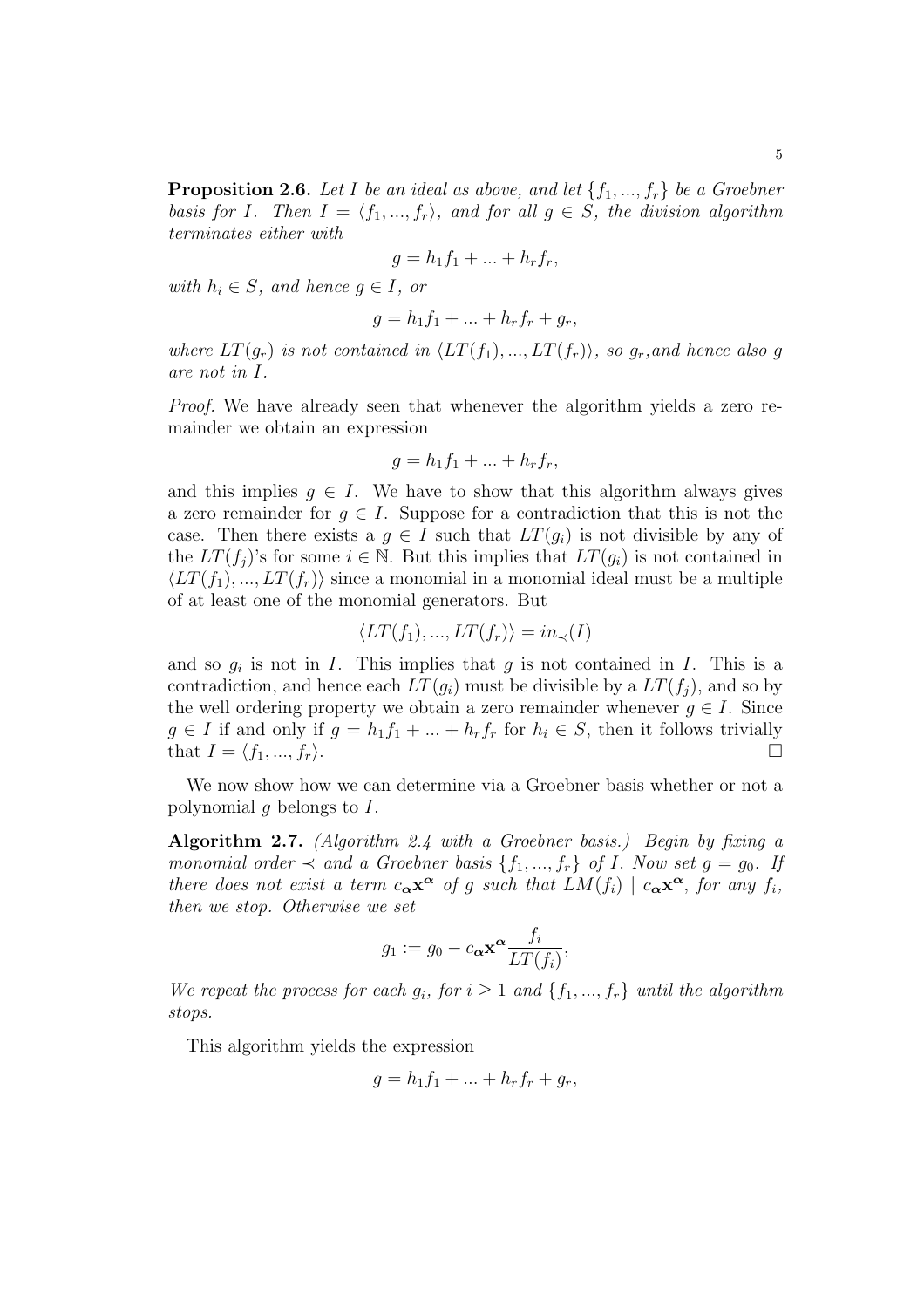where  $g_r$  is called the *normal form* of g with respect to  $\{f_1, \ldots, f_r\}$ . By the above proposition,  $q$  is contained in  $I$  if and only if it's normal form is zero. Hence the Ideal Membership problem for multi-variate ideals is solved.

2.2. Buchberger's Algorithm. We have now established the existence of Groebner bases, but our proof does not tell us how to find one. An algorithm for calculating the Groebner basis of an ideal I is given below. Let  $I =$  $\langle f_1, ... f_n \rangle \subseteq k[x_1, ..., x_n]$ , and let  $\prec$  be a monomial order. For each i, j, define  $\mathbf{x}^{\gamma(ij)}$  to be the lowest common multiple of  $LM(f_i)$  and  $LM(f_j)$ . Then the S-polynomial

$$
S(f_i, f_j) := \frac{\mathbf{x}^{\boldsymbol{\gamma}(ij)}}{LT(f_i)} f_i - \frac{\mathbf{x}^{\boldsymbol{\gamma}(ij)}}{LT(f_j)} f_j.
$$

The S-polynomial is constructed so that the leading terms of both expressions will cancel, so we obtain a member of I with order less than the least common multiple of  $LM(f_i)$  and  $LM(f_i)$ .

**Theorem 2.8** (Buchberger's Criterion). The generating set  $\{f_1, \ldots, f_n\}$  forms a Groebner basis for I if and only if every S-polynomial  $S(f_i, f_j)$  gives a zero remainder on application of the division algorithm 2.4.

*Proof.* Suppose first that  $\{f_1, ..., f_r\}$  is a Groebner basis for I. Then every S-polynomial is an element of  $I$ , and so Algorithm 2.4 terminates with

$$
S(f_i, f_j) = \sum_{l=1}^r h(ij)_l f_l
$$

for all  $1 \leq i, j \leq r$ . This has zero remainder as required. Now suppose that each S-polynomial gives remainder zero, and assume for a contradiction that  ${f_1, ..., f_r}$  is not a Groebner basis. Then there exists some polynomial  $h \in I$ such that  $LT(h)$  is not contained in  $\langle LT(f_1), ..., LT(f_r)\rangle$ . We can choose a representation  $h = h_1 f_1 + \ldots + h_r f_r$  such that the monomial

$$
\mathbf{x}^{\alpha} := \max\{LM(h_i)LM(f)_i); 1 \le i \le r\}
$$

is minimal, and the number of indices i such that  $LM(h_i)LM(f_i) = \mathbf{x}^{\alpha}$  is minimal. After reordering of indices we may assume that

$$
\mathbf{x}^{\alpha} = LM(h_1f_1) = \dots = LM(h_mf_m),
$$

and  $LM(h_jf_j) \prec \mathbf{x}^{\alpha}$  for  $j > m$ . It is clear that  $m \geq 2$  since the  $\mathbf{x}^{\alpha}$  terms must cancel since  $\mathbf{x}^{\alpha} \in \langle LT(f_1), ..., LT(f_r) \rangle$  but  $LT(h)$  is not. By assumption  $S(f_1, f_2) = \Sigma h(12) \iota f_1$  with  $LM(S(f_1, f_2)) \geq LM(h(12) \iota f_1)$  for each l. This implies

$$
\frac{\mathbf{x}^{\gamma(12)}}{LT(f_1)}f_1 - \frac{\mathbf{x}^{\gamma(12)}}{LT(f_2)}f_2 - \Sigma h(12)_l f_l = 0
$$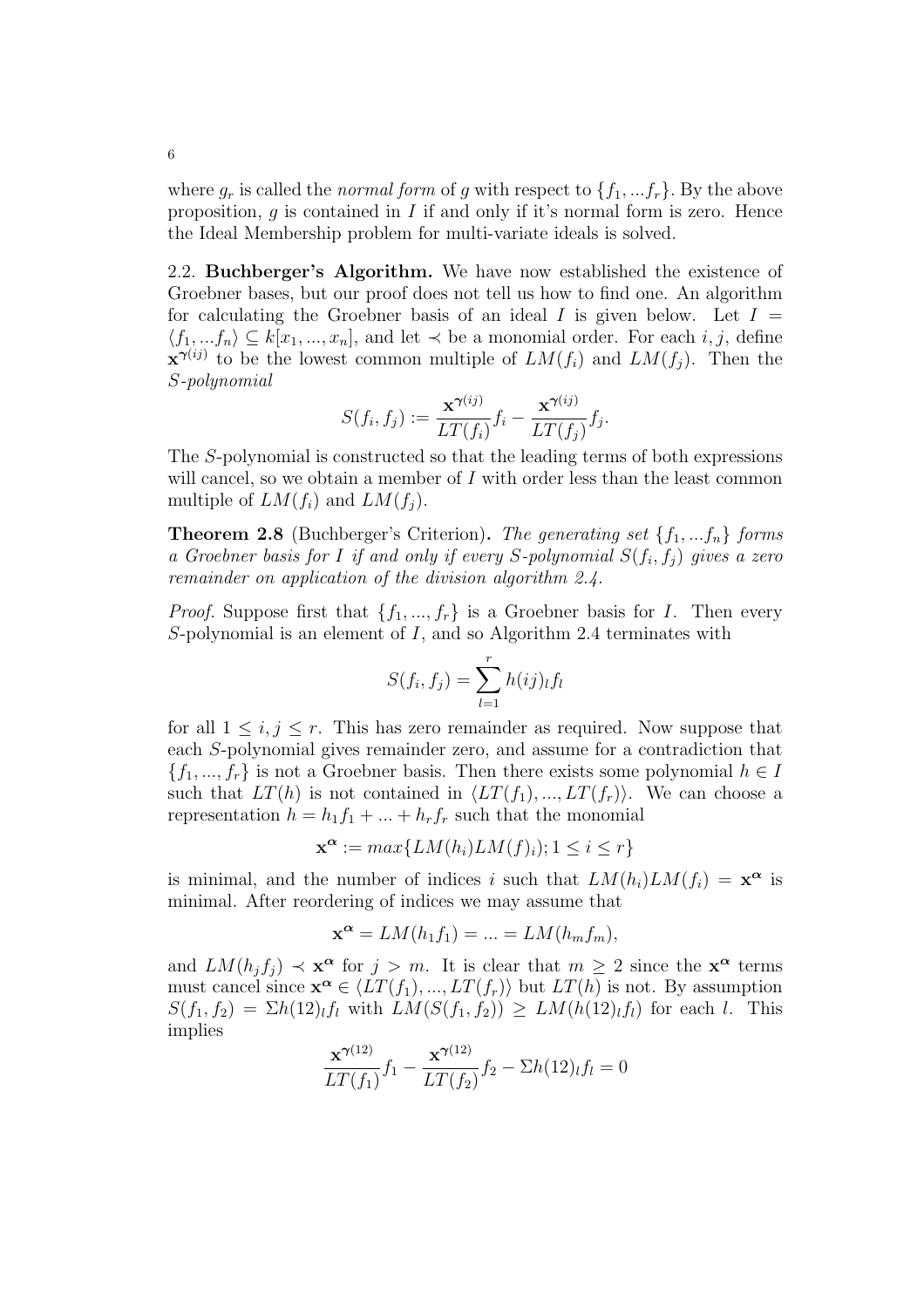by definition of the S-polynomial. Since  $LM(h_1f_1) = LM(h_2f_2) = \mathbf{x}^{\alpha}$ , and  $\mathbf{x}^{\gamma(12)} = \text{LCM}(f_1, f_2)$ , then  $\mathbf{x}^{\gamma(12)} \mid \mathbf{x}^{\alpha}$ , and hence  $\mu \mathbf{x}^{\gamma(12)} = \mathbf{x}^{\alpha}$  for some monomial  $\mu$ . So

$$
h = h_1 f_1 + \ldots + h_r f_r - \mu \left( \frac{\mathbf{x}^{\gamma(12)}}{LT(f_1)} f_1 - \frac{\mathbf{x}^{\gamma(12)}}{LT(f_2)} f_2 - \sum_{l=1}^r h(12)_l f_l \right) = \tilde{h_1} f_1 + \ldots + \tilde{h_1} f_r.
$$

By adding on a multiple of zero we have obtained an expression for  $h$  with  $\mathbf{x}^{\alpha} > LM(\tilde{h_j}f_j)$  for  $j > m$  and  $j = 1$ . This contradicts our second minimality assumption, and hence the result follows.  $\Box$ 

**Algorithm 2.9** (Buchberger's Algorithm). Let  $I = \langle f_1, ... f_n \rangle$ . For each i, j, apply the Algorithm 2.7 to  $S(f_i, f_j)$  to obtain the expression

$$
S(f_i, f_j) = \sum_{i=1}^r h(ij)_l f_l + r(ij),
$$

where  $LM(r(i))$  is not divisible by any  $LM(f_i)$ . If all the  $r(i)$  are zero, then by Buchberger's criterion  $\{f_1, ..., f_r\}$  is already a Groebner basis. Otherwise let  $f_{r+1},..., f_{r+s}$  be the non-zero  $r(ij)$ . We adjoin these to the basis to get a new set of generators.  $\{f_1, ..., f_{r+s}\}.$ 

We now repeat the process with our new basis  $\{f_1, \ldots, f_{r+s}\}$ . The algorithm will eventually terminate with a Groebner basis for I.

*Proof.* We begin with a set of generators  $S_1 = \{f_1, ..., f_r\}$  of *I*. We define  $J_1 =$  $\langle LT(f_1), ..., LT(f_r)\rangle$ . If  $J_1 = LT(I)$ , then  $S_1$  is Groebner basis and we're done. Otherwise define  $S_2 = \{f_1, ..., f_r, ..., f_{r+s}\}\$ , and let  $J_2 = \langle LT(f_1), ..., LT(f_{r+s})\rangle$ . By iterating this procedure we obtain an increasing chain of monomial ideals

$$
J_1 \subset J_2 \subset \ldots \subseteq LT(I),
$$

and as long as  $J_m$  is properly contained in  $LT(I)$ , then Buchberger's criterion guarantees than  $J_m$  is properly contained in  $J_{m+1}$ . But  $k[x_1, ..., x_n]$  is a Noetherian ring, and hence every chain of ascending ideals must stabilise. This implies that for some  $N \in \mathbb{N}$  we have

$$
J_N=J_{N+1}=\ldots
$$

and hence  $J_N = LT(I)$ . Therefore the algorithm terminates after a finite number steps with a Groebner basis  $S_N$  for I.

**Definition 2.10.** A Groebner basis  $\{f_1, ..., f_r\}$  is minimal if  $\{LT(f_1), ..., LT(f_r)\}$ is the unique minimal generating set for  $LT(I)$ . A Groebner basis is *reduced* if no non-initial terms are divisible by any monomial in  $LT(I)$ .

**Example 2.11.** Let  $I = \langle f_1 = x^3y^2 - 1, f_2 = x^7 - y, f_3 = x^4 - y^3 \rangle$ , and let  $\prec$  be lexicographic order, which is defined in Example 2.3. We can use Buchberger's Algorithm to calculate a Groebner basis for I.

•  $S(f_3, f_2) = x^3(x^4 - y^3) - (x^7 - y) = x^3y - y = y(x^3y^2 - 1)$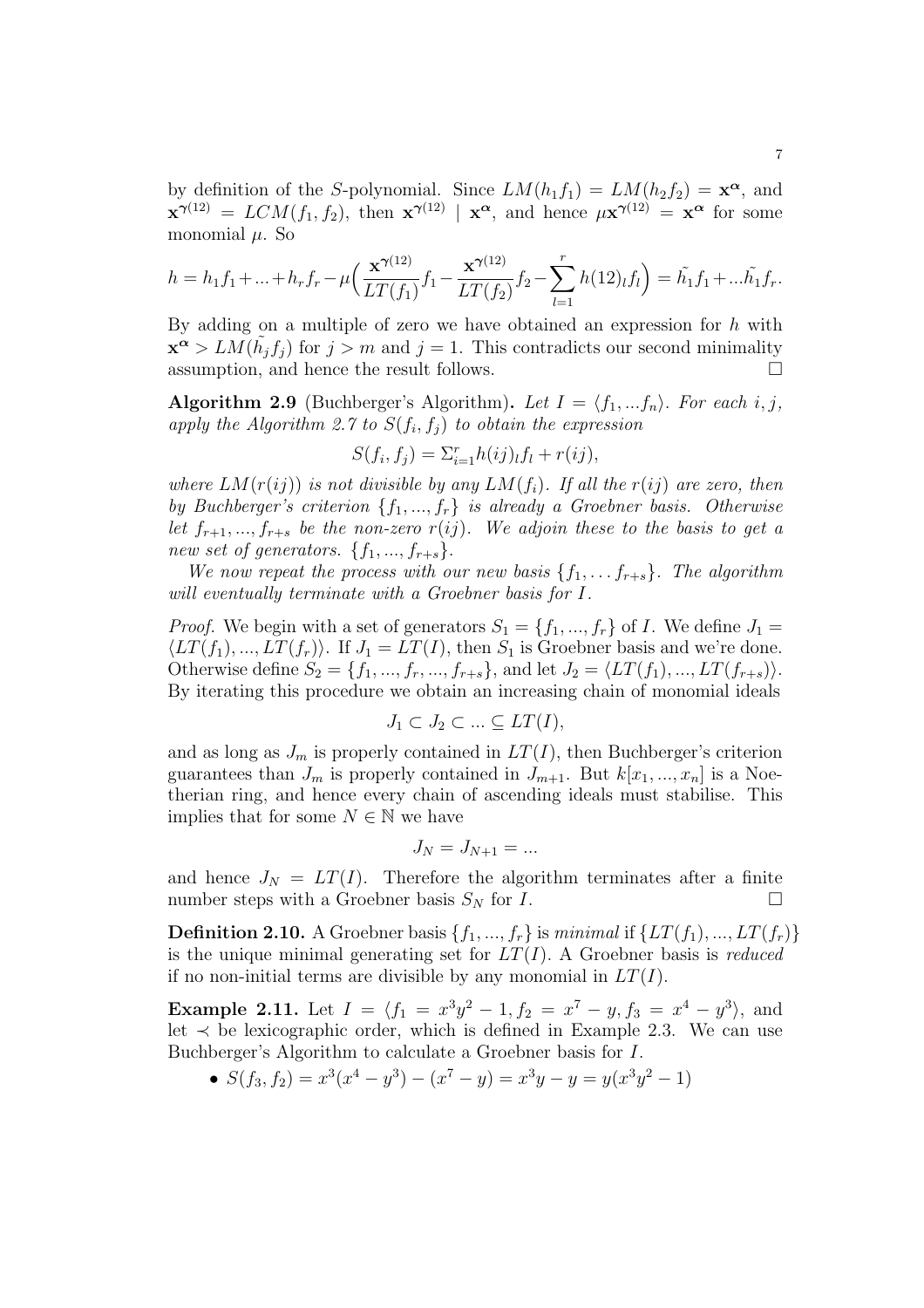$S(f_3, f_2) \in I$ , so we have no new basis elements.

• 
$$
S(f_3, f_1) = y^2(x^4 - y^3) - x(x^3y^2 - 1) = x - y^5
$$

 $LT(x - y^5)$  is not divisible by the leading terms of the  $f_i$ , so we define  $f_4 :=$  $x-y^5$ .

•  $S(f_2, f_1) = y^2(x^7 - y) + x^4(x^3y^2 - 1) = -y^3 - x^4$ 

• 
$$
S(f_1, f_4) = (x^3y^2 - 1) - x^2y^2(x - y^5) = xy^7(x - y^5) + y^{12}(x - y^5) + y^{17} - 1
$$
  
\n $\therefore$   $g_1^{17}$  1. Similar calculations give that

Set  $f_5 = y$ − 1. Similar calculations give that

- $S(f_2, f_4) = x^2y^5(x^4 y^3) + (xy^8 + y^{13})(x y^5) + y(y^{17} 1)$
- $S(f_3, f_4) = y^3(x^3y^2 1)$

• 
$$
S(f_1, f_4) = (xy^5 + y^{12})(x - y^5) + y^{17} - 1
$$

Hence  $\{f_1, ..., f_5\}$  is a Groebner basis of I, but the leading terms of  $f_1, f_2, f_3$  are divisible by the leading term of  $f_4$ , and are hence unnecessary. So the reduced Groebner basis for I with respect to lexicographic order is  $\{x - y^5, y^{17} - 1\}$ .

Now let  $\prec$  be graded reverse lexicographic order, also defined in Example 2.3.

•  $S(f_1, f_2) = x^4(x^3y^2 - 1) - y^2(x^7 - y) = -x^4 + y^3 = f_3$ •  $S(f_1, f_3) = x(x^3y^2 - 1) - y^2(x^4 - y^3) = x - y^5$ 

Set  $f_4 := x - y^5$ .

- $S(f_2, f_3) = (x^7 y) x^3(x^4 y^3) = y(x^3y^2 1)$
- $S(f_1, f_4) = y^3(x^3y^2 1) + x^3(x y^5) = x^4 y^3$

• 
$$
S(f_2, f_4) = y^5(x^7 - y) + x^7(x - y^5) = x^4(x^4 - y^3) + y^3(x^4 - y^3)
$$

• 
$$
S(f_3, f_4) = y^5(x^4 - y^3) + x^4(x - y^5) = y^3(x - y^5) + x(x^4 - y^3)
$$

Similarly, a reduced Groebner basis for I with respect to  $\prec_{grelex}$  is

$$
{x^3y^2 - 1, x^4 - y^3, x - y^5}.
$$

## 3. The Groebner Fan.

In the previous section we discussed how, given a polynomial ideal I and a monomial order  $\prec$ , we could calculate a Groebner basis for I and hence solve the Ideal Membership Problem. Clearly this Groebner basis is determined by the monomial order that is chosen, as a different monomial order will give different leading terms for the polynomials in I. Hence for each possible monomial order we can find a (possibly different) Groebner basis. In this section we will show how, by considering different monomial orders, we can encode the combinatorial data of an ideal  $I$  into a fan, see Definition 3.2. We will begin by revising some basic geometric definitions.

# 3.1. Polyhedral Basics.

Definition 3.1. Let  $\mathcal{U}, \mathcal{V} \subseteq \mathbb{R}^d$ .

• U is convex, if for all  $\mathbf{u}, \mathbf{v} \in \mathcal{U}$ , and  $\lambda \in [0, 1]$ ,  $\lambda \mathbf{u} + (1 - \lambda)\mathbf{v} \in \mathcal{U}$ .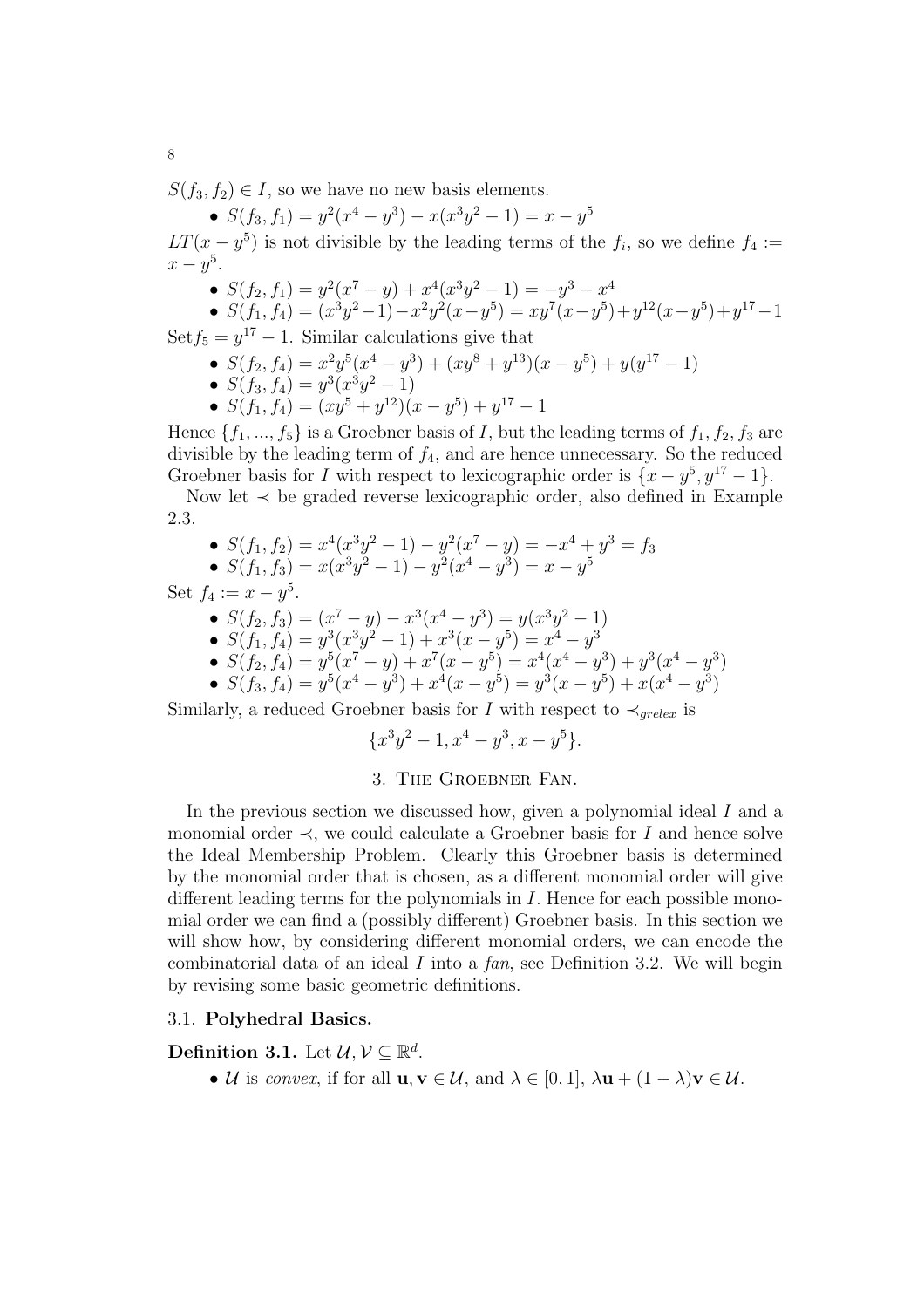- A convex polyhedron is a convex set obtained as the intersection of finitely many half spaces.
- The *convex hull* of a set  $V$  is defined to be the intersection of all convex subsets of  $\mathbb{R}^d$  containing it.
- $U$  is called a *polytope* if it is a bounded polyhedron. Every polytope is the convex hull of a finite set of points.
- A face of a convex polyhedron  $P$  is the intersection of  $P$  with any hyperplane that touches it. Every face of  $P$  is a subset of the form  $face_{\mathbf{c}}(P) := \{ \mathbf{x} \in P : \mathbf{c}.\mathbf{x} \geq \mathbf{c}.\mathbf{y}, \forall \mathbf{y} \in P \}$ , where **c** is any vector in  $\mathbb{R}^d$ .
- The *dimension* of a face  $F$  of  $P$  is defined to be the dimension of the subspace  $\mathbf{v} + H$  of  $\mathbb{R}^d$ , where  $\mathbf{v} \in F$ , and H is spanned by the vectors  $\mathbf{u} - \mathbf{v}$  for  $\mathbf{u} \in F$ .  $\mathbf{v} + H$  is called the *affine span* of F.
- The  $(d-1)$ -dimensional faces of a d-dimensional polytope are called facets.
- A cone C is a convex polyhedron in  $\mathbb{R}^d$  such that, for all  $\mathbf{u}, \mathbf{v} \in C, \lambda \in$  $\mathbb{R}_{\geq 0}$ ,  $\mathbf{u} + \mathbf{v}$ ,  $\lambda \mathbf{u} \in C$ .
- Given a set  $\mathcal{V} = {\mathbf{v}_1, ..., \mathbf{v}_n} \subseteq \mathbb{R}^d$ , then its *positive hull*

$$
pos(\mathcal{V}) := {\{\Sigma_i \lambda_i \mathbf{v}_i : \lambda_i \geq 0\}}.
$$

- A cone is called polyhedral if it has finitely many generators.
- Given a subset V of  $\mathbb{R}^d$ , the *relative interior* of V is the interior of V inside its affine span. We can think of this as  $V$  without it's boundary, see Figure 3.1.  $V$  is *relatively open* if it is equal to it's own relative interior.



FIGURE 2. A polyhedral cone and it's relative interior.

- **Definition 3.2.** A *polyhedral fan*  $\mathcal F$  is a collection of polyhedral cones in  $\mathbb{R}^n$  such that the intersection of any collection of these cones is a face of each, and for all cones  $C \in \mathcal{F}$ , all the faces of C are also cones in  $\mathcal{F}$ .
	- A fan  $\mathcal F$  is *complete* if the union if its cones cover  $\mathbb R^n$ .  $\mathcal F$  is *simplicial* if each d-dimensional cone is the positive hull of d vectors.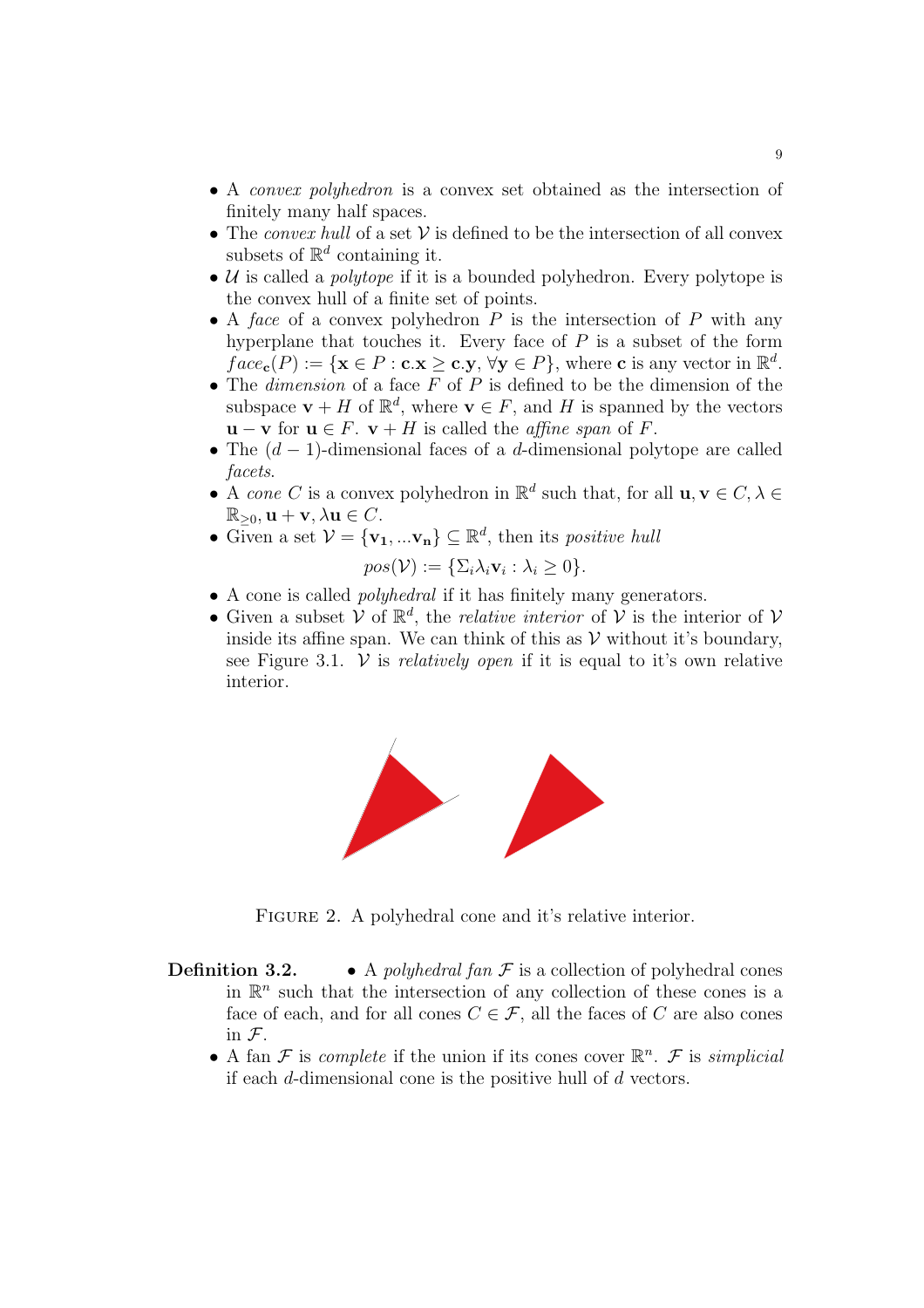• Let P be a polytope. Then the *outer normal fan* of P is the fan with cones corresponding to the faces F of P.  $C_F = \{c \in \mathbb{R}^n : face_c(P) =$ F}. A fan is polytopal if it is the outer normal fan of some polytope P.



FIGURE 3. A polytope and its outer normal fan.

3.2. Constructing the Groebner Fan. The fundamental idea behind the Groebner fan is that every term order can be represented by a weight vector  $\mathbf{w} = (w_1, ..., w_n) \in \mathbb{R}_{\geq 0}^n$ , where  $w_i$  is the weight given to the variable  $x_i$  in the monomial order. To give a monomial order in which every monomial has a different order, we require that the  $w_i$  are independent and transcendental, but given a monomial order  $\prec$ , lexicographic order for example, then we can think of any vector in  $\mathbb{R}^n_{\geq 0}$  as representing a monomial order in the following way: given  $\mathbf{x}^{\mathbf{a}}, \mathbf{x}^{\mathbf{b}}$  in S, we say  $\mathbf{x}^{\mathbf{a}} \prec_{\mathbf{w}} \mathbf{x}^{\mathbf{b}}$  if  $\mathbf{a}.\mathbf{w} < \mathbf{b}.\mathbf{w}$ , or if  $\mathbf{a}.\mathbf{w} = \mathbf{b}.\mathbf{w}$  and  $\mathbf{x}^{\mathbf{a}} \prec_{lex} \mathbf{x}^{\mathbf{b}}.$ 

Clearly there are infinitely many weight vectors in  $\mathbb{R}^n_{\geq 0}$ , does that mean that there are infinitely many Groebner bases for an ideal  $\bar{I}$ ? The answer to this is given by the following theorem. To prove it we first need a lemma.

**Lemma 3.3.** Let M be an initial ideal of  $I \subseteq S$  with respect to a term order  $\prec$ . Then the monomials of S not in M form a vector space basis for S/I.

*Proof.* It is clear that the monomials in  $S \setminus M$  span  $S/M$ , since every polynomial  $f \in S$  has a normal form g such that  $f - g \in I$  and g is a linear combination of monomials not in  $M$ . For linear independence, note that any dependence relation would give a polynomial  $f \in I$  none of whose terms lie in M, which is impossible since M is an initial ideal of I, and so  $in_{\prec}(f) \in M$ .  $\Box$ 

**Theorem 3.4.** Given a polynomial ideal  $I$ , there are only finitely many initial ideals LT(I).

Proof. Suppose that I is an ideal with an infinite number of initial ideals, and let  $\Sigma_0$  denote the set of all of them. Since  $\Sigma_0$  is infinite,  $I \neq \{0\}$ . So we can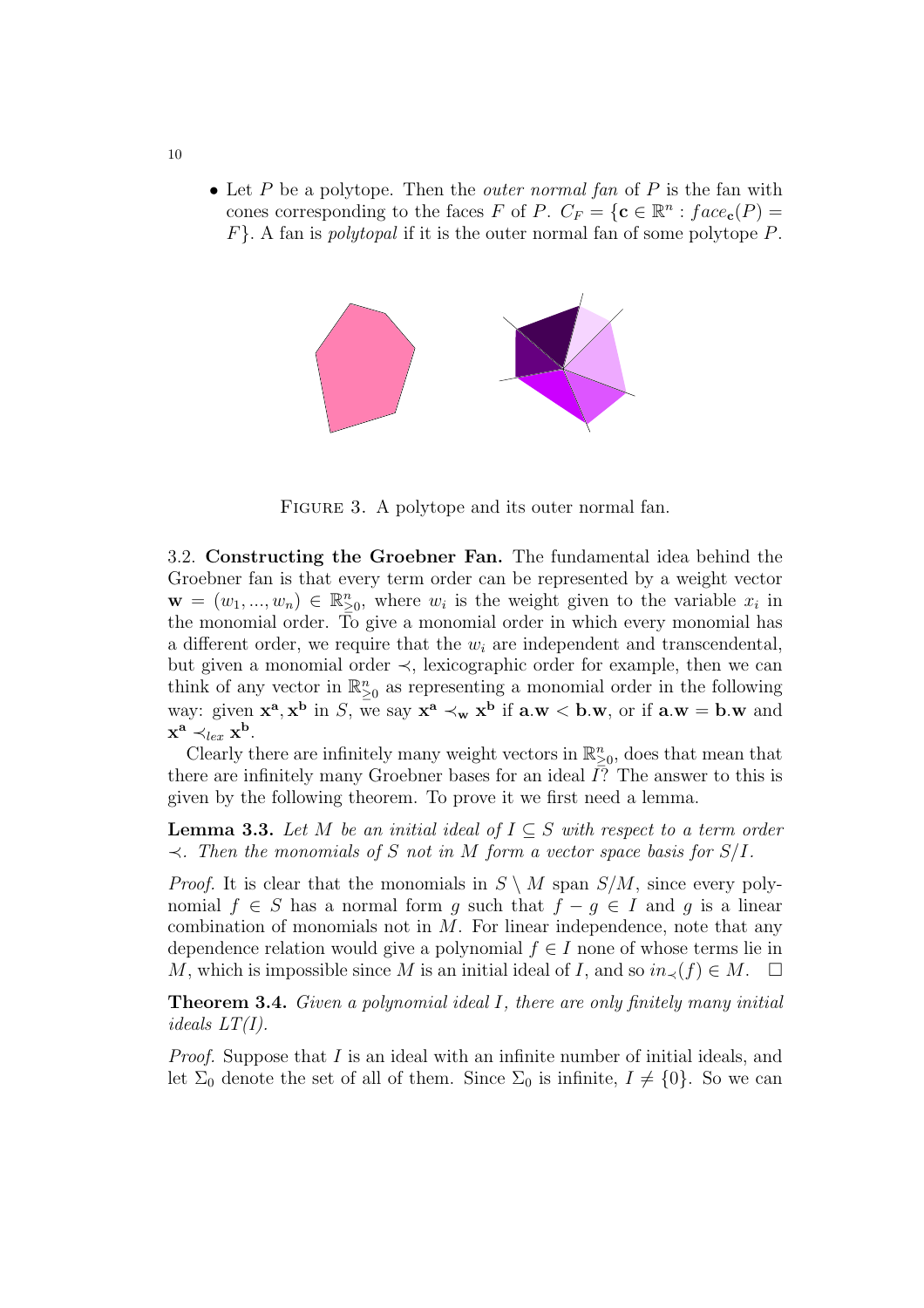choose an element  $f_1 \in I$ .  $f_1$  has finitely many terms, and for each monomial ideal M in  $\Sigma_0$ , M contains one of the terms of  $f_1$ . Hence there must be one term  $m_1$  of  $f_1$  that is contained in infinitely many initial ideals of I. Let

$$
\Sigma_1 := \{ M \in \Sigma_0 : m_1 \in M \},\
$$

and let  $J_1 = \langle m_1 \rangle$ . Since infinitely many initial ideals contain  $J_1$  there must be some initial ideal that properly contains it. By Lemma 3.3, since  $J_1$  is not an initial ideal, the monomials of  $S$  outside  $J_1$  are linearly dependent modulo I, so the linear dependence relation gives a polynomial  $f_2$  in I with no term lying in in  $J_1$ . Similarly, there is a term  $m_2$  of  $f_2$  that is contained in infinitely many initial ideals in  $\Sigma_1$ . We now define

$$
\Sigma_2 := \{ M \in \Sigma_1 : m_2 \in M \},\
$$

and let  $J_2 := J_1 + \langle m_2 \rangle$ . Iterating this procedure gives an infinite properly increasing chain of ideals

$$
J_1 \subset J_2 \subset J_3...
$$

but since  $S$  is Noetherian this is impossible. Hence there can only be finitely many initial ideals for  $I$ .

Since the Groebner basis depends on the monomial order only via it's effect on the initial ideal, we can hence deduce that there are only finitely many Groebner bases for I.

**Definition 3.5.** The *universal Groebner basis* of a polynomial ideal I is the finite union of the reduced Groebner bases for all possible monomial orders.

This union is finite, since, by the above theorem, all the weight vectors only produce a finite number of distinct Groebner bases. We now proceed to associate a polyhedral fan to an ideal I, where each top dimensional cone corresponds to a different initial ideal of  $I$ , (see Theorem 3.11). We first establish several preliminary results.

**Definition 3.6.** Let  $\mathbf{w} \in \mathbb{R}_{\geq 0}^n$ , and let  $f = \Sigma c_{\mathbf{v}} \mathbf{x}^{\mathbf{v}}$  be a polynomial in S. The *initial form* of f with respect to  $W$  is defined to be

$$
in_{\mathbf{w}}(f) = \sum_{\mathbf{v}'} c_{\mathbf{v}'} \mathbf{x}^{\mathbf{v}'},
$$

where the  $c_{\mathbf{v}'}\mathbf{x}^{\mathbf{v}'}$  are the terms of f on which **w**.v is maximised. The *initial ideal of I with respect to* **w** is  $in_{\mathbf{w}}(I) := \langle in_{\mathbf{w}}(f) : f \in I \rangle$ . If the choice of **w** is clear, then we refer to this as the initial ideal.

The definition of the initial form of a polynomial is similar but not identical to the definition of the leading term. The difference is that the leading term is always a monomial, whereas the initial form needn't always be. Similarly,  $in_{\prec}(I)$  is always a monomial ideal, whereas that is not always true of  $in_{\mathbf{w}}(I)$ . For example, if  $I = \langle x^3 - 1, x - y^2 \rangle$ , and  $\mathbf{w} = (2, 1)$ , then  $in_{\mathbf{w}}(I) = \langle x^3, x -$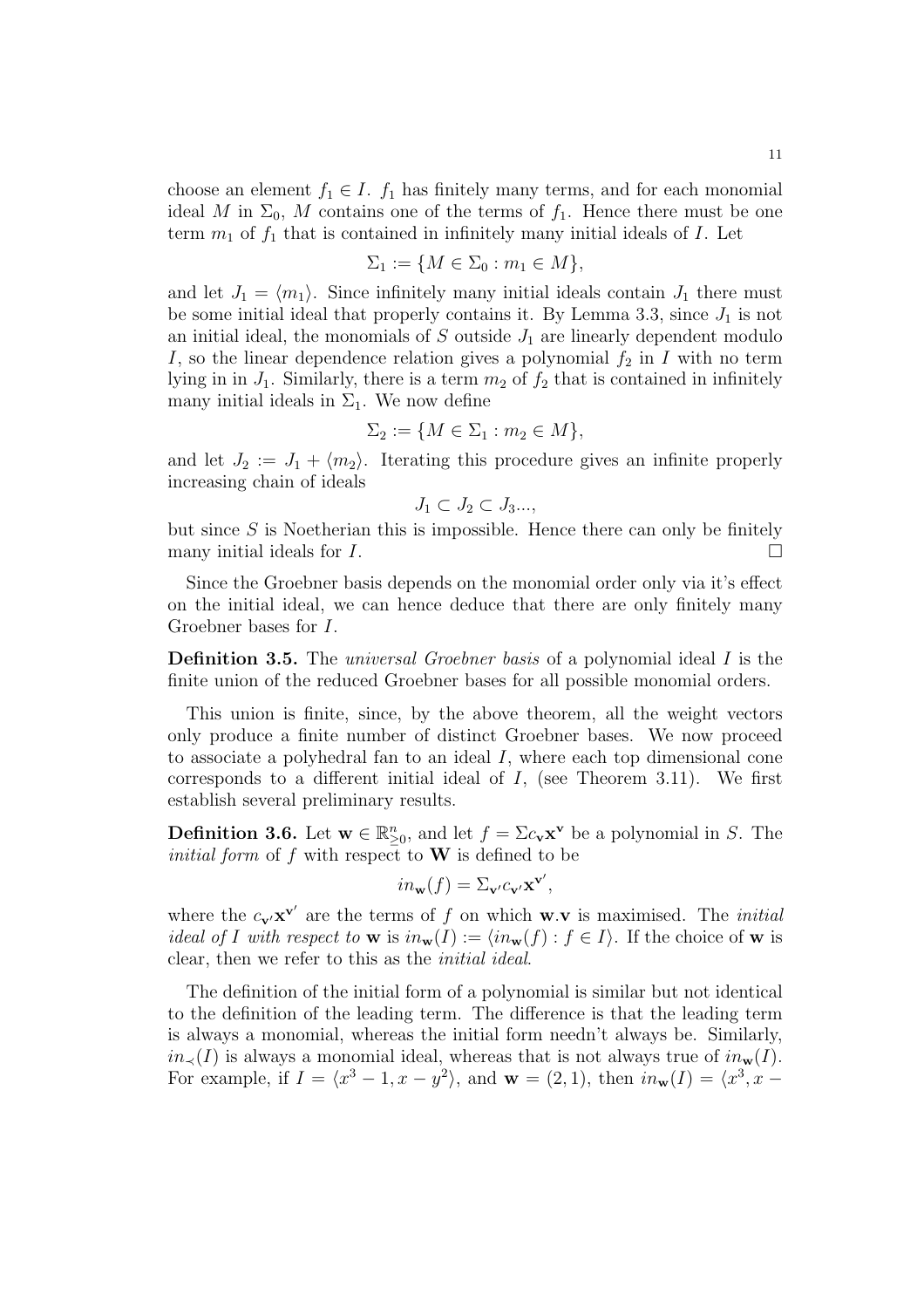$y^2$ , which is not a monomial ideal. However for  $\mathbf{w}' = (1, 1)$  the initial ideal  $in_{\mathbf{w}'}(I) = \langle x^3, y^2 \rangle$  which is a monomial ideal.

Note also that these definitions make sense for  $\mathbf{w} \in \mathbb{R}^n$ , but w does not define a term order when any of the  $w_i$  are negative, since  $\mathbf{x}^1 = \mathbf{0}$  is not the smallest monomial.

To prove the next result we require the following Lemma.

**Lemma 3.7.** [Farkas' Lemma.] Let  $A \in \mathbb{R}^{d \times n}$  and  $\mathbf{z} \in \mathbb{R}^d$ . Then either there exists an  $\mathbf{x} \in \mathbb{R}^n$  with  $A\mathbf{x} \leq \mathbf{z}$  or  $a \mathbf{c} \in \mathbb{R}^d$  such that  $\mathbf{c}^T A = 0$  and  $\mathbf{c} \cdot \mathbf{z} < 0$ , but not both.

*Proof.* See [10], Section 1.4.  $\Box$ 

**Proposition 3.8.** Let I be a fixed ideal of S, and let  $\prec$  be a monomial order. Then there exists a weight vector  $\mathbf{w} \in \mathbb{R}_{\geq 0}^n$  such that  $in_{\mathbf{w}}(I) = in_{\prec}(I)$ .

*Proof.* Let  $\mathcal{G} = \{g_1, ..., g_r\}$  be a Groebner basis for I with respect to some monomial order ≺. Write  $\overline{\phantom{a}}$ 

$$
g_i = \sum_j d_{ij} \mathbf{x}^{\mathbf{u}_{ij}},
$$

where  $in_{\prec}(g_i) = d_{i1} \mathbf{x}^{\mathbf{u}_{i1}}$ . Let

 $C_{\prec} := \{ \mathbf{w} \in \mathbb{R}_{\geq 0}^n : \mathbf{w}.\mathbf{u}_{i1} > \mathbf{w}.\mathbf{u}_{ij}, \forall j \geq 2, 1 \geq i \geq r \}.$ 

For any weight vector  $\mathbf{w} \in C_{\prec}$  we have  $in_{\prec}(I) \subseteq in_{\prec_{\mathbf{w}}}(I)$ . Now suppose for a contradiction that  $in_{\prec}(I)$  is properly contained in  $in_{\prec_{\mathbf{w}}}(I)$ . Then there exists a monomial  $\mathbf{x}^{\mathbf{u}}$  in  $in_{\prec_{\mathbf{w}}}(I) \setminus in_{\prec}(I)$ . By Lemma 3.3 the monomials not in  $in_{\leq w}(I)$  form a basis for  $S/I$ . So there is a polynomial  $g \in S$ , none of whose terms lie in  $in_{\prec \mathbf{w}}(I)$ , and for which  $\mathbf{x}^{\mathbf{u}} - g$  lies in I. But none of these terms lie in  $in_{\prec}(I)$ , which is a contradiction of the definition of the initial ideal. So  $in_{\prec}(I) = in_{\prec_{\mathbf{w}}}(I).$ 

It now remains to show that  $C_{\prec}$  is non-empty. Suppose for a contradiction that it is empty, and let U be the  $s \times n$  matrix whose rows are given by the vectors  $\mathbf{u}_{i1} - \mathbf{u}_{i}$  for  $j > 1$  and  $1 \leq i \leq r$ . Then there does not exist any  $\mathbf{w} \in \mathbb{R}_{\geq 0}^n$  with  $\overline{U}\mathbf{w} > 0$ , where the inequality is termwise. Equivalently we can say there is not  $\mathbf{w}' \in \mathbb{R}^n$  with

$$
U' \mathbf{w}' = \left(\begin{array}{c} -U\\-I\end{array}\right) \mathbf{w}' \leq (\mathbf{0}, \mathbf{1})^T,
$$

where the vector  $\mathbf{0}$  is of length n, and the vector  $\mathbf{1}$  has length s. Hence Lemma 3.7 gives that there must exist some  $\mathbf{c} \in \mathbb{R}_{\geq 0}^{s+n}$  $\sum_{\geq 0}^{s+n} \setminus \{0\}$  with  $\mathbf{c}^T U' = 0$ . U' has intergral entries so we can choose  $\in \mathbb{N}^{s+n}$ . If  $c_{im}$  is the component of c corresponding to the row  $\mathbf{u}_{im} - \mathbf{u}_{i1}$  of U', then we conclude that

$$
\sum_{i,m} c_{im}(\mathbf{u}_{im} - \mathbf{u}_{i1}) \ge 0
$$

12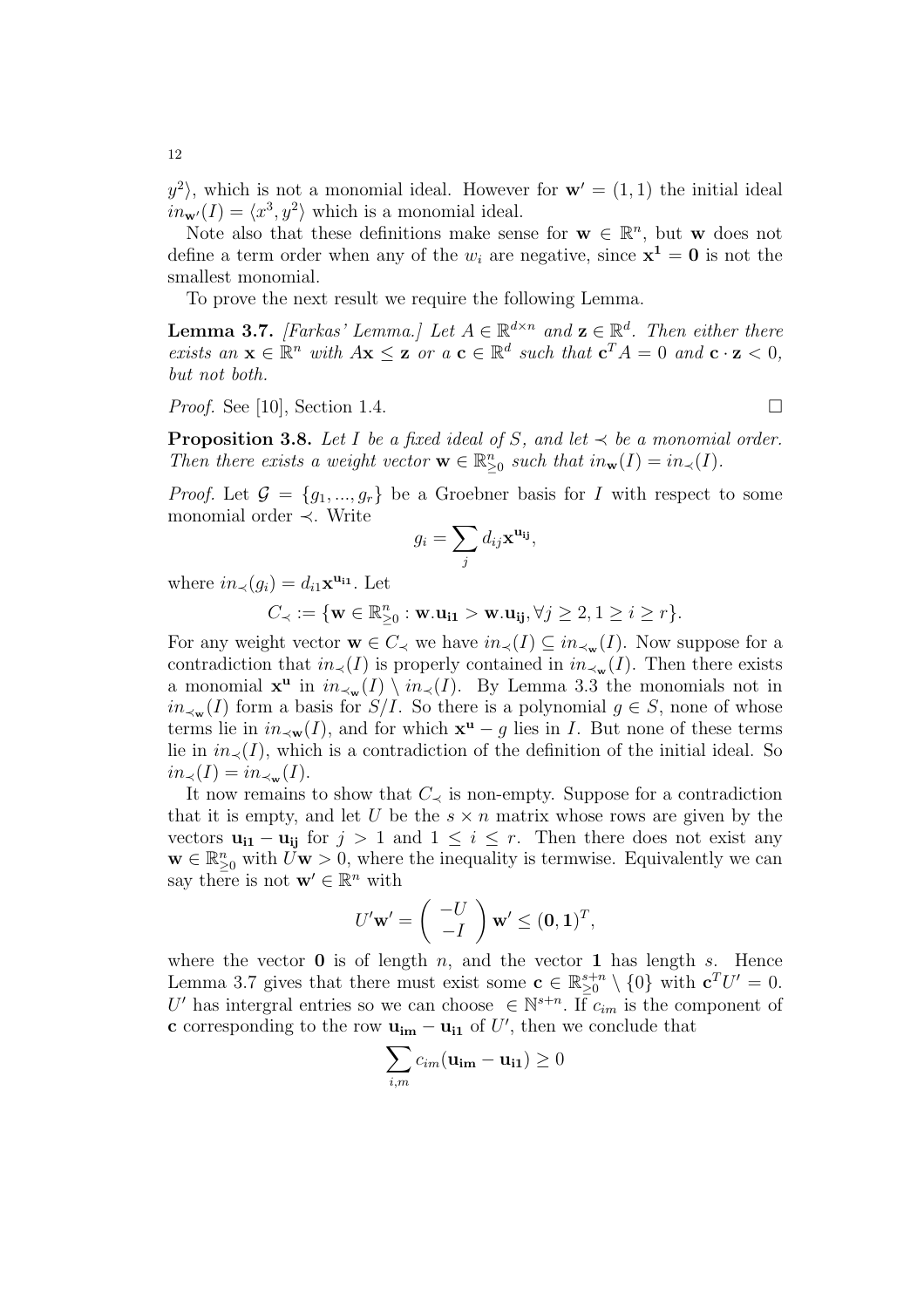since when this is subtracted from the sum  $cU' = 0$ , all that is left is a sum of nonpositive coordinates. Thus

$$
\prod_{i,m} (\mathbf{x}^{\mathbf{u}_{i1}})^{c_{im}} \text{ divides } \prod_{i,m} (\mathbf{x}^{\mathbf{u}_{im}})^{c_{im}}
$$

$$
\prod (\mathbf{x}^{\mathbf{u}_{i1}})^{c_{im}} \preceq \prod (\mathbf{x}^{\mathbf{u}_{im}})^{c_{im}}.
$$

so

$$
i, m \qquad i, m
$$
But for all  $i, m$  we already have  $\mathbf{x}^{\mathbf{u}_{im}} \prec \mathbf{x}^{\mathbf{u}_{i1}}$  so

$$
\prod_{i,m} (\mathbf{x}^{\mathbf{u_{i1}}})^{c_{im}} \succ \prod_{i,m} (\mathbf{x}^{\mathbf{u_{im}}})^{c_{im}}.
$$

This gives a contradiction, and hence we deduce that  $C_{\prec}$  is non empty as required.  $\Box$ 

The previous proposition associated at least one vector in  $\mathbb{R}^n_{\geq 0}$  to each initial ideal. The following proposition associates a cone to it.

**Proposition 3.9.** Let I be as above, and for each  $w \in \mathbb{R}^n_{\geq 0}$ , let

$$
C[\mathbf{w}] := \{ \mathbf{w}' \in \mathbb{R}^n_{\geq 0} : in_{\mathbf{w}'}(I) = in_{\mathbf{w}}(I) \}.
$$

Then  $C[\mathbf{w}]$  is the relative interior of a polyhedral cone in  $\mathbb{R}^n_{\geq 0}$ .

*Proof.* Let  $\mathbf{w} \in \mathbb{R}_{\geq 0}^n$ ,  $J = \epsilon_{\mathbf{w}}(I)$  and  $\mathcal{G} = \{g_1, ..., g_r\}$  be a reduced Groebner basis for I with respect to  $\prec_{\mathbf{w}}$ . We write

$$
g_i = \Sigma_j c_{ij} \mathbf{x}^{\mathbf{a}_{ij}} + \Sigma_j c'_{ij} \mathbf{x}^{\mathbf{b}_{ij}}
$$

where  $in_{\mathbf{w}}(g_i) = \sum_j c_{ij} \mathbf{x}^{\mathbf{a}_{ij}}$ . It suffices to show that

$$
C[\mathbf{w}] = \{ \mathbf{w}' \in \mathbb{R}_{\geq 0}^n : in_{\mathbf{w}'}(g) = in_{\mathbf{w}}(g) \forall g \in \mathcal{G} \},
$$

since this is just

 $\{ \mathbf{w}' \in \mathbf{R}_{\geq 0}^n : \mathbf{w}' \cdot \mathbf{a}_{ij} = \mathbf{w}' \cdot \mathbf{a}_{ik}, \mathbf{w}' \cdot \mathbf{a}_{ij} > \mathbf{w}' \cdot \mathbf{b}_{ik} \text{ for all } j, k \text{ and } i = 1, ..., r \},\$ 

which is the relative interior of a polyhedral cone by definition. Let  $\mathbf{w}' \in$  $\{u \in \mathbb{R}^n_{\geq 0} : in_u(g) = in_w(g) \forall g \in \mathcal{G}\}\.$  Then  $in_w(I) \subseteq in_{w'}(I)$ , since  $in_w(I)$ is generated by the  $in_{\mathbf{w}}(g_i)$ , and these all lie in  $in_{\mathbf{w}'}(I)$ . These may not be monomial ideals, but the containment (and whether or not it is proper) must be preserved for taking initial ideals with respect to any arbitrary order ≺. So we have  $in_{\prec}(in_{\mathbf{w}}(I)) \subseteq in_{\prec}(in_{\mathbf{w}'}(I))$  By the proof of Proposition 3.8 this inclusion cannot be proper, so we conclude that  $in_{\mathbf{w}}(I) = in_{\mathbf{w}'}(I)$ . Hence

$$
\{ \mathbf{w}' \in \mathbb{R}_{\geq 0}^n : in_{\mathbf{w}'}(g) = in_{\mathbf{w}}(g) \forall g \in \mathcal{G} \} \subseteq C[\mathbf{w}].
$$

Now let  $\mathbf{w}' \in C[\mathbf{w}]$ . Since  $in_{\prec w}(I) = in_{\prec}(in_w(I))$  it follows that  $in_w(\mathcal{G}) =$  $\{in_{\mathbf{w}}(g) : g \in \mathcal{G}\}\$ is a Groebner basis for  $in_{\mathbf{w}}(I) = in'_{\mathbf{w}}(I)$  with respect to  $\prec$ .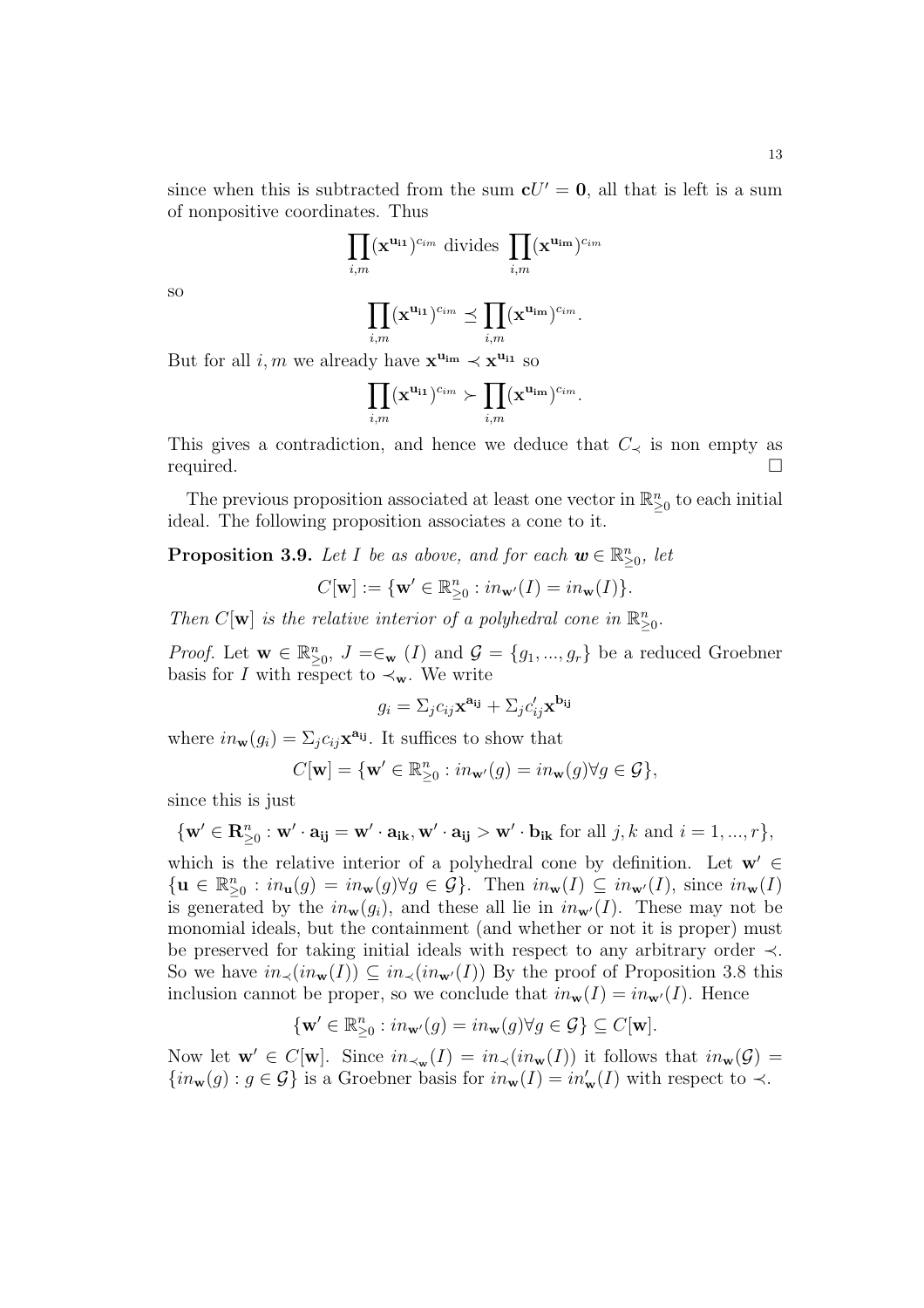Fix some  $g \in \mathcal{G}$ . Then  $in_{\mathbf{w}'}(g) = \sum_i h_i in_{\mathbf{w}}(g_i)$  for some  $h_i \in S$ . Now  $m :=$  $in_{\leq w}(g)$  is the only term of g which is divisible by the leading term with respect to  $\prec$  of a polynomial in  $in_{\mathbf{w}}\mathcal{G}$ , so it must occur in  $in_{\mathbf{w}}(g)$  for the reduction to be possible. Hence we can write  $in_{\mathbf{w}}(g) = m + h$  and  $in_{\mathbf{w}'}(g) = m + h'$ . By the choice of m we know that both h and h' have no terms that occur in  $in_{\prec_{\mathbf{w}}}(I)$ . But  $in_{\mathbf{w}}(g) - in_{\mathbf{w}'}(g) = h - h' \in in_{\mathbf{w}}(I)$ , so  $in_{\prec}(h - h') \in in_{\mathbf{w}}(in_{\prec_{\mathbf{w}}}(I)) =$  $in_{\leq w}(I)$ . This is only possible if  $h - h' = 0$ , so  $in_w(g) = in_{w'}(g)$ . Hence  $\mathbf{w}' \in \{\mathbf{w}' \in \mathbb{R}_{\geq 0}^n : in_{\mathbf{w}'}(g) = in_{\mathbf{w}}(g) \forall g \in \mathcal{G}\}\)$ so

$$
C[\mathbf{w}] = \{ \mathbf{w}' \in \mathbb{R}^n_{\geq 0} : in_{\mathbf{w}'}(g) = in_{\mathbf{w}}(g) \forall g \in \mathcal{G} \}
$$

as required.  $\Box$ 

The following lemma was used in the above proof.

**Lemma 3.10.** Let I be an ideal in S, w some weight vector, and  $\prec$  some monomial order. Then  $in_{\prec_w}(I) = in_{\prec}(in_w(I)).$ 

*Proof.* For every  $f \in I$  we have  $in_{\prec}(in_{\mathbf{w}}(f)) = in_{\prec_{\mathbf{w}}}(f)$  by definition of  $\prec_{\mathbf{w}}$ . Since every monomial in the ideal  $in_{\prec_{\mathbf{w}}}(I)$  is of the form  $in_{\prec_{\mathbf{w}}}(f)$  for some  $f \in I$ , this means that  $in_{\prec_{\mathbf{w}}}(I) \subseteq in_{\prec}(in_{\mathbf{w}}(I))$ . To see the reverse inclusion note that the vector **w** gives an R-grading of S by  $deg(x_i) = w_i$ . Since the group generated by the  $w_i$  is isomorphic to  $\mathbb{Z}^k$  for some  $k \leq n$  this is a grading of a finitely generate abelian group. The ideal  $in_{w}(I)$  is homogeneous with respect to this grading (i.e. every term appearing in the generators of  $in_{\mathbf{w}}(I)$ ) has the same total degree with respect to  $\bf{w}$ ), and thus so is the reduced Groebner basis for  $in_{\mathbf{w}}(I)$  with respect to  $\prec$ . This is clear if we consider how we obtain a Groebner basis from a generating set of an ideal. Now let  $x^u$  be a minimal generator of  $in_{\prec}(in_{\mathbf{w}}(I))$ . So  $\mathbf{x}^{\mathbf{u}} = in_{\prec}(g)$  for some w-homogeneous  $g \in in_{\mathbf{w}}(I)$ . Now  $g \in in_{\mathbf{w}}(I)$ , so  $g = \sum_i h_i in_{\mathbf{w}}(g_i)$  where  $g_i \in \mathcal{G}$  and  $h_i$  is a monomial in S for each i. Hence  $g = \sum_i in_{\mathbf{w}}(g_i h_i)$ . We have as few terms as possible, so no cancellation occurs, and hence since  $g$  is w-homogeneous, so also are all the  $in_{\mathbf{w}}(g_i h_i)$ . This implies that  $g = in_{\mathbf{w}}(\Sigma_i h_i g_i)$ . This proves the claim for  $f = \sum_i h_i g_i \in I$ . This means that  $in_\prec(g) = in_\prec(in_{\mathbf{w}}(f)) = in_{\prec_{\mathbf{w}}}(f)$ and therefore  $in_{\prec}(in_{\mathbf{w}}(I)) \subseteq in_{\prec_{\mathbf{w}}}(I)$ . This implies  $in_{\prec}(in_{\mathbf{w}}(I)) = in_{\prec_{\mathbf{w}}}(I)$ , and since  $in_{\mathbf{w}}(\mathcal{G}$  is a basis for  $in_{\mathbf{w}}(I)$  such that  $in_{\prec}(in_{\mathbf{w}}(I))$  is generated by the  $in_{\prec}(in_{\mathbf{w}}(g_i))$ , we conclude that  $in_{\mathbf{w}}\mathcal{G}$  is a Groebner basis for  $in_{\mathbf{w}}(I)$ .  $\Box$ 

For example, take the polynomial ideal  $I = \langle x + y, x^2 + 1 \rangle$ . There are two possible initial ideals for this, namely  $\langle x, y^2 \rangle$  and  $\langle y, x^2 \rangle$ . Taking  $\mathbf{w} = (2, 1)$ , we obtain  $in_{\mathbf{w}}(I) = \langle x \rangle$ . Then  $C[\mathbf{w}]$  is the set of vectors in  $\mathbb{R}^2$  that give the same initial ideal, namely all the vectors that give  $x$  more weight than  $y$ . This is the relative interior of the cone spanned by  $(1, 1)$  and  $(1, 0)$ , as shown below.

**Theorem 3.11.** The set  $\{C[\mathbf{w}] : \mathbf{w} \in \mathbb{R}_{\geq 0}^n\}$  of closures of the above cones forms a polyhedral fan.

14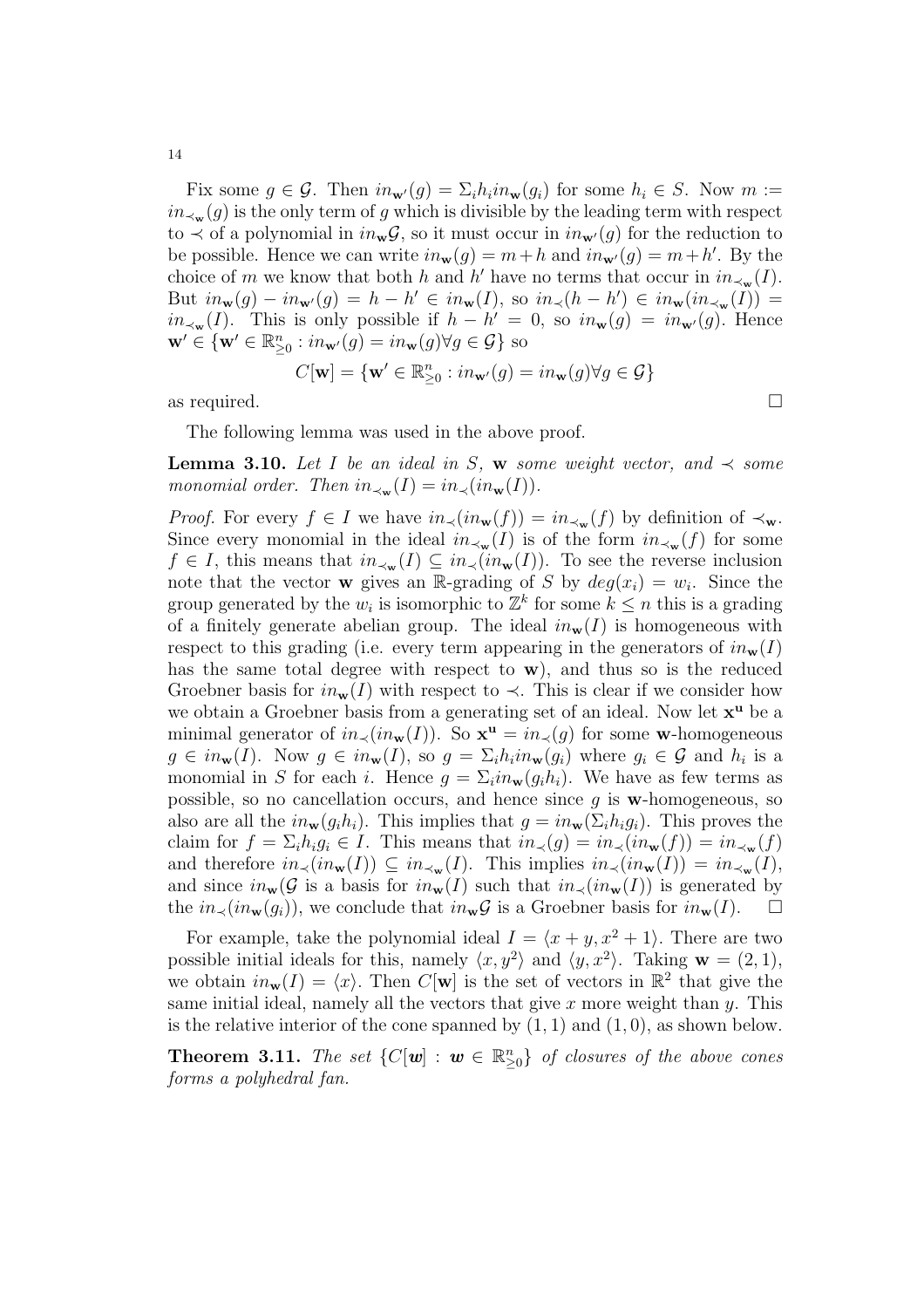

FIGURE 4. Polyhedral cone C[w].

*Proof.* We begin by showing that if  $w'$  lies in a face of  $C[w]$  with  $w'$  not in  $C[\mathbf{w}]$ , then  $C[\mathbf{w}]$  is a face of  $C[\mathbf{w}]$ . Let  $\prec$  be some fixed monomial order, and let G be the reduced Groebner basis for I with respect to  $\prec_{\mathbf{w}}$ . Fix some w' on a face of  $C[\mathbf{w}]$ , and let  $J := \langle in_{\mathbf{w}'}(g) : g \in \mathcal{G} \rangle$ . From the proof of 3.9 we know that  $C[\mathbf{w}] = {\mathbf{w}' \in \mathbb{R}_{\geq 0}^n : in_{\mathbf{w}'}(g) = in_{\mathbf{w}}(g)} \forall g \in \mathcal{G}$ . Since the faces of  $C[\mathbf{w}]$  will be spanned by vectors **u** such that  $in_{\mathbf{u}}(g_i)$  will be  $in_{\mathbf{w}}(g_i) + h_i$ , so  $in_{\mathbf{w}}(in_{\mathbf{u}}(g_i)) = in_{\mathbf{w}}(g_i)$ . This means that  $in_{\prec}(in_{\mathbf{w}}(I)) \subseteq in_{\prec}(in_{\mathbf{w}}(J))$ , and by Lemma 3.10  $in_{\prec_{\mathbf{w}}}(I) = in_{\prec}(in_{\mathbf{w}}(I)),$  so  $in_{\prec_{\mathbf{w}}}(I) \subseteq in_{\prec_{\mathbf{w}}}(J)$ . Suppose now that J is a proper subset of  $in_{w}(I)$ . Then  $in_{\prec_w}(J)$  is a proper subset of  $in_{\mathbf{w}}(in_{\mathbf{w}'}(I)) = in_{\mathbf{w}_{\mathbf{w},\mathbf{w}'}}(I)$ , where the monomial order  $\mathbf{w}_{\mathbf{w},\mathbf{w}'}$  is the term order that first compares monomials with  $w'$  and then breaks ties with  $\prec_w$ . But then we have a proper inclusion of initial ideals

$$
in_{\prec_{\mathbf{w}}}(I)\subset in_{\prec_{\mathbf{w}}}(J)
$$

which cannot occur. Thus  $J = in_{\mathbf{w}'}(I)$ . Since  $in_{\prec_{\mathbf{w}}}(\overline{I}) \subseteq in_{\prec_{\mathbf{w}}}(\overline{I}) = in_{\prec_{\mathbf{w},\mathbf{w}'}}(\overline{I})$ , by the same argument

$$
in_{\prec_{\mathbf{w}}}(I)=in_{\prec_{\mathbf{w},\mathbf{w}^{\prime}}}(I.
$$

This implies that G is a reduced Groebner basis for  $\prec_{\mathbf{w},\mathbf{w'}}$ , and hence  $C[\mathbf{w}'] =$  $\{w'' \in \mathbb{R}^n_{\geq 0} : in_{w''}(g) = in_{w'} \forall g \in \mathcal{G}\}\$  is a face of  $C[w]$  as required.  $\square$ 

Definition 3.12. The polyhedral fan defined in the above proposition is called the Groebner fan for the ideal I.

**Example 3.13.** Consider the ideal  $I = \langle x + y, x^2 + 1 \rangle$  as above. This has 2 different initial ideals, namely  $\langle x, y^2 \rangle$ ,  $\langle x^2, y \rangle$ . These correspond to the relative interior of the cones spanned by  $(1,0), (1,1)$  and  $(1,1), (0,1)$  respectively. These form the fan shown below.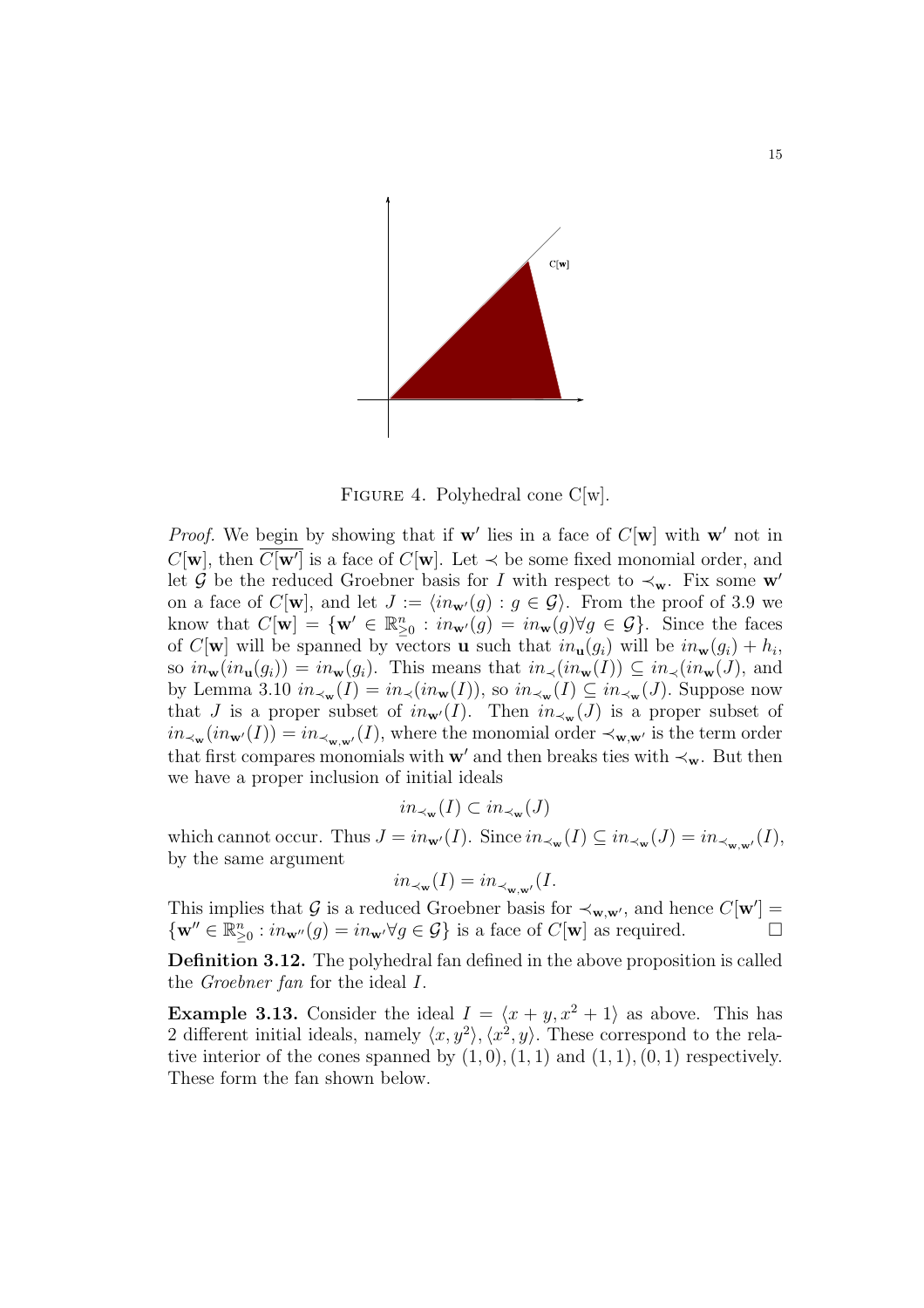

FIGURE 5. Groebner fan for  $\langle x + y \rangle$ .

**Example 3.14.** Let  $I = \langle x^7 - y, x^4 - y^3, x^3y^2 - 1 \rangle$ . This has 4 different initial ideals, namely

 $\bullet \langle y^{17}, x \rangle$ •  $\langle x^3y^2, y^5, x^4 \rangle$ •  $\langle x^3y^2, y^3, x^7 \rangle$  $\bullet \langle x^{17}, y \rangle$ 

These correspond to the cones shown on the diagram below, starting at the x-axis, and moving anticlockwise. Lexicographic order gives higher weight to



Figure 6. Groebner fan of I.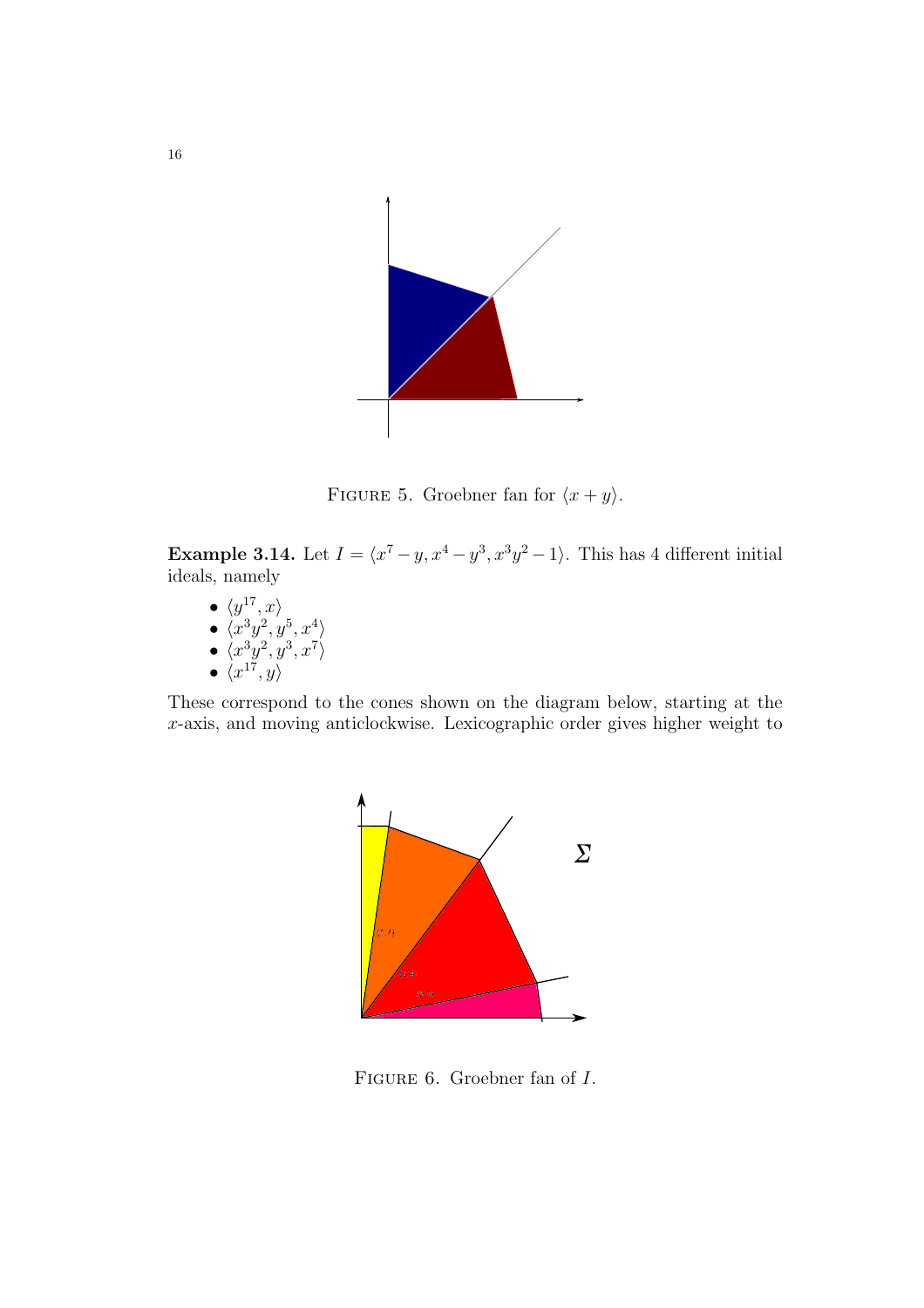x than to  $y$ , so it corresponds to the cone of weight vectors closest to the x-axis. The Groebner bases corresponding to the above cones are

•  $\{y^{17} - 1, x - y^5\}$ •  $\{x^3y^2-1, y^5-x, x^4-y^3\}$ •  $\{x^3y^2-1, y^3-x^4, x^7-y\}$ •  $\{x^{17} - 1, y - x^7\}$ 

respectively, and hence the universal Groebner basis for I is

$$
\{x^{17} - 1, x^3y^2 - 1, y^5 - x, x^4 - y^3, y^{17} - 1\}.
$$

It is important to understand how the cones in the fan are glued together. The two dimensional cones overlap in a one dimensional line. This line is generated by a vector **w**, where  $in_{\mathbf{w}}(I)$  is not a monomial ideal. Two adjacent cones correspond to equivalence classes of weight vectors that change the leading term in just one of the elements of the universal Groebner basis.

For example, let I be an ideal with universal Groebner basis  $\{f_1, \ldots, f_n\}$ . For each pair of adjacent cones in the Groebner fan  $C_i, C_{i+1}$ , the line in between them corresponds to the ideal generated by the monomials the two initial ideals have in common and by  $c_{\mathbf{u}} \mathbf{x}^{\mathbf{u}} + c_{\mathbf{u}'} \mathbf{x}^{\mathbf{u}'},$  where  $c_{\mathbf{u}} \mathbf{x}^{\mathbf{u}}, c_{\mathbf{u}'} \mathbf{x}^{\mathbf{u}'}$  are the two terms that were only contained in one ideal. For example, the line through  $(1, 1)$  in example 3.13 above corresponds to the initial ideal  $\langle x + y, x^2, y^2 \rangle$ .

3.3. The Groebner Walk. One important application of the Groebner fan is the Groebner walk, an algorithm for converting one Groebner basis into another. This is a highly useful technique, as some Groebner bases are much easier to compute than others. For example, the Grobner basis for lexicographic order is very difficult to compute, but the Groebner walk gives a simple method for finding it from another Groebner basis that is easier to compute.

**Proposition 3.15.** Let I be an ideal and let G be a Groebner basis for I with respect to a monomial order  $\prec_{\bf w}$ . If  $\omega$  is a point on the boundary of the cone  $C[\mathbf{w}]$ , then

- The reduced Groebner basis for  $in_{\omega}(I)$  over  $\prec_{\mathbf{w}} is G_{\omega} = \{in_{\omega}(g) | g \in \mathcal{G} \}.$
- If H is the reduced Groebner basis for  $in_{\omega}(I)$  over  $\prec_{\mathbf{w}'}$ , then

$$
\{f - f^G | f \in H\}
$$

is a minimal Groebner basis for I over  $\prec_{w'\omega}$ , which is the monomial order for the weight vector  $\omega$ , breaking ties with  $\prec_{w'}$ , and  $f^G$  is the remainder obtained by dividing f modulo G.

• The reduced Groebner basis for I over  $\prec_{w'\omega}$  coincides with the reduced Groebner basis for I over  $\prec_{\mathbf{w}'}$ .

*Proof.* See [3], Proposition 3.2.  $\Box$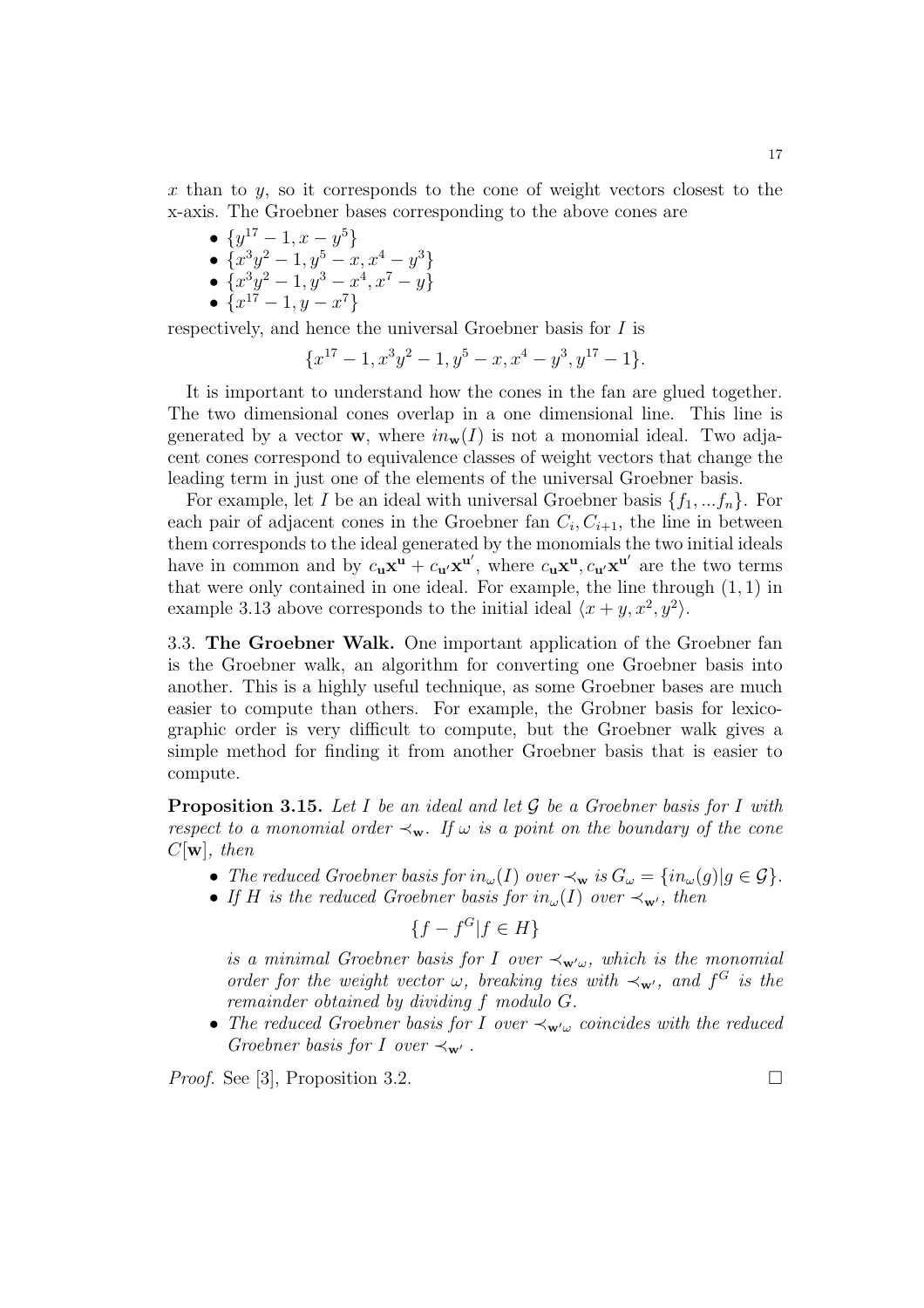The following algorithm uses the above proposition to find one Groebner basis from another.

Algorithm 3.16. Let I be a polynomial ideal, and let  $\mathcal{G}_i = \{f_1, \ldots, f_r\}$  be a Groebner basis for I. Then we can find a weight vector  $w_s$  such that  $\mathcal{G}_i$  is a Groebner basis with respect to the monomial order  $\prec_{\mathbf{w}_s}$ . Suppose we want to find the Groebner basis for I with respect to another weight vector  $\mathbf{w}_t$ . These two vectors can be drawn onto the Groebner fan, and a path can be drawn between them that only passes through cones of co-dimension 1. In the simplest cases this can be taken to be a straight line.

**Step 1.** Supposing  $\mathbf{w}_s$  is contained in a cone  $C_i$ , we can find the last point of the path contained in the cone  $\overline{C_i}$  by intersecting the path with the facets of  $C_i$ . Denote this point by  $\mathbf{w}_{\text{new}}$ .

**Step 2.** We now consider the ideal  $\langle in_{\mathbf{w}_{\text{new}}}(\mathcal{G}_i) \rangle$  of initial forms with respect to  $w_{new}$ . This will not be a monomial ideal, as  $w_{new}$  is a boundary point, but will usually be generated by mostly monomials. We can define a new term order  $\prec_{i+1}$  by  $w_{new}$ , breaking ties with our target order  $\prec_t$ . This is the monomial order for the other cone with boundary  $w_{new}$ , and we can use the above proposition to find its Groebner basis.

By repeating this process a finite number of times, we will eventually find the Groebner basis for I with respect to  $\prec_t$ .

**Example 3.17.** Let  $I = \langle x^7 - y, x^4 - y^3, x^3y^2 - 1 \rangle$ , and let  $\prec$  be lexicographic order. We calculated above that the Groebner basis for  $\prec_{(6,1)}$  is  $\{y^{17}-1, x-y^5\}$ . We want  $\prec_{(1,1)}$ . Drawing a line from  $(6,1)$  to  $(1,1)$  crosses a line of the Groebner fan at  $k(5, 1)$  for some  $k \in \mathbb{R}$ .



Figure 7. Path for the Groebner Walk

$$
in_{\omega}(I) = \langle h_1 = y^{17}, h_2 = x - y^5 \rangle
$$

18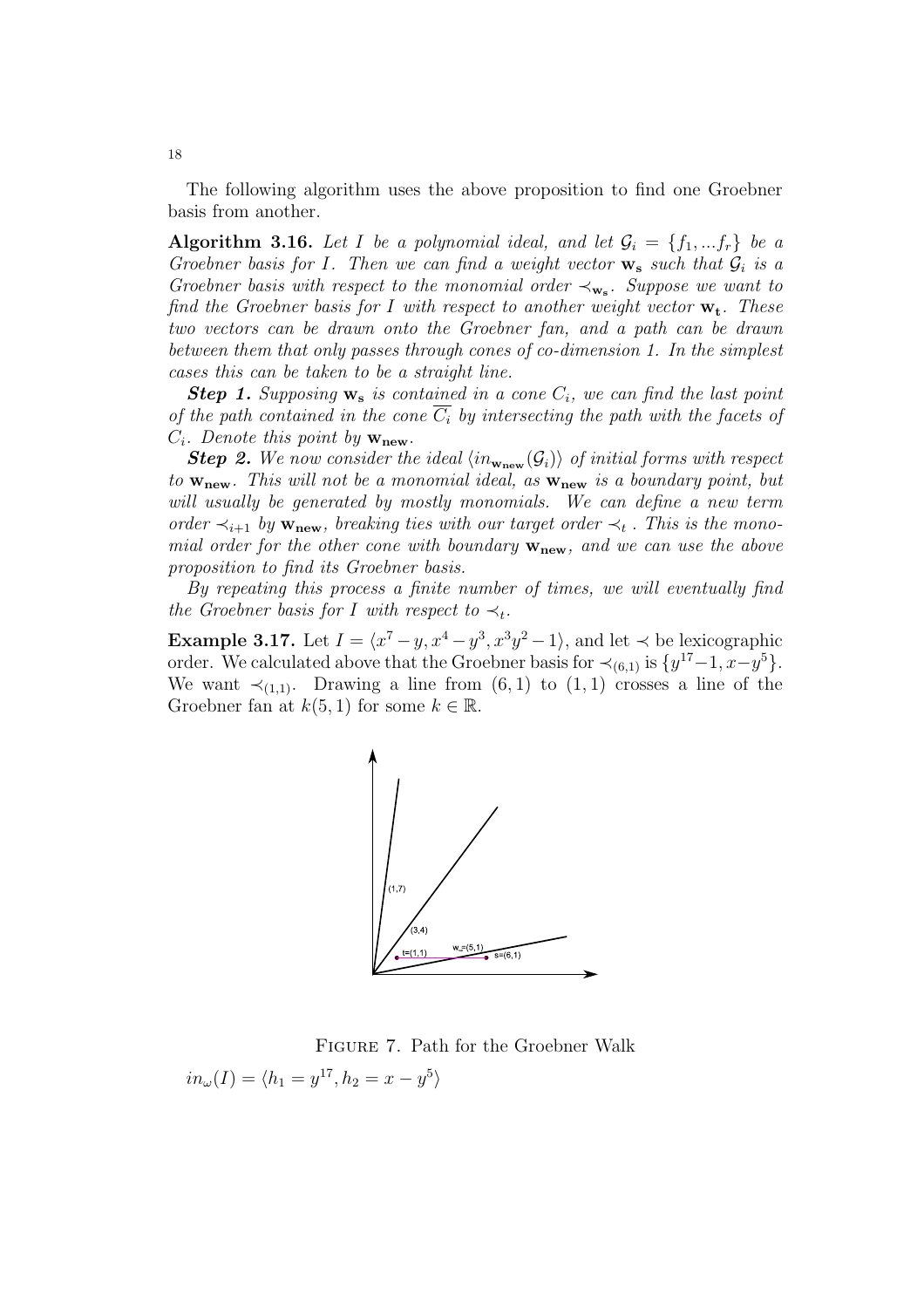•  $S(h_1, h_2) = y^{17} + y^{12}(x - y^5) = y^{12}x = (y^7x + y^2x^2)(y^5 - x) + y^2x^3$ . Set  $h_3 := y^2 x^3$ . •  $S(h_1, h_3) = x^3y^{17} - y^{15}(y^2x^3) = 0$ 

• 
$$
S(h_2, h_3) = x^3(y^5 - x) - y^3(x^3y^2) = x^4
$$

Set  $h_4 := x^4$ .

- $S(h_1, h_4) = x^4(y^{17}) y^{17}(x^4) = 0.$ •  $S(h_2, h_4) = x^4(y^5 - x) - y^5x^{64} = x^5 = x(x^4).$
- $S(h_3, h_4) = x(x^3y^2) y^2(x^4) = 0$

So  $H = \{y^{17}y^5 - x, y^2x^3, x^4\}$  is a Groebner basis for I with respect to  $\prec_{(5,1)}$ , breaking ties with  $(1, 1)$ , but  $y^{17}$  is redundant.  $\{h-h^G : h \in H\}$  is a Groebner basis for I, and  $G = \{y^{17} - 1, y^5 - x\}.$ 

•  $y^2x^3 = (y^2x^2 + y^7x + y^{12})(x - y^5) + (y^{17} - 1) + 1$ , so  $h_1^g = 1$ .

•  $x^4 = (x^3 + x^2y^5 + xy^{10} + y^{15})(x - y^5) + y^3(y^{17} - 1) + y^3$ , so  $(x^4)^G = y^3$ . Hence  $\mathcal{G}' = \{y^5 - x, y^2x^3 - 1, x^4 - y^3\}$ . Looking back to Example 3.14 we see that this is the same as the Groebner basis for the cone generated by the vectors  $(3, 4)$  and  $(5, 1)$ . Especially in more complicated examples this method of finding a Groebner basis will be considerably less work than finding it via Buchberger's Algorithm.

## 4. TORIC GEOMETRY.

4.1. Toric Ideals. In this section we give a brief description of a special class of polynomial ideals, called toric ideals. These are the defining ideals of affine toric varieties, which will be discussed below.

**Definition 4.1.** Let S be a semigroup. The *semigroup algebra*  $k[S]$  is the set of all finite linear combinations of elements  $\mathbf{x}^s$ , where  $s \in S$ , with coefficients in k. Since S is a semigroup, it is closed under addition. Hence we can give  $k[S]$  an algebra structure by defining addition, multiplication and scalar multiplication as follows, where  $a_i, b_i, c \in k$ .

$$
\sum_{\mathbf{s}\in S} a_{\mathbf{s}} \mathbf{x}^{\mathbf{s}} + \sum_{\mathbf{s}\in S} b_{\mathbf{s}} \mathbf{x}^{\mathbf{s}} = \sum_{\mathbf{s}\in S} (a_{\mathbf{s}} + b_{\mathbf{s}}) \mathbf{x}^{\mathbf{s}}
$$

$$
c \sum_{\mathbf{s}\in S} a_{\mathbf{s}} \mathbf{x}^{\mathbf{s}} = \sum_{\mathbf{s}\in S} c a_{\mathbf{s}} \mathbf{x}^{\mathbf{s}}
$$

$$
\sum_{\mathbf{s}\in S} a_{\mathbf{s}} \mathbf{x}^{\mathbf{s}} \cdot \sum_{\mathbf{s}\in S} b_{\mathbf{s}} \mathbf{x}^{\mathbf{s}} = \sum_{\mathbf{s}\in S, \mathbf{t}\in S} a_{\mathbf{s}} b_{\mathbf{t}} \mathbf{x}^{\mathbf{s}+\mathbf{t}}
$$

For  $d, n \in \mathbb{N}$ , let  $\mathcal{A} = {\mathbf{a}_1, ..., \mathbf{a}_n}$  denote a nonempty subset of  $\mathbb{Z}^d \setminus \{0\}$ . Then we can construct a  $d \times n$  matrix  $A = [\mathbf{a_1} \ \mathbf{a_2} \dots \mathbf{a_n}]$ , which we assume has rank d. Then there is a semigroup homomorphism

$$
\pi: \mathbb{N}^n \to \mathbb{Z}^d; \mathbf{u} = (u_1, \dots u_n) \mapsto \Sigma_{i=1}^n \mathbf{a}_i u_i = A \mathbf{u}.
$$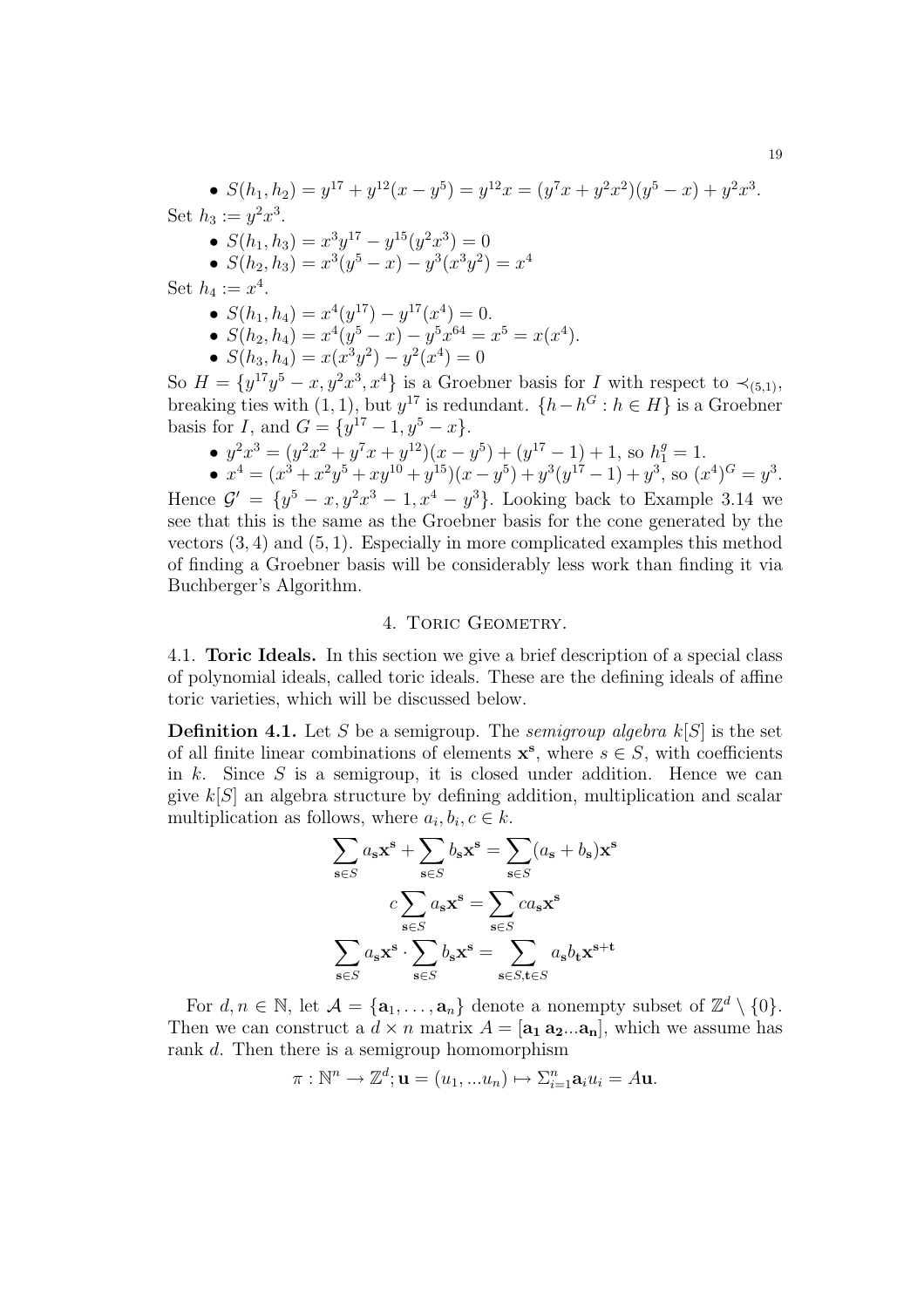This extends to a homomorphism from the semigroup algebra of  $\mathbb{N}^n$  to the semigroup algebra of  $\mathbb{Z}^d$ ,

$$
\hat{\pi}: k[x_1,...x_n] \to k[t_1^{\pm 1},...t_d^{\pm 1}]; x_j \mapsto \mathbf{t}^{\mathbf{a}_j} = t_1^{a_{1j}}...t_d^{a_{dj}},
$$

where the semigroup algebra  $k[S]$  is the set of linear combinations of finitely many elements of  $S$  with coefficients in  $k$ .

**Definition 4.2.** The toric ideal of A, denoted as  $I_A$ , is the kernel of  $\hat{\pi}$ . An affine variety V is toric if

$$
V = \operatorname{Spec}(k[x_1, ..., x_n]/I_{\mathcal{A}}),
$$

for some toric ideal  $I_A$ .

The following simple examples illustrate the above definition.

**Example 4.3.** Let  $\mathcal{A} = \{(1,0), (0,1)\}\)$ . Then this gives the homomorphism  $\pi : \mathbb{N}^2 \to \mathbb{Z}^2$ ,  $(a, b) \mapsto (1a + 0b, 0a + 1b)$ .

This extends to the homomorphism

$$
\hat{\pi}: \mathbb{C}[x, y] \to \mathbb{C}[s^{\pm 1}, t^{\pm 1}], x \mapsto s, y \mapsto t.
$$

The kernel of this map is clearly the zero ideal, and so  $I_A = \langle 0 \rangle$ . Hence

$$
V = \operatorname{Spec}(\mathbb{C}[x, y]/\{0\}) = \mathbb{C}^2
$$

is an affine toric variety.

Now let  $\mathcal{B} = \{(2, 0), (1, 1), (0, 2)\}\.$  Similarly we obtain homomorphisms  $\phi: \mathbb{N}^3 \to \mathbb{Z}^2$ ,  $(a, b, c) \mapsto (2a + b, b + 2c)$ 

and

$$
\hat{\phi}: \mathbb{C}[x, y, z] \to \mathbb{C}[s^{\pm 1}, t^{\pm 1}], x \mapsto s^2, y \mapsto st, z \mapsto t^2.
$$

The kernel of  $\hat{\phi} = I_{\mathcal{B}} = \langle xz - y^2 \rangle$ , and hence

$$
Spec(\mathbb{C}[x, y, z]/\langle xz - y^2 \rangle) = \{(u, v, w) \in \mathbb{C}^3 | uw = v^2\}
$$

is an affine toric variety. In fact this is the cyclic quotient singularity of type 1  $\frac{1}{2}(1,1)$ , which will be discussed in greater detail below.

The homomorphism  $\hat{\pi}$  gives a grading of the  $k[x_1, ..., x_n]$ , with

$$
deg(x_i) = \mathbf{a_i}.
$$

The following proposition gives some important properties of toric ideals.

**Proposition 4.4.** Let  $I_A$  be a toric ideal.

- $I_A$  is a prime ideal in  $k[\mathbf{x}]$ .
- $I_A$  is generated as a k-vector space by the infinite set of binomials

$$
\{\mathbf x^\mathbf u - \mathbf x^\mathbf v \in k[\mathbf x] : \pi(\mathbf u) = \pi(\mathbf v)\}.
$$

20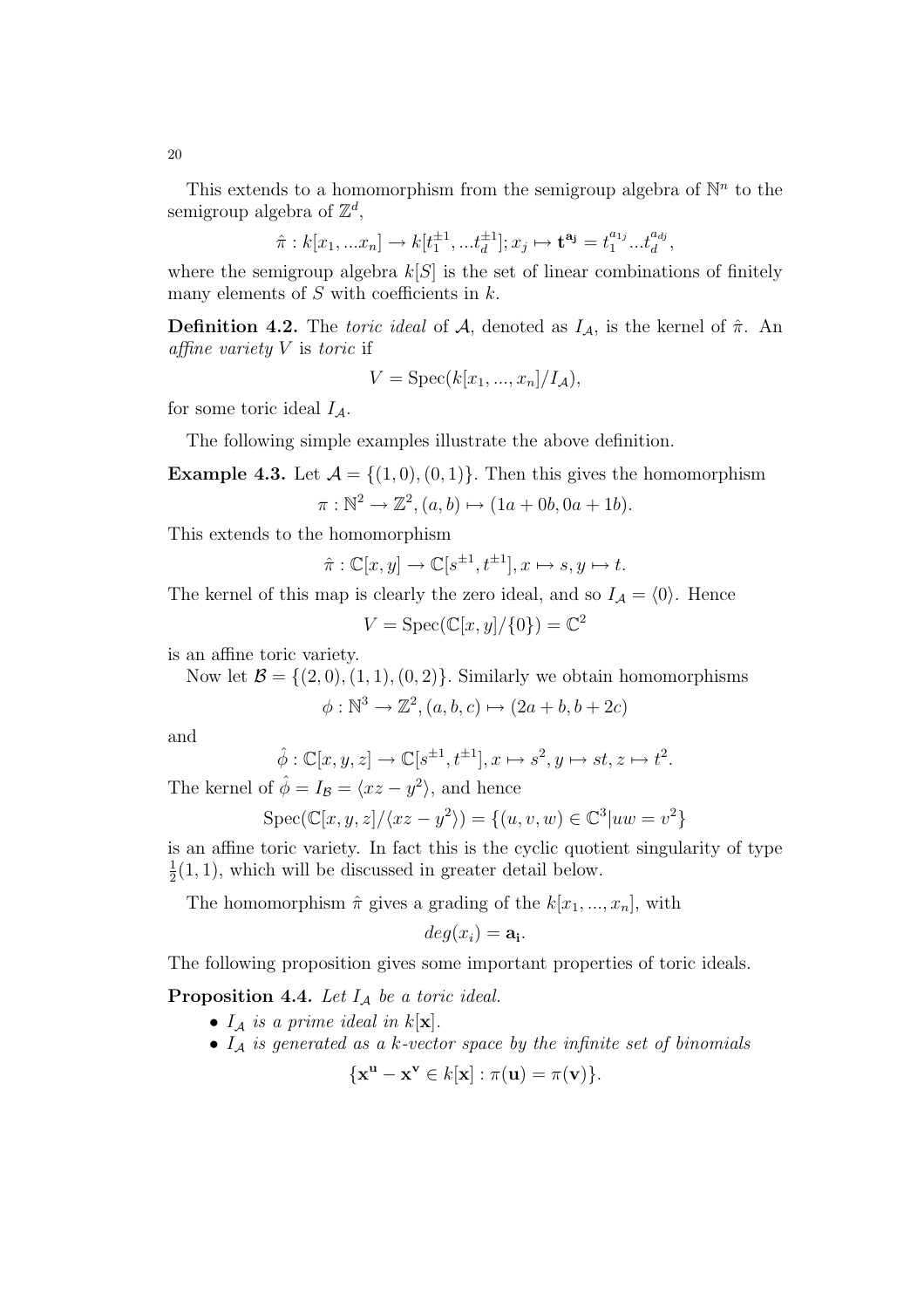• For every term order  $\prec$ , the reduced Groebner basis of  $I_A$  consists of a finite set of the above binomials.

*Proof.* Let  $I_A$  be as above.  $k[\mathbf{x}]/I_A = k[\mathbf{x}]/ker(\hat{\pi}) \cong \pi(k[\mathbf{x}]) = k[\mathbf{t}_1^{\mathbf{a}}, \mathbf{t}^{\mathbf{a}_2}, \dots, \mathbf{t}^{\mathbf{a}_n}].$ This is an integral domain, since the  $a_i$ 's are linearly independent, and hence  $I_{\mathcal{A}}$  is a prime ideal.

Note first that a binomial  $\mathbf{x}^{\mathbf{u}} - \mathbf{x}^{\mathbf{v}}$  is in  $I_A$  if and only if

$$
\hat{\pi}(\mathbf{x}^{\mathbf{u}}) = \hat{\pi}(\mathbf{x}^{\mathbf{v}}), \text{ i.e. } \pi(\mathbf{u}) = \pi(\mathbf{v}),
$$

and hence

$$
B := \{ \mathbf{x}^{\mathbf{u}} - \mathbf{x}^{\mathbf{v}} \in k[\mathbf{x}] : \pi(\mathbf{u}) = \pi(\mathbf{v}) \} \subseteq I_{\mathcal{A}}.
$$

Let  $\prec$  be some fixed term order on k[x], and suppose for a contradiction that there exists an  $f \in I_{\mathcal{A}}$  that cannot be written as a k-linear combination of binomials in B. Choose such an f for which  $LM<sub>≤</sub>(f) = \mathbf{x}^{\mathbf{u}}$  is minimal. Since  $f \in I_{\mathcal{A}} = \ker(\hat{\pi})$ , we conclude that  $f(\mathbf{t}^{\mathbf{a}_1},...,\mathbf{t}^{\mathbf{a_n}}) = 0$ . In particular,  $\hat{\pi}(\mathbf{x}^{\mathbf{u}}) = \mathbf{t}^{\pi(\mathbf{u})}$ , the image of the leading monomial of f, must cancel in the expansion, and so there is a monomial  $\mathbf{x}^{\mathbf{v}}$  in f such that  $\pi(\mathbf{u}) = \pi(\mathbf{v})$ . Hence the polynomial

$$
f' = f - \mathbf{x}^{\mathbf{u}} + \mathbf{x}^{\mathbf{v}}
$$

is another polynomial in  $I_A$  that cannot be written as a k-linear combination of binomials in  $B$ , but of strictly lower order that  $f$ . This contradicts our minimality assumption, and the result follows.

By Hilbert's basis theorem and the above, we can find a finite subset  $C$  of  $B$ that generates  $I_A$ . (This follows, since Hilbert's basis theorem gives us finitely many generators, all of which are a finite k-linear combination of elements of B.) We now apply Buchberger's algorithm to C. Clearly the S-polynomial of 2 binomials is also a binomial, and the normal form of a homogeneous binomial with respect to a set of homogeneous binomials is also a homogeneous binomial. Thus each Groebner basis of  $I_A$  compute from C is also a subset of B, as required.

 $\Box$ 

Recall from above that the universal Groebner basis for an ideal I is the union of all the Groebner bases of  $I$  for all possible term orders. The *universal* Groebner basis for  $I_A$  is denoted  $\mathcal{U}_A$ . Hence by the above  $\mathcal{U}_A$  will be a finite collection of A-homogeneous binomials.

4.2. Toric Varieties. Recall that an affine algebraic set is a set of the form

$$
\mathbb{V}(J) = \{ \mathbf{p} \in \mathbb{C}^n : f(\mathbf{p}) = 0, \forall f \in J \},
$$

where  $J$  is an ideal of  $S$ . This is just a set of common zeros to a collection of polynomial equations. By Hilbert's Basis Theorem, we can choose this collection to be finite. Irreducible algebraic sets are called varieties. It can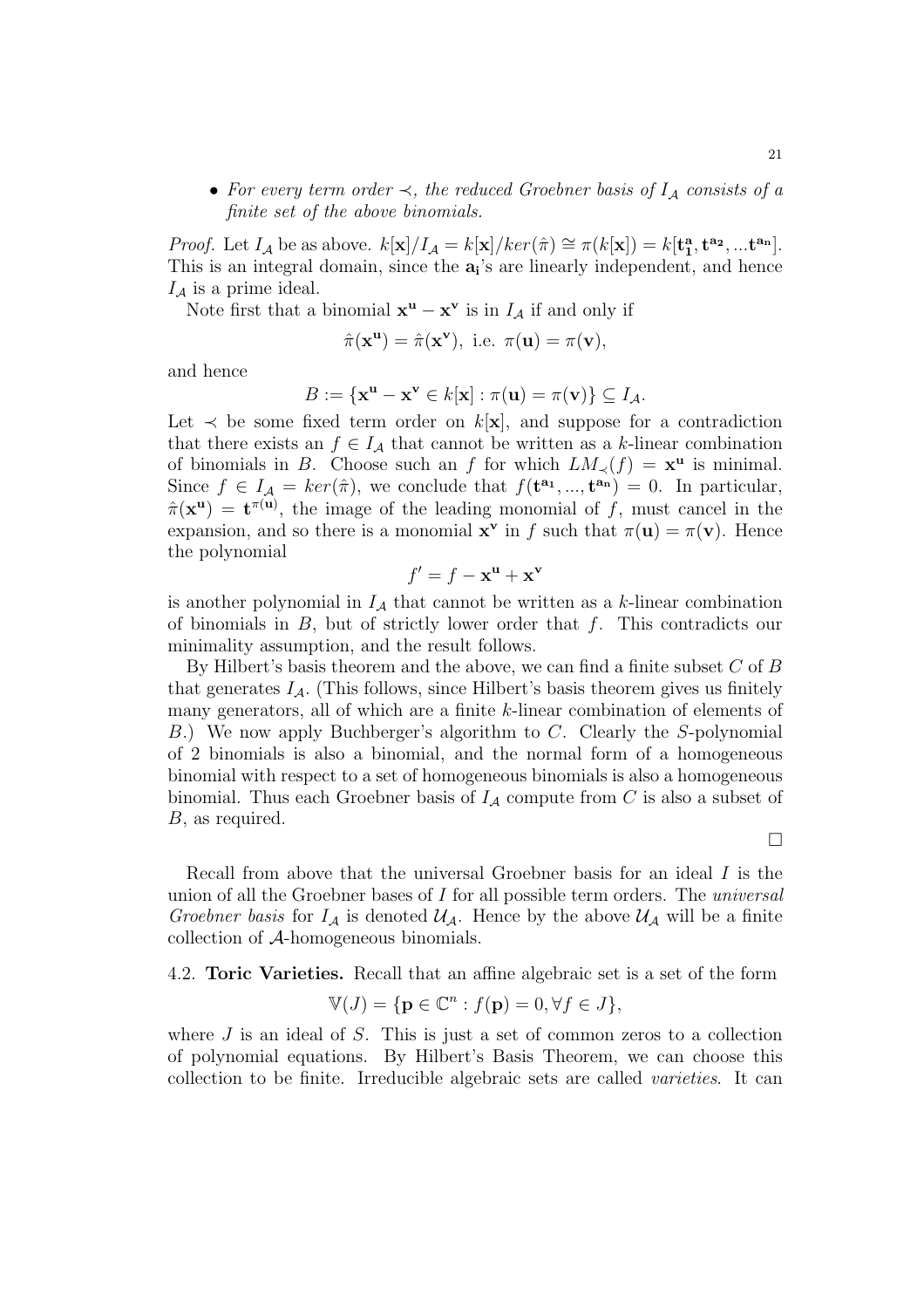be shown that finite unions of algebraic sets and arbitrary intersections are algebraic. Clearly  $\emptyset, \mathbb{C}^n$  are algebraic, so the algebraic subsets of  $\mathbb{C}^n$  form the closed sets of a topology on  $\mathbb{C}^n$ , called the *Zariski topology* on  $\mathbb{C}^n$ . This topological space is called *affine n-space*, and is denoted  $\mathbb{A}_{\mathbb{C}}^n$ .

Affine toric varieties are simply algebraic varieties of the toric ideals that were discussed above, but the general definition of toric varieties is a bit more complicated. There are several different ways to approach toric varieties, all of which look quite different. Two of these are discussed briefly below.

**Definition 4.5.** (Geometric Approach.) Let X be an algebraic variety. Then X is toric if and only if there exists a dense open algebraic torus  $T \subseteq X$ , such that the action

 $T \times T \to T$  extends to an action  $T \times X \to X$ ,

where  $T := \text{Spec}(k[x_1^{\pm 1}, ..., x_n^{\pm 1}])$ 

Here, 'Spec' is a functor that takes a finitely generated  $k$ -algebra, and gives us an affine variety. For any finitely generated k-algebra  $k[X]$ , we know that  $k[X] \cong k[t_1, ..., t_n]/I$ , where I is an ideal in  $k[t_1, ..., t_n]$ . Then

$$
Spec(k[X]) = \mathbb{V}(I).
$$

For example  $\mathbb{C}^2$  is a toric variety, containing a dense copy of the algebraic torus  $(\mathbb{C}^*)^2$ , and it's action on itself by multiplication clearly extends to  $\mathbb{C}^2$ .

**Definition 4.6.** (Local Approach.) Let X be a variety. Then X is toric if its combinatorial data can be encoded in a polyhedral fan.

Given a polyhedral fan  $\Sigma \subset \mathbb{R}^n$ , we will see that each cone  $\sigma$  defines an affine toric variety  $U_{\sigma}$ . This collection of affine toric varieties glue together along appropriate subvarieties  $U_{\tau}$ , where  $\tau$  is a cone in  $\Sigma$  of lower dimension. The resulting variety is a toric variety. So given a variety  $X$ , if we can find a fan  $\Sigma$  such that  $X = X_{\Sigma}$ , then X is toric.

Hence for a toric variety  $X_{\Sigma}$ , we have a one to one correspondence between affine toric subvarieties  $U_{\sigma}$ , and cones  $\sigma$  in the fan  $\Sigma$ . A summary of how to find one from the other can be seen in the diagram below. Starting with a cone  $\sigma$ , we consider its *dual cone*  $\sigma^{\vee}$  on the lattice  $M := \mathbb{Z}^2$ . Now there exists a finite subset  $\{(m_i, n_i); 1 \leq i \leq r\} \subset \sigma \cap M$  such that the points of the set  $\sigma^{\vee} \cap M$  can be expressed as a sum

$$
\sum_{i=1}^r a_i(m_i, n_i),
$$

where  $a_i \in \mathbb{N}$ . Then we can consider the coordinate ring

$$
\mathbb{C}[\sigma \cap M] = \mathbb{C}[x^{m_i}y^{n_i}; 1 \le i \le r],
$$

and finally take 'Spec' of it to get the corresponding affine variety  $U_{\sigma}$ .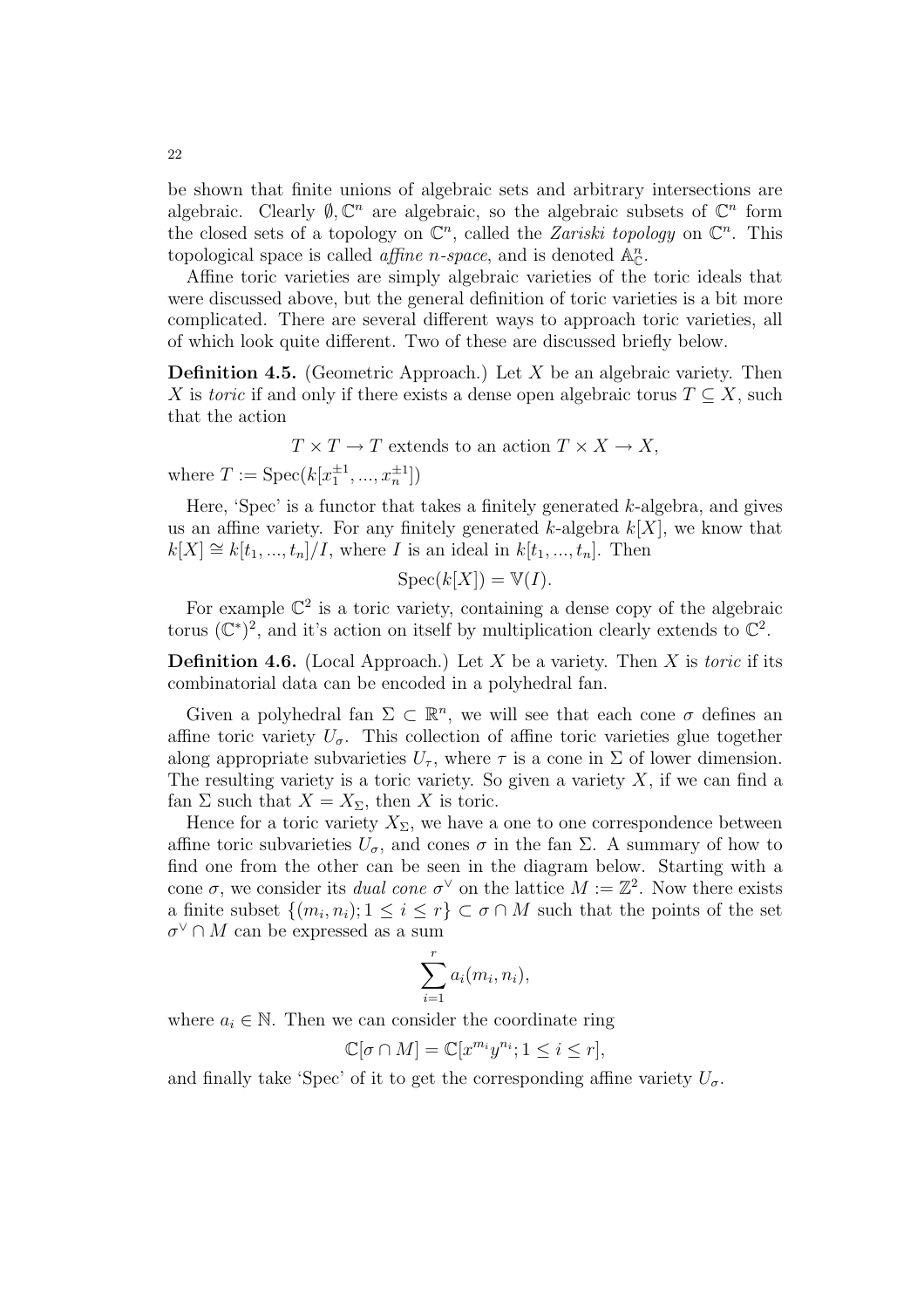

The following result ensures that 'gluing'  $U_{\sigma}$  and  $U_{\sigma'}$  along  $U_{\tau}$ , where  $\tau$  is a face of each, makes sense.

**Lemma 4.7.** Let  $\tau$ ,  $\sigma$  be cones in  $\Sigma$ , such that  $\tau$  is a face of  $\sigma$ . Then  $U_{\tau}$  is an open affine subset of  $U_{\sigma}$ .

*Proof.* See [4], Lemma from Section 1.3.  $\Box$ 

For example, the single cone generated by  $(1,0)$  and  $(0,1)$  in  $\mathbb{R}^2_{\geq 0}$ , together with all of its faces, is a polyhedral fan that encodes  $\mathbb{C}^2$ . This 'local approach' definition will be of the most use to us, as the proof of our theorem hinges on the fact that this polyhedral fan is the same as the Groebner fan. We have already seen in the previous subsection that  $\mathbb{C}^2$  is an affine toric variety. In the following examples, we will consider some projective toric varieties.

Complex projective *n*-space can be thought of as the set of lines in  $\mathbb{C}^{n+1}$ that pass through the origin. More formally,

$$
\mathbb{P}^n_{\mathbb{C}} := \{ [z_0 : z_1 : \ldots : z_n] : (z_0, z_1, \ldots, z_n) \neq \mathbf{0} \} / \mathbb{C}^*.
$$

For each  $n \in \mathbb{N}$ , this is a toric variety. In the next two examples, we will consider the cases  $n = 1, 2$ .

**Example 4.8.** When  $n = 1$  we have

$$
\mathbb{P}_{\mathbb{C}}^1 := \{ [z_0 : z_1] : (z_0, z_1) \neq (0, 0) \} / \mathbb{C}^*.
$$

It is determined by 2 co-ordinate charts

$$
U_0 = [1 : z_1/z_0], \quad U_1 = [z_0/z_1 : 1].
$$

These are isomorphic to  $\mathbb{C}$ , and are 'glued' together by the map

$$
\phi_{0,1}: U_0 \setminus \{z_1/z_0 = 0\} \to U_1 \setminus \{z_0/z_1 = 0\} : [1:x] \to [1/x:1].
$$

The charts have coordinate rings

$$
\mathbb{C}[x], \quad \mathbb{C}[x^{-1}],
$$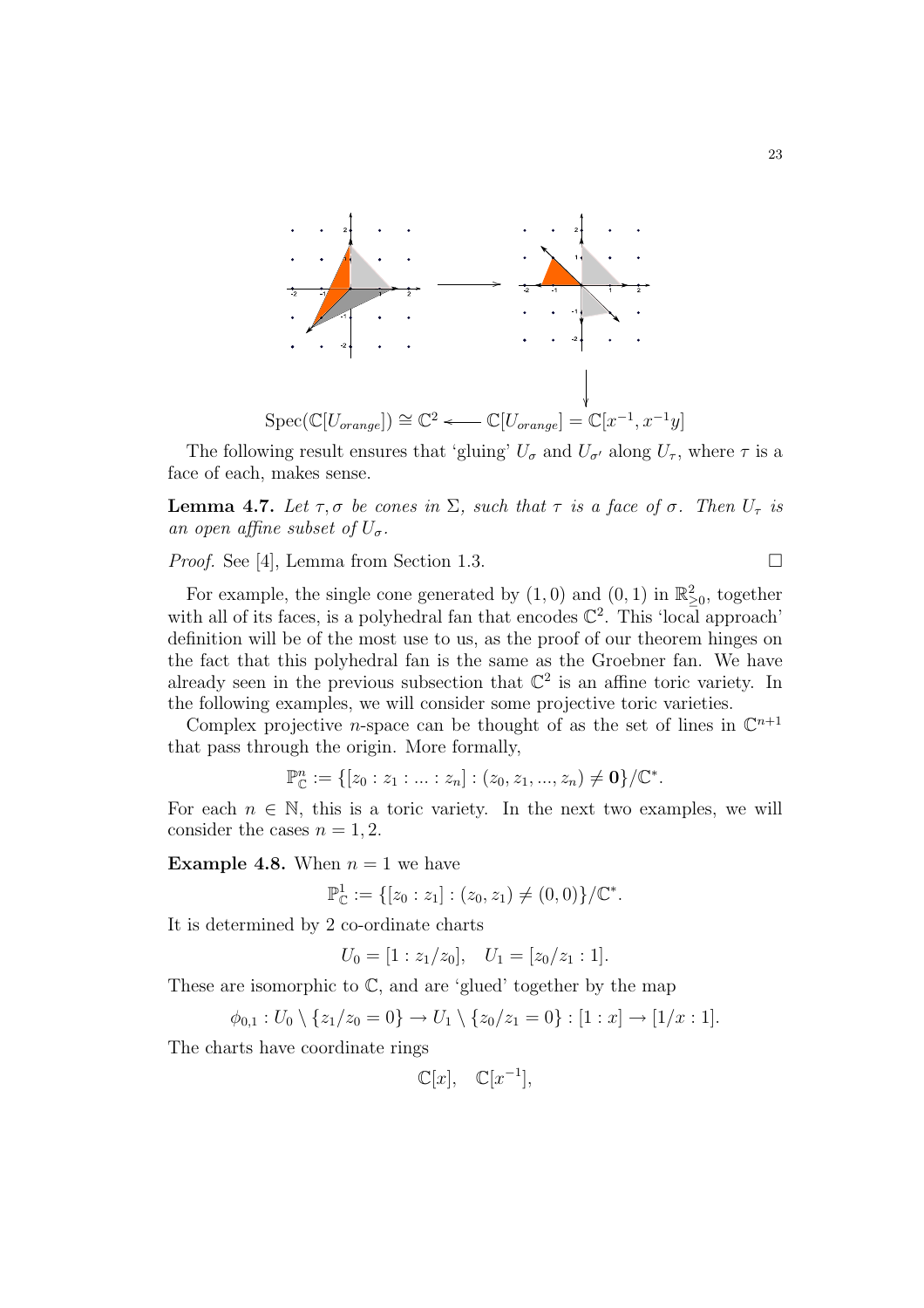which can both be represented by a cone on the lattice  $M := \mathbb{Z}$ . This is because the lattice M can be thought of as the set of Laurent polynomials, where the point a corresponds to the monomial  $x^a$ . For example, the coordinate ring  $\mathbb{C}[x]$  can be represented by the cone  $\sigma_0^{\vee}$  with generators 1. All the monomials in  $\mathbb{C}[x]$  correspond to point on the cone generated by 1. The cones  $\sigma_0^{\vee}, \sigma_1^{\vee}$  are shown in the figure below, where  $\sigma_1^{\vee}$  is the cone from the origin pointing in the negative direction.



FIGURE 8. Charts of  $\mathbb{P}^1_{\mathbb{C}}$ .

The cones meet at the origin, which is a cone corresponding to the coordinate ring  $\mathbb{C}[x, x^{-1}]$ . So the copies of  $\mathbb{C}^2$  parameterised by the cones  $\sigma_0^{\vee}, \sigma_1^{\vee}$  are glued along  $Spec(\mathbb{C}[x,x^{-1}]) \cong \mathbb{C}^*$ .

It is now convenient to consider the dual cones of the two cones above, drawn onto the dual lattice  $N := Hom(M, \mathbb{Z})$ . N is also isomorphic to  $\mathbb{Z}$ , since every linear map from  $M = \mathbb{Z} \to \mathbb{Z}$  can be written as a  $1 \times 1$  matrix with entry in Z. The dual of a cone  $\sigma^{\vee}$  is the set of vectors

$$
\sigma := \{ \mathbf{v} \in \mathbb{R}^2 : \mathbf{v}.\mathbf{u} \ge 0, \forall \mathbf{u} \in \sigma^\vee \}.
$$

In this case the cones  $\sigma_1, \sigma_2$  are the same as their duals, but in more complicated examples this is not the case, as we shall see later. Hence the cones in Figure 8 form a polyhedral fan in R, with each cone corresponding to an affine chart of  $\mathbb{P}^1_{\mathbb{C}}$ . This is called the toric fan for  $\mathbb{P}^1_{\mathbb{C}}$ , hence  $\mathbb{P}^1_{\mathbb{C}}$  is a toric variety.

Example 4.9. The complex projective plane is a very similar example, it can be thought of as the set of lines in  $\mathbb{C}^3$  that pass through the origin. Its co-ordinate charts are

 $U_0 = [1 : z_1/z_0 : z_2/z_0], \quad U_1 = [z_0/z_1 : 1 : z_2/z_1] \quad U_2 = [z_0/z_2 : z_1/z_2 : 1].$ 

These are all isomorphic to  $\mathbb{C}^2$ , and are 'glued' together by maps of the form

 $\phi_{0,1}: U_0 \setminus \{z_1/z_0 = 0\} \to U_1 \setminus \{z_0/z_1 = 0\} : [1:x:y] \to [1/x:1:x/y]$ 

The charts have coordinate rings

$$
\mathbb{C}[x,y], \quad \mathbb{C}[x^{-1},yx^{-1}], \quad \mathbb{C}[y^{-1},xy^{-1}],
$$

which can all be represented by a cone on the lattice  $M := \mathbb{Z}^2$ , since we are now considering Laurent monomials in 2 variables, where the point  $(a, b)$  corresponds to the monomial  $x^a y^b$ . For example, the coordinate ring  $\mathbb{C}[x, y]$  can be represented by the cone  $\sigma_0^{\vee}$  with generators  $(1,0), (0,1)$ . All the monomials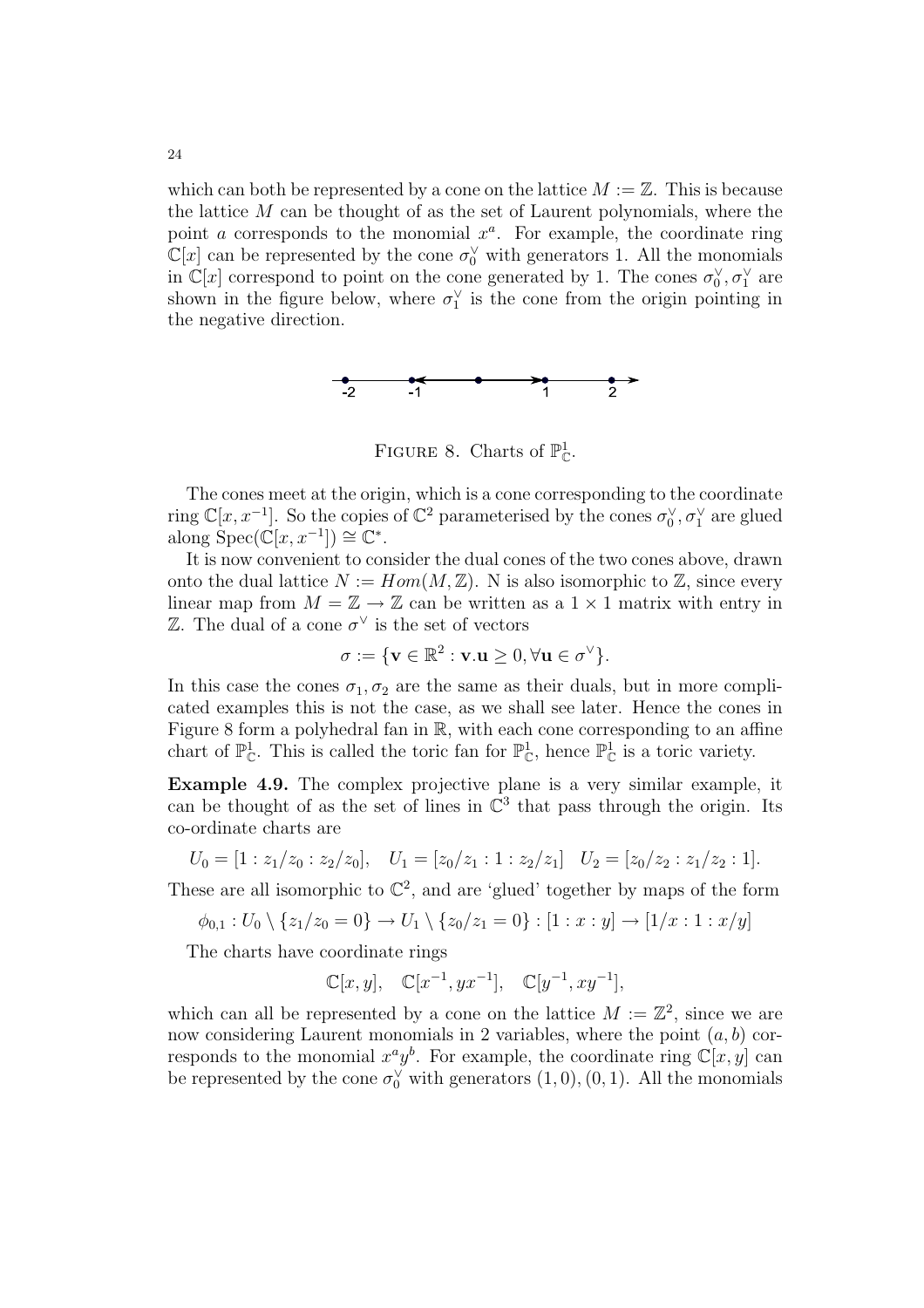

FIGURE 9. Charts of  $\mathbb{P}^2_{\mathbb{C}}$ .

As in the  $n = 1$  case, we consider the dual cones, on the dual lattice  $N :=$  $Hom(M, \mathbb{Z})$ . N is also isomorphic to  $\mathbb{Z}^2$ , since every linear map from  $M = \mathbb{Z}^2$ to  $\mathbb Z$  can be written as a  $2 \times 1$  matrix with entries in  $\mathbb Z$ .

The three dual cones are shown in the figure below left. They form a polytopal fan for the triangle shown below right, with each cone corresponding to an affine chart of  $\mathbb{P}_{\mathbb{C}}^2$ . This is called the toric fan for  $\mathbb{P}_{\mathbb{C}}^2$ , so  $\mathbb{P}_{\mathbb{C}}^2$  is also a toric variety.

Example 4.10. A slightly more complicated example of a toric variety is weighted projective space. This is the projective variety of the form

$$
\mathbb{P}_{\mathbb{C}}(a_1, ..., a_n) := \mathbb{C}^n \setminus \{0\} / \mathbb{C}^*,
$$

where  $\mathbb{C}^*$  acts by

$$
t \cdot (x_1, ..., x_n) = (t^{a_1}x_1, ..., t^{a_n}x_n).
$$

A simple case of this is  $\mathbb{P}_{\mathbb{C}}(1,1,2)$ . It has coordinate charts

$$
U_0=[1:z_1/z_0:z_2/z_0^2], U_1=[z_0:1:z_2/z_1^2], U_2=[z_0/\sqrt{z_2}:z_1/\sqrt{z_2}:1].
$$

This is because, for example, in order to move from  $[z_0 : z_1 : z_2]$  to having a 1 in the first coordinate we must multiply by  $1/z_0$ , and this yields  $[1:z_1/z_0:z_2/z_0^2]$ since the last coordinate has 'double weight'. To get a 1 in the 3rd coordinate,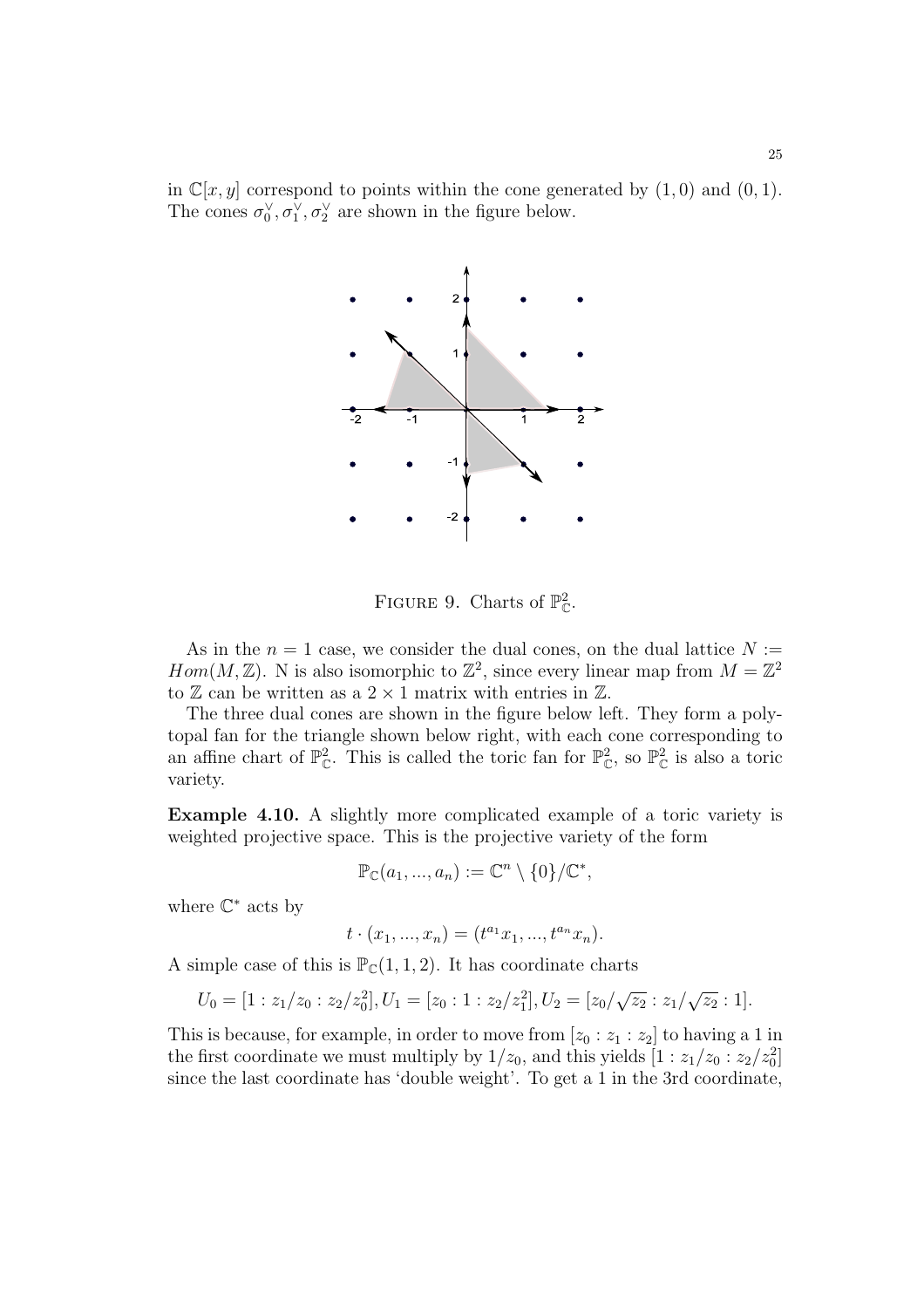

FIGURE 10. The Toric Fan of  $\mathbb{P}^2_{\mathbb{C}}$  and its State Polytope.

we can either divide by  $1/\sqrt{z_2}$  or  $1/(-\sqrt{z_2})$ , and these give equivalent charts. These three charts are glued by maps of the form

$$
\phi_{(0,1)}: U_0 \setminus \{z_1/z_0 = 0\} \to U_1 \setminus \{z_0/z_1 = 0\}, [1:x:y] \mapsto [x^{-1}:1:yx^{-2}].
$$

The charts have coordinate rings

$$
\mathbb{C}[U_0]=\mathbb{C}[x,y],\quad \mathbb{C}[x^{-1},yx^{-2}],\quad \mathbb{C}[x^2y^{-1},xy^{-1},y^{-1}].
$$

As before, these can be represented by cones on the lattice M. Note that the third coordinate ring has 3 variables, which are linearly dependant. This will be discussed in more detail in Example 4.12.

As before we now move to the dual lattice, and obtain a toric fan, and its state polytope. Hence  $\mathbb{P}_{\mathbb{C}}(1,1,2)$  is also a toric variety.

4.3. Cyclic Quotient Surface Singularities. A surface is a variety of dimension 2. In this section we will restrict attention to toric surfaces. We have seen two examples of these already, namely  $\mathbb{P}_{\mathbb{C}}^2$  and  $\mathbb{P}_{\mathbb{C}}(1,1,2)$ . By Definition 4.6 each toric variety is made up of affine toric varieties 'glued' together in a particular way. So if we can understand all the affine varieties, this will shed a lot of light on the toric variety that they make up. The example of  $\mathbb{P}_{\mathbb{C}}^2$  is a very simple one: all the charts are isomorphic to  $\mathbb{C}^2$ , and are hence smooth. But what about other spaces? The following proposition gives a classification of all affine toric surfaces.

**Proposition 4.11.**  $U_{\sigma}$  is either isomorphic to  $\mathbb{C}^2$ , or the cyclic quotient singularity of type  $\frac{1}{r}(1, a)$ , for some  $a, r$  relatively prime.

Before going any further, we need to define the cyclic quotient singularity of type  $\frac{1}{r}(1, a)$ , and give some examples of it.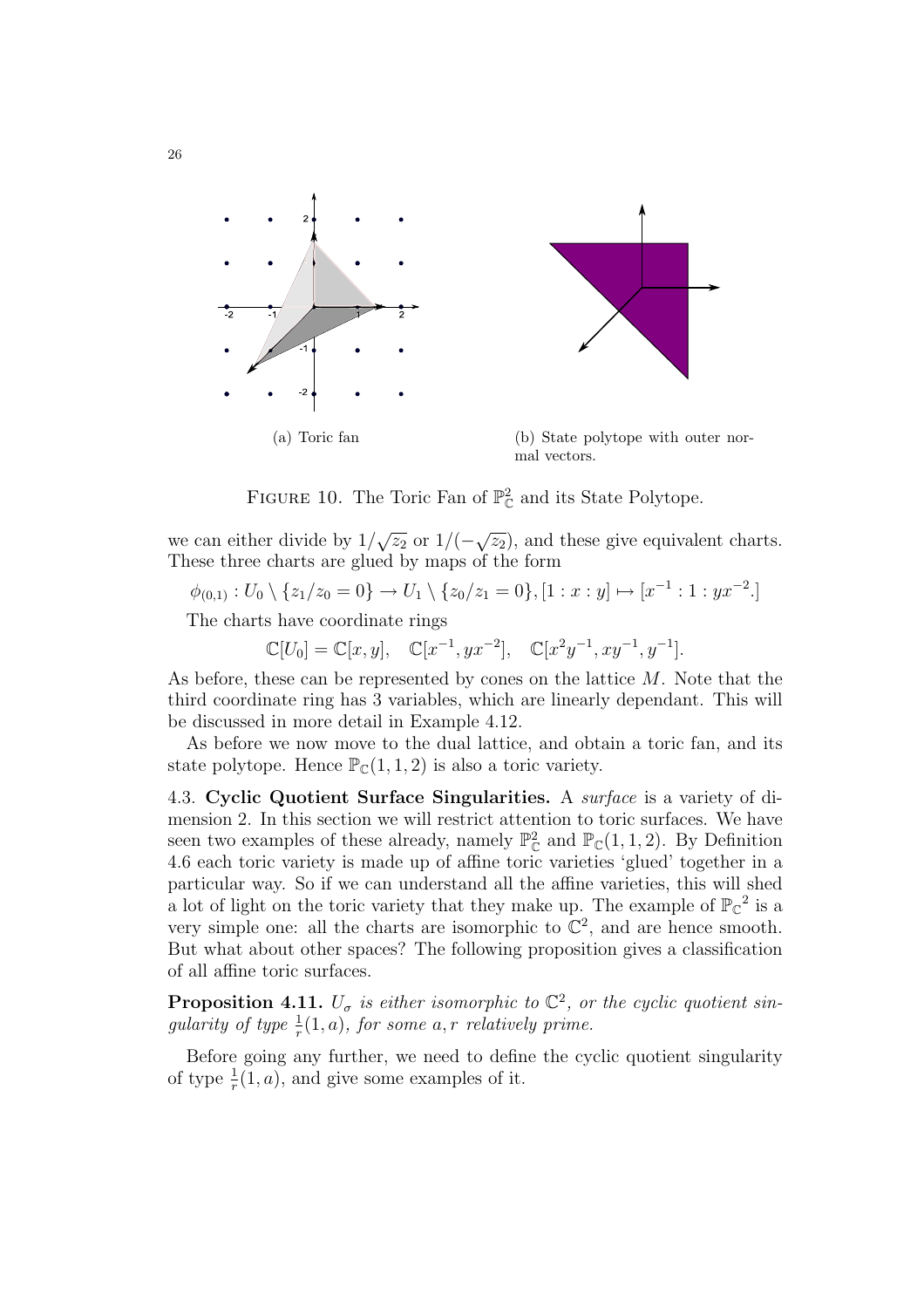

FIGURE 11. Charts of  $\mathbb{P}_{\mathbb{C}}(1,1,2)$ .



FIGURE 12. The Toric Fan of  $\mathbb{P}_{\mathbb{C}}(1,1,2)$  and its State Polytope.

Let  $G$  be the finite cyclic group of order  $r$ , generated by the matrix

$$
g := diag(\epsilon, \epsilon^a),
$$

where  $\epsilon$  is a primitive rth root of unity, and  $gcd(a, r) = 1$ . G acts on  $\mathbb{C}^2$ , and this determines an action on  $\mathbb{C}[x, y]$ , the coordinate ring of  $\mathbb{C}^2$ , with

$$
g \cdot x = \epsilon x, \quad g \cdot y = \epsilon^a y.
$$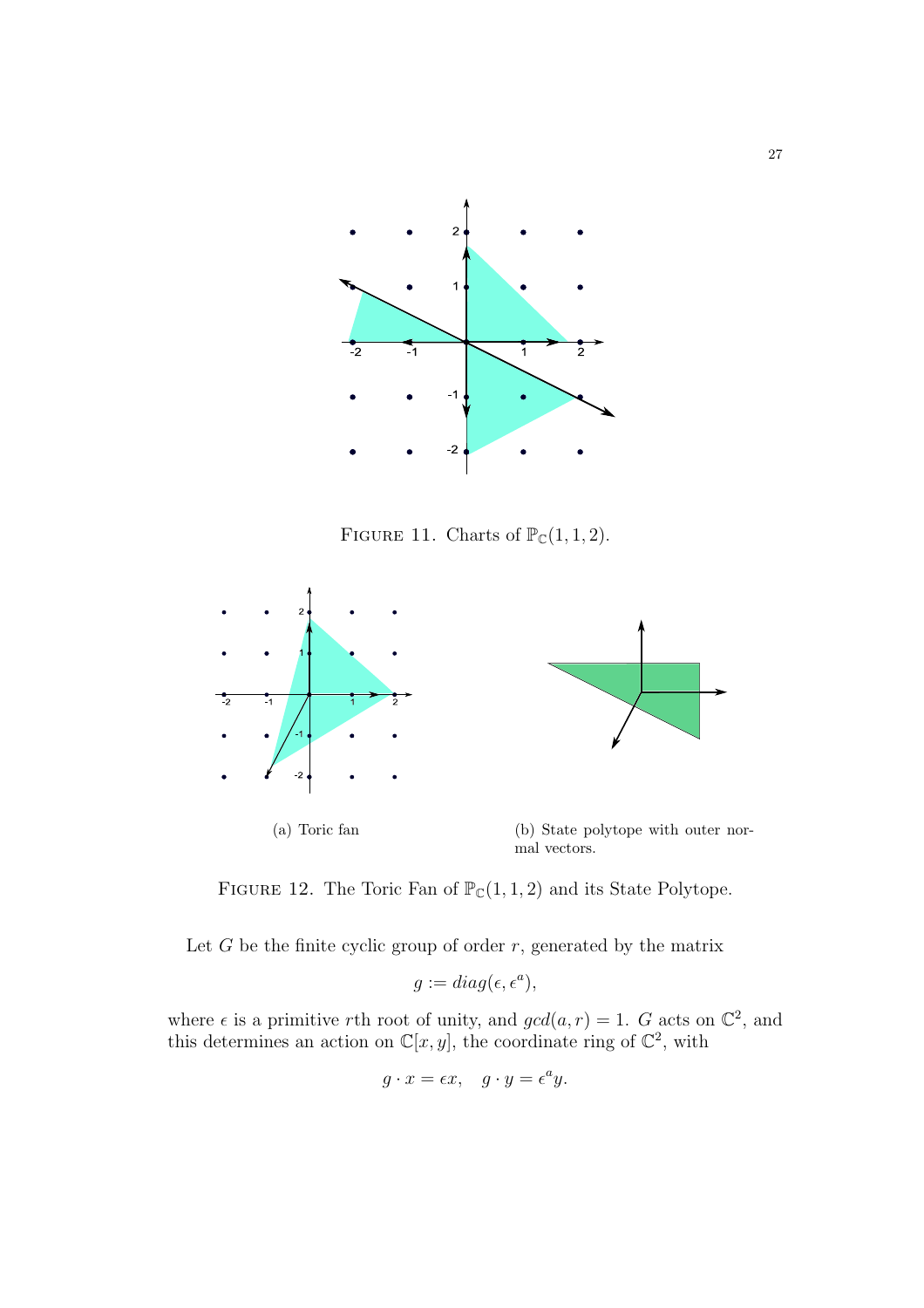Clearly a monomial  $x^k y^l$  is invariant under the action if and only if  $k + al \equiv$ 0 mod r. Let  $\overline{M}$  denote the lattice of Laurent monomials with dual lattice  $\overline{N}$ , and let M be the sublattice corresponding to the monomials that are invariant under the action of G. Hence, given the cone  $\sigma^{\vee}$  generated by  $(1,0)$  and  $(0,1)$ , the intersection of  $\sigma^{\vee}$  with M corresponds to the coordinate ring

$$
\mathbb{C}[\sigma^\vee \cap M] = \mathbb{C}[x, y]^G,
$$

the coordinate ring of  $\mathbb{C}^2/G$ .

**Example 4.12.** (Cyclic Quotient Singularity of type  $1/2(1, 1)$ ). Here  $r =$ 2,  $a = 1$ , so G is the group generated by the matrix

$$
g := diag(-1, -1),
$$

with  $-1$  the primitive 2nd root of unity. G acts on  $\mathbb{C}[x, y]$  by

$$
g \cdot x \mapsto -x, \quad g \cdot y \mapsto -y.
$$

The invariant monomials  $x^a y^b$  are those with  $a + b \equiv 0 \mod 2$ , and these correspond to the points of  $\mathbb{Z}_{\geq 0}^2$  with both odd or both even coordinates. These are given by  $\sigma^{\vee} \cap M$ . These are shown in the diagram below, where  $\sigma^{\vee}$  is the shaded cone.



FIGURE 13.  $\sigma^{\vee} \cap M$ 

Hence  $\mathbb{C}[\sigma^{\vee} \cap M] = \mathbb{C}[x, y]^G = \mathbb{C}[x^2, xy, y^2]$ , since all of the G invariant monomials are products of these.

This example has a strong link with the example of weighted projective space  $\mathbb{P}_{\mathbb{C}}(1,1,2)$  that we saw earlier. In fact,  $\sigma^{\vee} \cap M$  corresponds to the singular chart of  $\mathbb{P}_{\mathbb{C}}(1,1,2)$ , whose coordinate ring had 3 variables. The only difference

28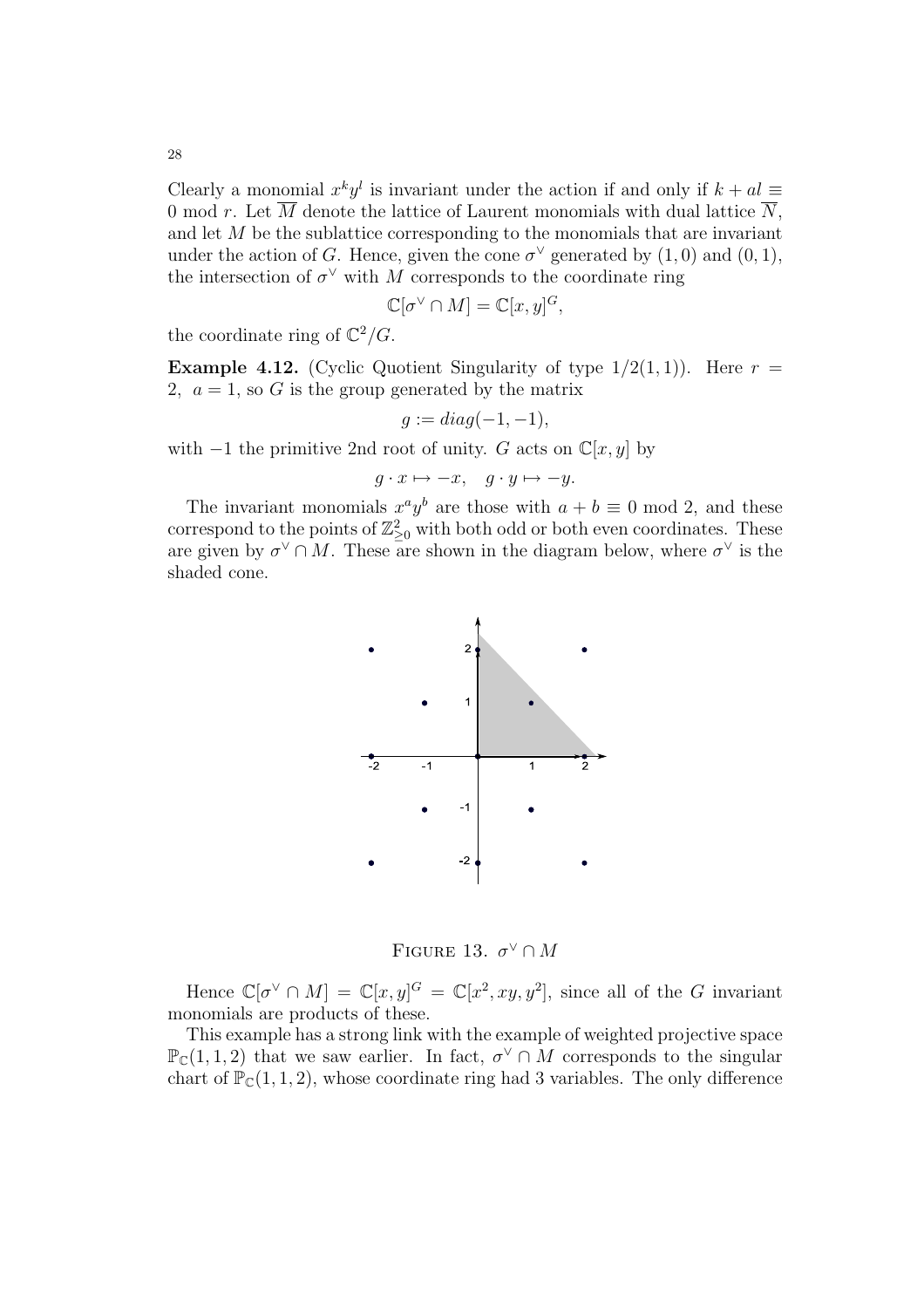is that in one example, we have used a standard lattice and deformed the cone, and in the other we have deformed the lattice and left the cone alone. The two fans shown below are both toric fans for  $\mathbb{P}_{\mathbb{C}}(1,1,2)$ , with the shaded cones corresponding to the singular cone. It is clear that in both cases their generators do not form a lattice basis, while the generators for the other (nonsingular) cones do.



FIGURE 14. Alternative Presentations of the toric fan of  $\mathbb{P}_{\mathbb{C}}(1,1,2)$ 

In the above example  $\mathbb{C}[x,y]^G$  is a finitely generated C-algebra, and hence defines an affine variety. Explicitly,

$$
\mathbb{C}[x,y]^G=\mathbb{C}[x^2,xy,y^2]\cong \mathbb{C}[r,s,t]/\langle rt-s^2\rangle,
$$

and this defines the affine variety

$$
\mathbb{V}(\langle rt - s^2 \rangle) = \{ (k, l, m) \in \mathbb{C}^3 : km = l^2 \}.
$$

However, how can we be sure that this is true for every example? In fact, in Theorem 4.15 we will prove that this algebra is always finitely generated as a C-algebra, so we can indeed take 'Spec' of it. We first establish some preliminary results.

So by the above proposition, we can deduce that for every finite group G acting on  $\mathbb{C}^2$  we can define an affine variety  $U = \text{Spec}(\mathbb{C}[x,y]^G)$  which corresponds to the set of G-orbits  $\mathbb{C}^2/G$ .

We use the *Jung-Hirzebruch fraction* of  $\frac{r}{r-a}$  to find the generators of  $\mathbb{C}[x,y]^G$ . For any fraction a/b, we can find an expression of the form

$$
\frac{a}{b} = c_1 - \frac{1}{c_2 - \frac{1}{c_3 - \frac{1}{\cdots - \frac{1}{c_t}}}}.
$$

This is called the Jung-Hirzebruch fraction for  $a/b$  and is usually written as  $[c_1, c_2, ..., c_t]$  for convenience.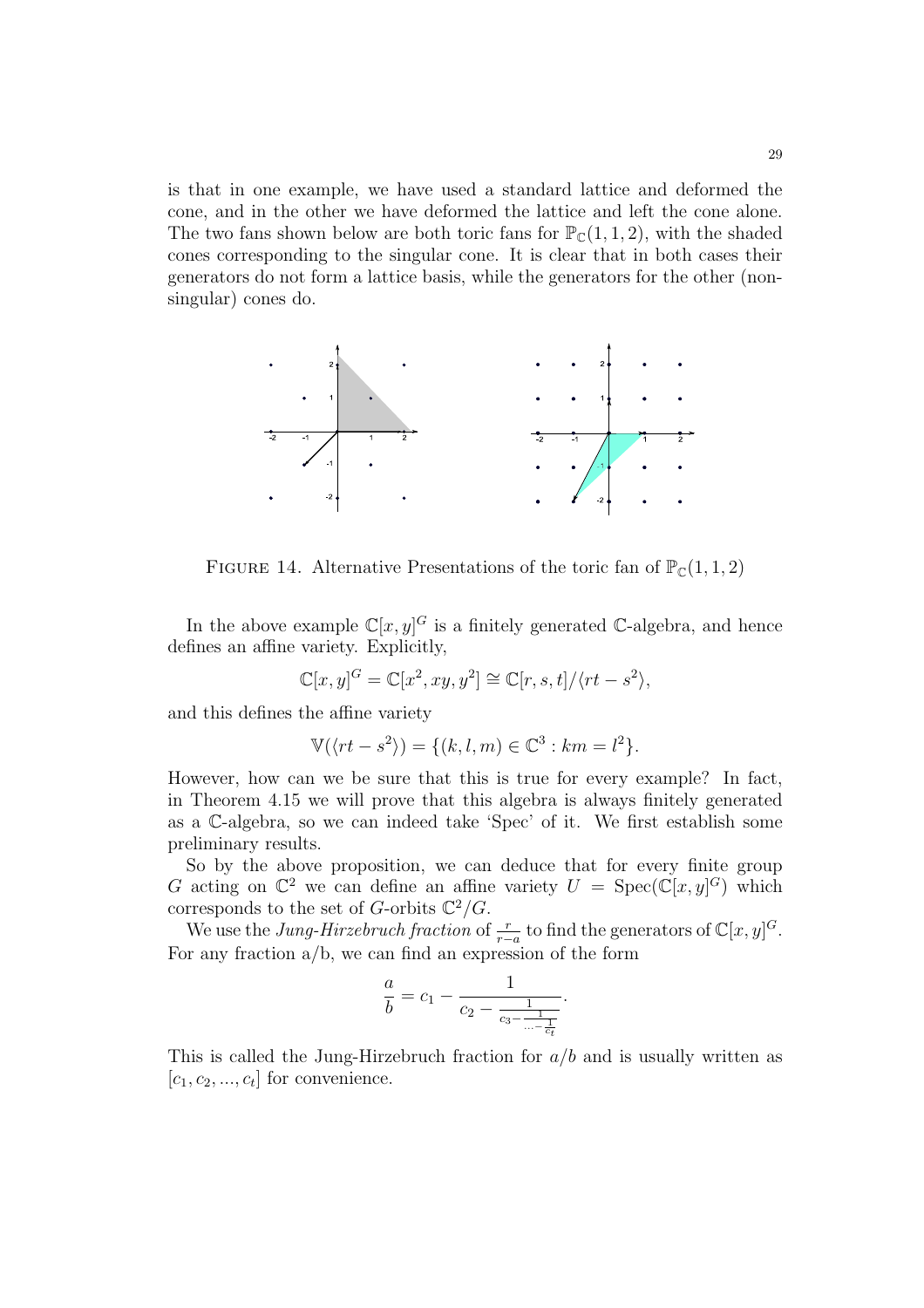**Lemma 4.13.** Let  $[c_1, c_2, ... c_k]$  be a Jung Hirzebruch fraction, and let  $p_i/q_i =$  $[c_1, ..., c_i]$  be the ith convergent, for each  $i \leq k$ . Then

$$
\left(\begin{array}{cc} -q_{i-1} & p_{i-1} \\ -q_i & p_i \end{array}\right) = \left(\begin{array}{cc} 0 & 1 \\ -1 & c_i \end{array}\right) \cdots \left(\begin{array}{cc} 0 & 1 \\ -1 & c_1 \end{array}\right).
$$

*Proof.* Proof is by induction on  $i$ . The 0th convergent is not defined, and so the  $i = 1$  case doesn't make sense. We begin with the  $i = 2$  case.

$$
[c_1, c_2] = c_1 - \frac{1}{c_2} = \frac{c_1 c_2 - 1}{c_2},
$$

and

$$
\begin{pmatrix} 0 & 1 \ -1 & c_2 \end{pmatrix} \begin{pmatrix} 0 & 1 \ -1 & c_1 \end{pmatrix} = \begin{pmatrix} -1 & c_1 \ -c_2 & -1 + b_1 b_2 \end{pmatrix} = \begin{pmatrix} -q_1 & p_1 \ -q_2 & p_2 \end{pmatrix}
$$

as required. Now suppose the result holds for all Jung-Hirzebruch fractions of length  $i = j - 1$ . Then

$$
[c_1, ..., c_{j-1}] = \frac{c_{j-1}(p_{j-2}) - p_{j-3}}{c_{j-1}(q_{j-2}) - q_{j-3}}.
$$

Also

$$
[c_1, ..., c_j] = c_1 - \frac{1}{[c_2, ..., c_j]},
$$

where the denominator is a Jung-Hirzebruch fraction of length  $j - 1$ . Hence

$$
[c_1, ..., c_j] = c_1 - \frac{c_j(q_{[c_2,...,c_{j-1}]}) - q_{[c_2,...,c_{j-2}]}}{c_j(p_{[c_2,...,c_{j-1}]}) - p_{[c_2,...,c_{j-2}]}} = \frac{c_1c_jp_{[c_2,...,c_{j-1}]} - c_1q_{[c_2,...,c_{j-2}]} - c_jp_{[c_2,...,c_{j-1}]} + p_{[c_2,...,c_{j-2}]} }{c_j(p_{[c_2,...,c_{j-1}]}) - p_{[c_2,...,c_{j-2}]} }.
$$

By the inductive argument,

$$
\frac{p_{j-1}}{q_{j-1}} = c_1 - \frac{q_{[c_2,...,c_{j-1}]} }{p_{[c_2,...,c_{j-1}]} } = \frac{b_1 p_{[c_2,...,c_{j-1}]} - q_{[c_2,...,c_{j-1}]} }{p_{[c_2,...,c_{j-1}]}},
$$

and hence we deduce that

$$
[c_1, ..., c_j] = \frac{c_j p_{j-1} - p_{j-2}}{c_j q_{j-1} - q_{j-2}} = \frac{p_j}{q_j}.
$$

Now

$$
\begin{pmatrix} 0 & 1 \ -1 & c_j \end{pmatrix} \begin{pmatrix} -q_{j-2} & p_{j-1} \ -q_{j-1} & p_{j-1} \end{pmatrix} = \begin{pmatrix} -q_{j-1} & p_{j-1} \ q_{j-2} - c_j q_{j-1} & c_j p_{j-1} - p_{j-2} \end{pmatrix},
$$

and so by the above the result follows.  $\Box$ 

The embedding is given by the following proposition.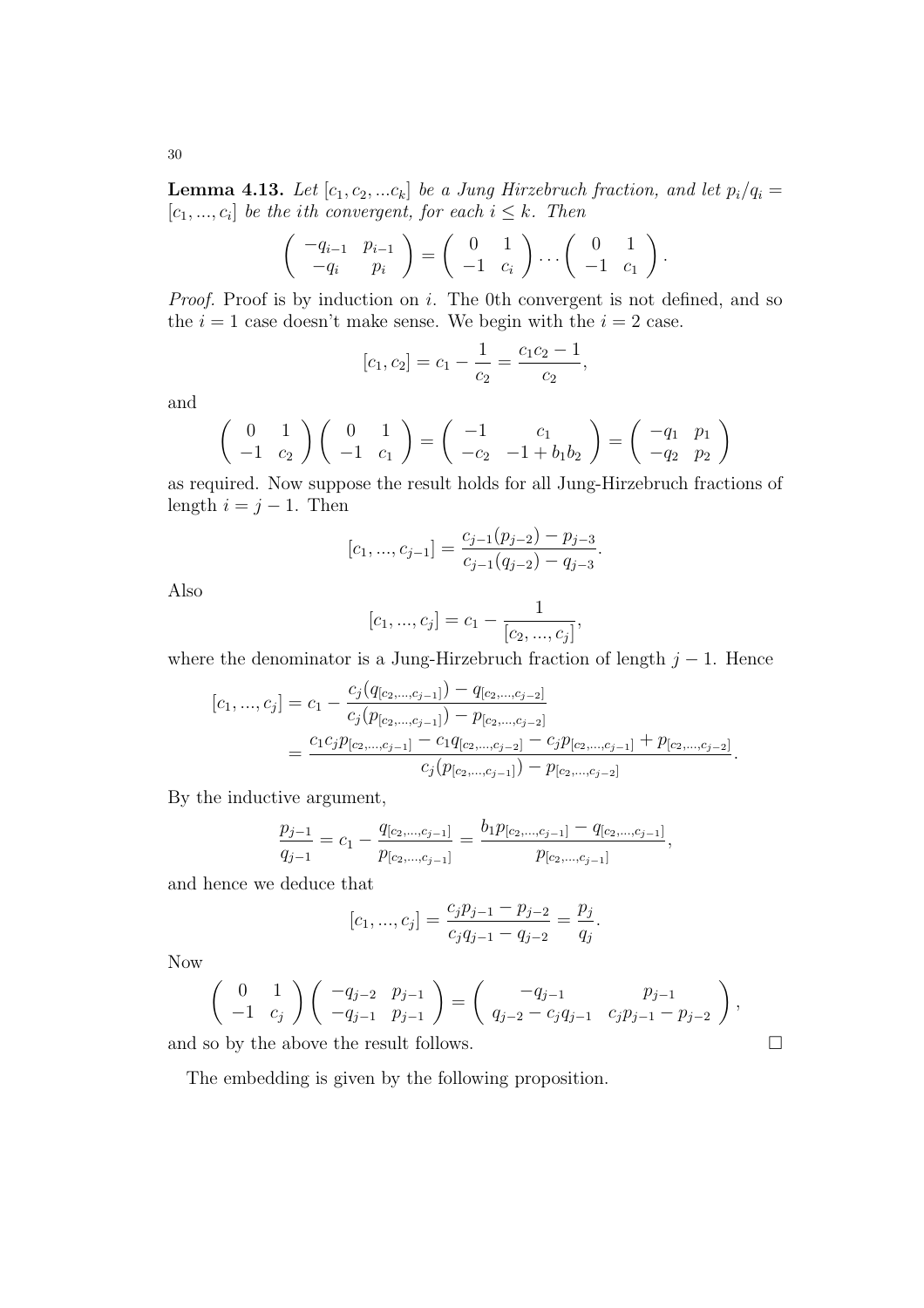**Proposition 4.14.** Writing  $r/(r - a) = [c_1, ..., c_k]$  as above, and setting  $u_0 =$  $(r, 0)$  and  $u_1 = (r - a, 1)$ , we can define

$$
u_{i+1} := c_i \mathbf{.} u_i - u_{i-1}.
$$

Then the set  $\{u_0, ..., u_{k+1}\}$  form the convex hull of points in  $\sigma^{\vee} \cap M \setminus \{0\}$ , and

$$
\mathbb{C}[\sigma^{\vee} \cap M] = \mathbb{C}[\chi^{u_0}, ..., \chi^{u_{k+1}}] \cong \mathbb{C}[x_1, ..., x_{k+1}]/I.
$$

*Proof.* The vectors  $u_0 = (r, 0), u_1 = (r - a, 1)$  correspond to the monomials  $x^r, x^{r-a}y \in M$ . These vectors form a Z-basis for M, since every G-invariant monomial  $x^c y^d$  satisfies  $c + ad = kr$  for some  $k \in \mathbb{Z}$ . So  $c = kr - ad =$  $d(r-a)+(k-d)r$ , i.e.  $(c, d) = d(r-a, 1)+(k-d)(r, 0)$ . Therefore we deduce that these vectors form the convex hull for the cone that they generate. We now apply a change of basis matrix

$$
\left(\begin{array}{cc}r-a&1\\c_1(r-a)-r&c_1\end{array}\right)=\left(\begin{array}{cc}0&1\\-1&c_1\end{array}\right)\left(\begin{array}{cc}r&0\\r-a&1\end{array}\right),\,
$$

giving rise to the pair  $u_1 = (r-a, 1)$  and  $u_2 = (c_1(r-a)-r, c_1)$  which also form a Z basis for M. Then  $\{u_0, u_1, u_2\}$  form a convex hull of the lattice points in the cone spanned by  $\{u_0, u_2\}$ . By induction we deduce that the  $\{u_0, ..., u_{k+1}\}$ form the convex hull of lattice points in the cone generated by  $\{u_0, u_{k+1}\}\$ . By 4.13 it follows that the change of basis from  $\{u_0, u_1\}$  to  $\{u_k, u_{k+1}\}$  is given by

$$
\left(\begin{array}{cc} r - ap_{k-1} - rq_{k-1} & p_{k-1} \\ 0 & r \end{array}\right) = \left(\begin{array}{cc} -q_{k-1} & p_{k-1} \\ (a-r) & r \end{array}\right) \left(\begin{array}{cc} r & 0 \\ r-a & 1 \end{array}\right).
$$

Hence  $u_{k+1} = (0, r)$ . In particular the whole cone is generated by  $\{u_0, u_{k+1}\},\$ so the convex hull of all the lattice points in the cone  $\sigma^{\vee} \setminus \{0\}$ . These lattice points generate the semigroup  $S_{\sigma} = \sigma^{\vee} \cap M$ , since adjacent pairs base M, which gives

$$
\mathbb{C}[\sigma^{\vee} \cap M] = \mathbb{C}[\chi^{u_0}, ..., \chi^{u_{k+1}}].
$$

It is also worth noting that, since every pair  $\{u_i, u_{i+1}\}$  is a lattice basis for M, then the volume of the parallelogram generated by  $u_i$  and  $u_{i+1}$  must equal r, the size of the lattice M. Now the final pair  $u_k, u_{k+1}$  base M, so the parallelogram spanned by  $((r-a)p_{k-1} - rq_{k-1}, p_{k-1})$  and  $(0, r)$  must have area r. This implies that  $r \cdot (r - a)p_{k-1} - rq_{k-1} = r$ , i.e.  $(r - a)p_{k-1} - rq_{k-1} = 1$ which in turn implies that  $p_{k-1} \cdot (r - a) \equiv 1 \mod r$ . Hence  $u_k = (1, \beta)$  where  $(r - a)\beta \equiv \text{ mod } r.$ 

We are now in a position to prove that  $\mathbb{C}[x,y]^G$  is a finitely generated Calgebra.

**Theorem 4.15.** For  $G \subset GL(2,\mathbb{C})$  a cyclic group, as above, the algebra  $\mathbb{C}[x,y]^G$  is finitely generated.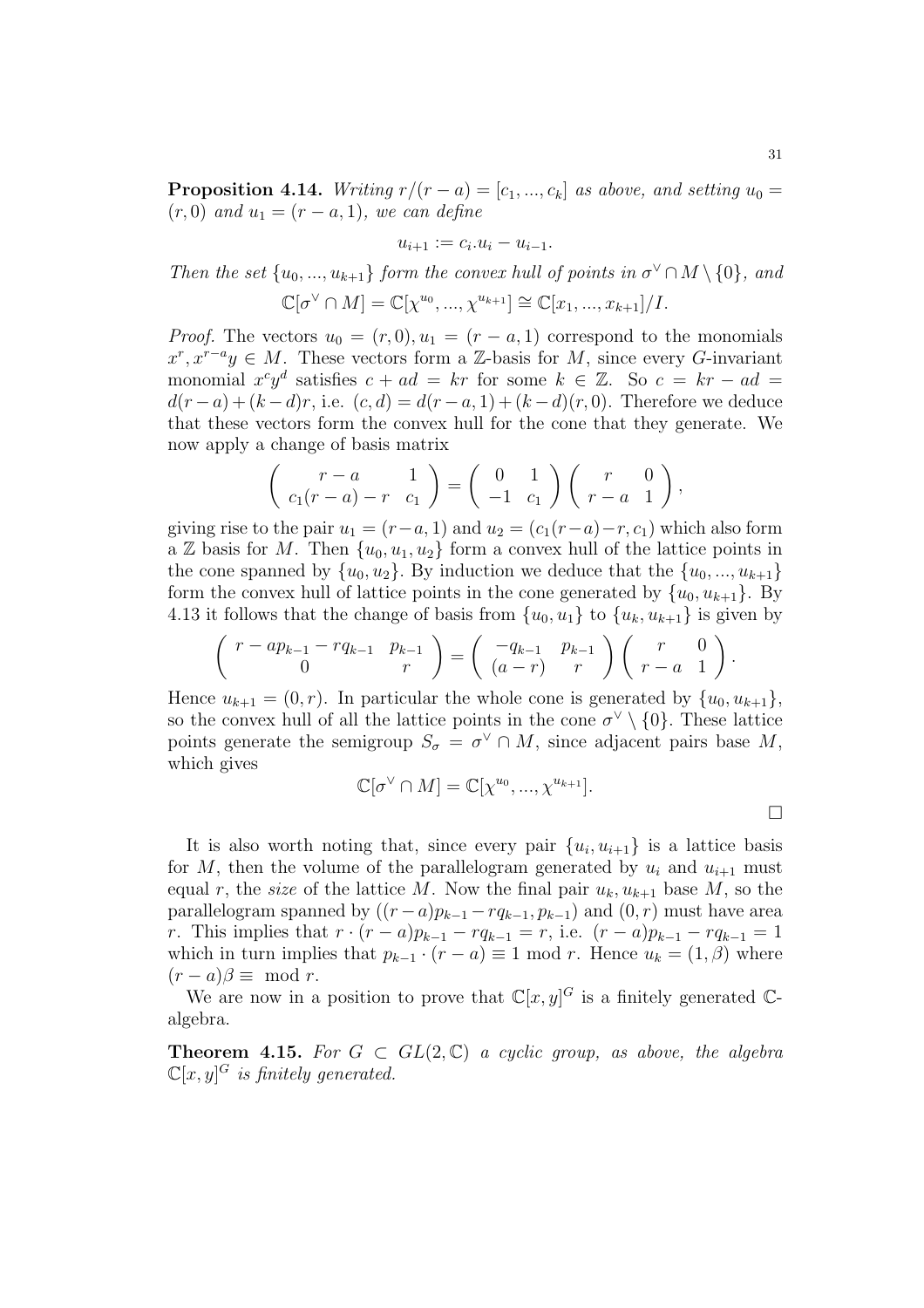*Proof.*  $\mathbb{C}[x,y]^G$  is the C-algebra generated by the monomials of  $\mathbb{C}[x,y]$  that are invariant under the action of G. This is precisely the monomials in the set  $\sigma \cap M$ , since M is the set of invariant Laurent monomials, and  $\sigma$  is the cone of monomials in  $\mathbb{C}[x, y]$ . So

$$
\mathbb{C}[x,y]^G = \mathbb{C}[\sigma \cap M],
$$

and the result follows from Proposition 4.14.  $\Box$ 

Now by the following proposition, we see that we have found a closed embedding of  $\mathbb{C}^2/G$  into  $\mathbb{C}^{k+1}$ .

**Proposition 4.16.** Let  $G \subset GL(2, \mathbb{C})$  be a finite group. Then the inclusion  $\mathbb{C}[x,y]^G \hookrightarrow \mathbb{C}[x,y]$  induces a surjective homomorphism

$$
\pi: \mathbb{A}_{\mathbb{C}}^2 \to \text{Spec}(\mathbb{C}[x,y]^G)
$$

with  $\pi(p) = \pi(p') \Leftrightarrow G \cdot p = G \cdot p'$ . Hence  $Spec(\mathbb{C}[x,y]^G) = \mathbb{C}^2/G$ , which parameterises all G-orbits in  $\mathbb{C}^2$ .

*Proof.* See [?], Proposition 2.4.  $\Box$ 

**Example 4.17.** (Cyclic Quotient Singularity of type  $\frac{1}{17}(1, 7)$ .) Let G be the cyclic subgroup of  $GL(2,\mathbb{C})$  generated by the matrix

$$
g := diag(\epsilon, \epsilon^7),
$$

where  $\epsilon$  is a primitive 17th root of unity.

$$
\frac{r}{r-a} = \frac{17}{10} = 2 - \frac{1}{4 - \frac{1}{2 - \frac{1}{2}}} = [2, 4, 2, 2].
$$

 $u_0 = (17, 0), u_1 = (10, 1)$  and from these we can deduce that

• 
$$
u_2 = 2(10, 1) - (17, 0) = (3, 2)
$$

- $u_3 = 4(3, 2) (10, 1) = (2, 7)$
- $u_4 = 2(2, 7) (3, 2) = (1, 12)$
- $u_2 = 2(1, 12) (2, 7) = (0, 17).$

These points generate the lattice of G-invariant monomials, as shown below. By the above proposition, we can deduce that

$$
\mathbb{C}[\sigma^{\vee} \cap M] = \mathbb{C}[x^{17}, x^{10}y, x^3y^2, x^2y^7, xy^{12}, y^{17}] = \mathbb{C}[z_1, ... z_5]/I,
$$

where  $I$  is generated by the equations

$$
rank\left(\begin{array}{cccc}z_1&z_2&z_3^3&z_3^2z_4&z_3^2z_5\\z_2&z_3&z_4&z_5&z_6\end{array}\right)\le 1.
$$

Hence we obtain the embedding

$$
\mathbb{V}(I) \hookrightarrow \mathbb{C}^5.
$$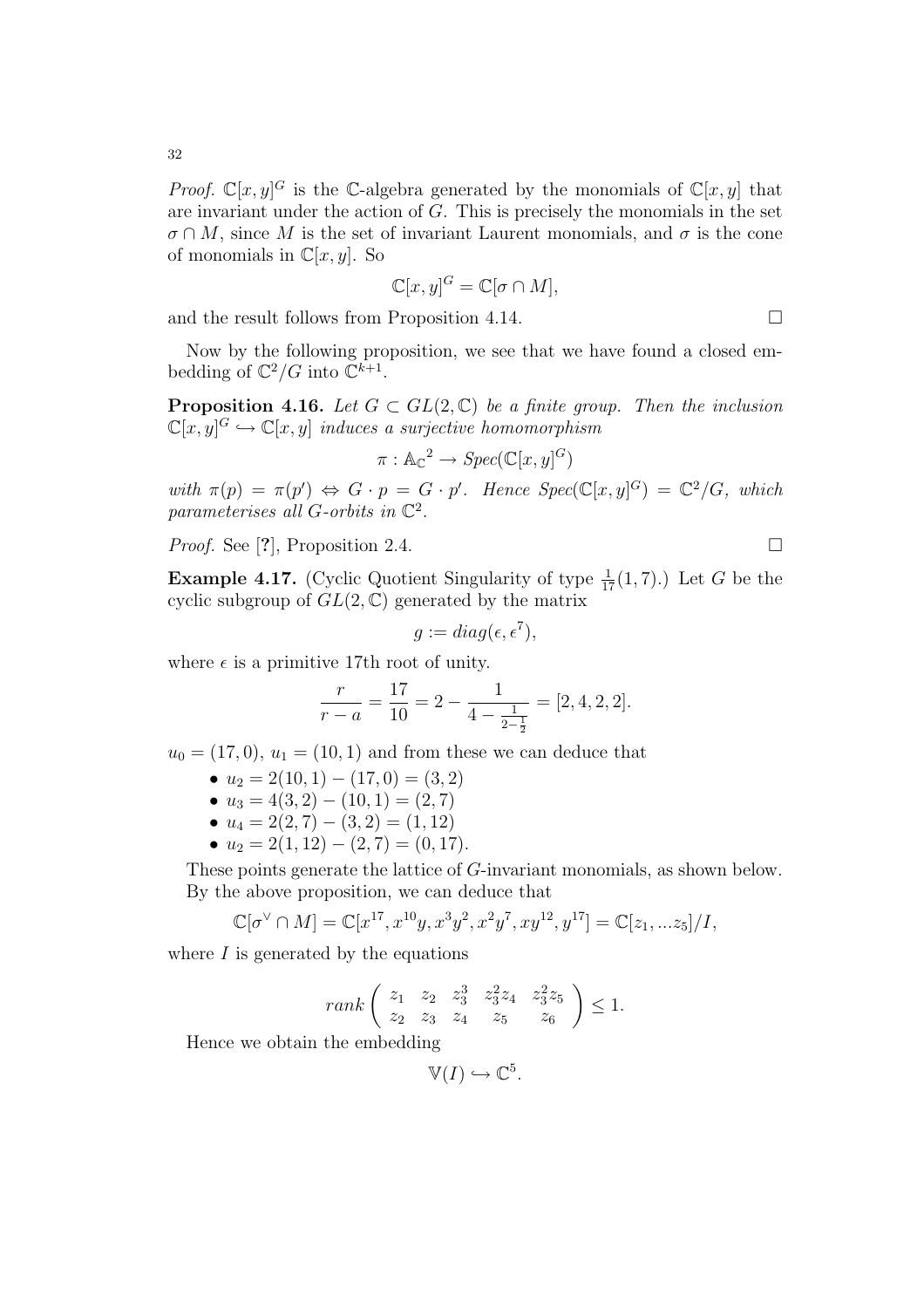

FIGURE 15.  $\sigma^{\vee} \cap M$ 

We will now prove the theorem stated at the beginning of this subsection, namely that the variety  $U_{\sigma}$  associated with the cone  $\sigma$  on the lattice N, is either  $\mathbb{C}^2$ , or the cyclic quotient singularity of type  $\frac{1}{r}(1, a)$  for some  $a, r$  relatively prime.

*Proof of 4.11.* Fix a lattice  $N \cong \mathbb{Z}^2$  in  $\mathbb{C}^2$ , and a cone  $\sigma$ . Choose primitive generators  $\mathbf{v_1}, \mathbf{v_2}$  of  $\sigma$ . We can then choose coordinates such that  $\mathbf{v_2} = (0, 1)$ and  $\mathbf{v}_1 = (r, s)$  for  $r, s \geq 0$ . Thinking of the coordinates of points in  $\mathbb{C}^2$  as a column vector, we can apply the lattice automorphism

$$
\theta\left(\begin{array}{c}r\\s\end{array}\right)=\left(\begin{array}{cc}1&0\\c&1\end{array}\right)\left(\begin{array}{c}r\\s\end{array}\right)=\left(\begin{array}{c}r\\crcrr+s\end{array}\right),\end{array}
$$

which allows us to add any multiple of r onto s, so we choose  $s = -a$  for  $0 \le a < r$ . If  $a = 0$ , then  $\mathbf{v}_1 = (r, 0)$ , and hence  $r = 0$  since  $\mathbf{v}_1$  is primitive. This implies that  $\sigma$  is the non-negative quadrant, and so  $U_{\sigma} \cong \mathbb{C}^2$ . Otherwise we have that  $0 < a < r$ , and since  $v_1$  is primitive, a and r are coprime. Now we can apply the matrix  $\overline{a}$ 

$$
\frac{1}{r}\left(\begin{array}{cc} 1 & 0 \\ a & r \end{array}\right).
$$

This alters both the lattice N and the cone  $\sigma$  such that the resulting lattice is generated by  $\frac{1}{r}(1, a)$  and  $(0, 1)$ , and the resulting cone has generators  $(1, 0)$ and (0, 1). This data determines the cyclic quotient singualarity of type  $\frac{1}{r}(1, a)$ as required.  $\Box$ 

4.4. Resolution of Singularities. In the above examples we showed how  $U_{\sigma}$  could be embedded into  $\mathbb{C}^n$ , where  $U_{\sigma} \cong \mathbb{C}^2/G$ , and by Proposition 4.11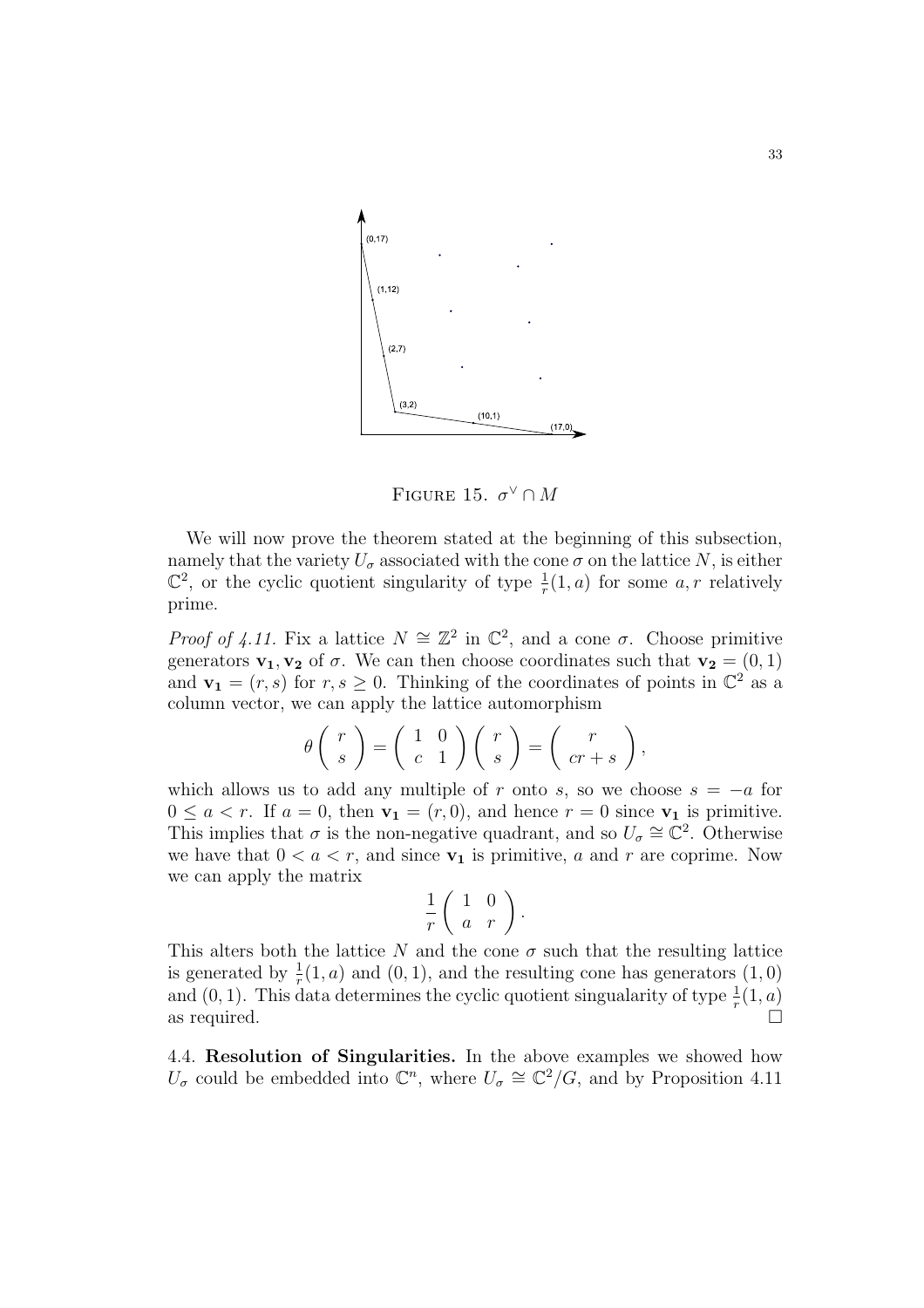every affine chart  $U_{\sigma}$  of a toric surface X is isomorphic to  $\mathbb{C}^2/G$  for some cyclic group

$$
G = \langle diag(\epsilon, \epsilon^a) \rangle,
$$

where  $\epsilon$  is a primitive rth root of unity, and  $gcd(a, r) = 1$ . However, when G is non-trivial,  $U_{\sigma}$  is singular. This is seen when we consider the dual cone  $\sigma$ in the dual space. It's generators do not form a lattice basis for  $N$ , the dual lattice of M, and this implies that they do not generate the cone of  $\mathbb{C}^2$ .

We can resolve the singularities of  $U_{\sigma}$  by subdividing the cone corresponding to it, so that the generators of each subcone do form a lattice basis for N. We can compute this by using the Jung-Hirzebruch continued fraction of  $r/a$  in the following way.

**Proposition 4.18.** Write  $r/a = [b_1, ..., b_s]$ , and set  $v_0 = (0, 1)$ ,  $v_1 = \frac{1}{r}$  $\frac{1}{r}(1, a).$ Then define

$$
v_{i+1} = b_i v_i - v_{i-1} \text{ for } i = 1, \dots s.
$$

Then the set  $\{v_0, ..., v_{s+1}\}$  form the convex hull of points in  $\sigma \cap N \setminus \{0\}$ , and the fan  $\Sigma$  obtained by subdividing  $\sigma$  along the rays  $\rho_i = \mathbb{R}_{\geq 0} v_i$  determines the minimal resolution

$$
\phi: U_{\Sigma} \to U_{\sigma} \cong \mathbb{C}^2/G.
$$

Proof. In the proof of Proposition 4.14 we calculated the points on the convex hull of  $\sigma^{\vee} \cap M \setminus \{0\}$  by beginning with the two points nearest the y-axis and using the continued fraction expansion to find all the other points. We now have the 2 points closest to the x-axis, and we want to find a continued fraction  $r/\alpha$  which will give these as the final two points. By the remark following the proof, this  $\alpha$  satisfies  $\alpha < r$  and  $\alpha \cdot a \equiv 1 \mod r$ . But given fractions  $r/\alpha$ ,  $r/\beta$ such that  $\alpha \cdot \beta \equiv 1 \mod r$  implies that if  $r/\alpha = [b_1, ..., b_n]$ , then  $r/\beta = [b_n, ..., b_1]$ So we will find the same points by starting with the points  $(0, r)$  and  $(1, a)$ and working clockwise with the continued fraction expansion of  $r/a$ . So in a similar way to 4.14 we see that  $\{v_0, ... v_{k+1}\}$  form the convex hull of points in  $\sigma \cap N \setminus \{0\}$ . By construction, each  $v_i$  lies in N and consecutive pairs generate the lattice, so the toric variety  $X_{\Sigma}$  equivalent to the fan obtained by drawing a line  $\rho_i$  through each  $v_i$  is smooth. This is the minimal resolution of  $U_{\sigma}$ .

Each  $v_i = \frac{1}{r}$  $\frac{1}{r}(\alpha_i, \beta_i)$  for some  $\alpha_i, \beta_i \in \mathbb{C}$ . Let  $\sigma_i$  be the 2-dimensional cone spanned by the vectors  $v_i$  and  $v_{i+1}$ . Then we can cover the minimal resolution by affine charts by setting  $U_{\sigma_i} = \text{Spec}(\mathbb{C}[\xi_i, \eta_i])$ , where  $\xi_i = x^{\beta_i}/y^{\alpha_i}$  and  $\eta_i =$  $y^{\alpha_{i+1}}/x^{\beta_{i+1}}$ . The contract of the contract of the contract of the contract of  $\Box$ 

**Example 4.19.** Let us consider the cyclic quotient singularity of type  $\frac{1}{17}(1,7)$ again.

$$
\frac{r}{a} = \frac{17}{7} = 3 - \frac{1}{2 - \frac{1}{4}} = [3, 2, 4].
$$

We have that  $v_0 = (0, 1)$  and  $v_1 = \frac{1}{17}(1, 7)$ , and we obtain that

34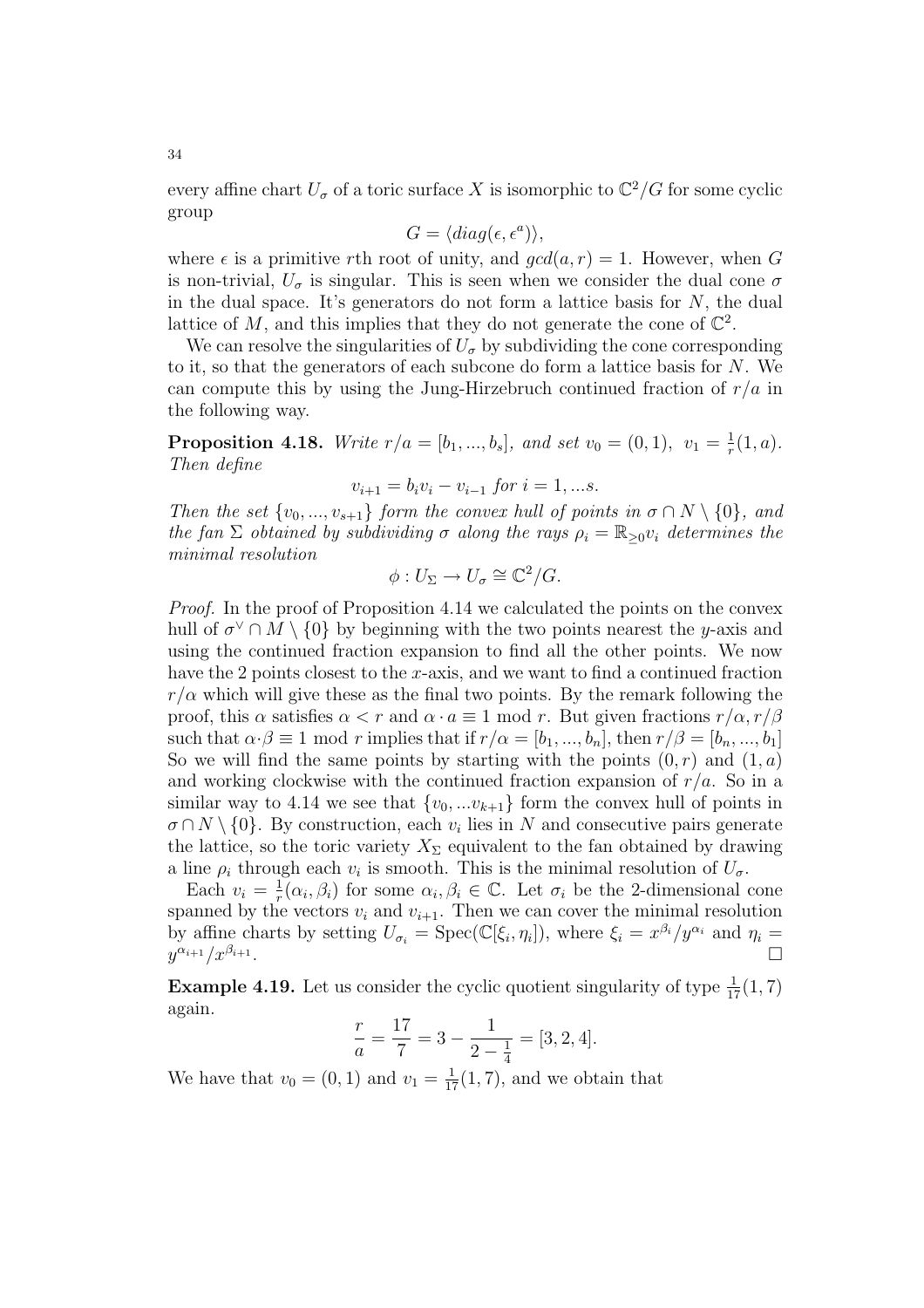• 
$$
v_2 = \frac{3}{17}((1,7) - (0,17)) = \frac{1}{17}(3,4)
$$

• 
$$
v_3 = \frac{2}{17}((3,4)-(1,7)) = \frac{1}{17}(5,1)
$$

•  $v_4 = \frac{4}{17}((5, 1) - (3, 4)) = (1, 0).$ 

These points form the convex hull of points in  $\sigma \cap N \setminus \{0\}$ , as shown on the graph below left. The line through these points is sometimes called the Newton Boundary.



(a)  $\sigma \cap N$  with Newton Boundary. (b) The Resolved Cone.

FIGURE 16. Resolution of the Singularity  $\frac{1}{17}(1,7)$ .

With the above proposition, we have a method for subdividing a singular cone in a fan into smaller non singular cones. We now show how to cover this 'resolved cone' with affine charts. The figure on the right shows the resolved cone for the above example.

The 'extra lines' on our cone all have primitive generators of the form 1  $\frac{1}{r}(\alpha_i, \beta_i)$ , and hence the cone  $\sigma_i$  corresponds to the chart with coordinate ring  $\mathbb{C}[\xi_i, \eta_i],$  where

$$
\xi_i := x^{\beta_i} / y^{\alpha_i}, \eta_i := y^{\alpha_{i+1}} / x^{\beta^{i+1}}.
$$

This choice of co-ordinate ring arises by looking at each  $\sigma_i$ , and choosing the Laurent monomials that correspond to the inward pointing vectors. For example, the coordinate ring for the cone  $\sigma_i$  shown above is

$$
\mathbb{C}[x^4/y^3, y^5/x].
$$

This C-algebra is isomorphic to  $\mathbb{C}[z_0, z_2]$ , and hence  $Spec(\mathbb{C}[x^4/y^3, y^5/x]) = \mathbb{C}^2$ , so this cone does indeed correspond to the affine variety  $\mathbb{C}^2$ .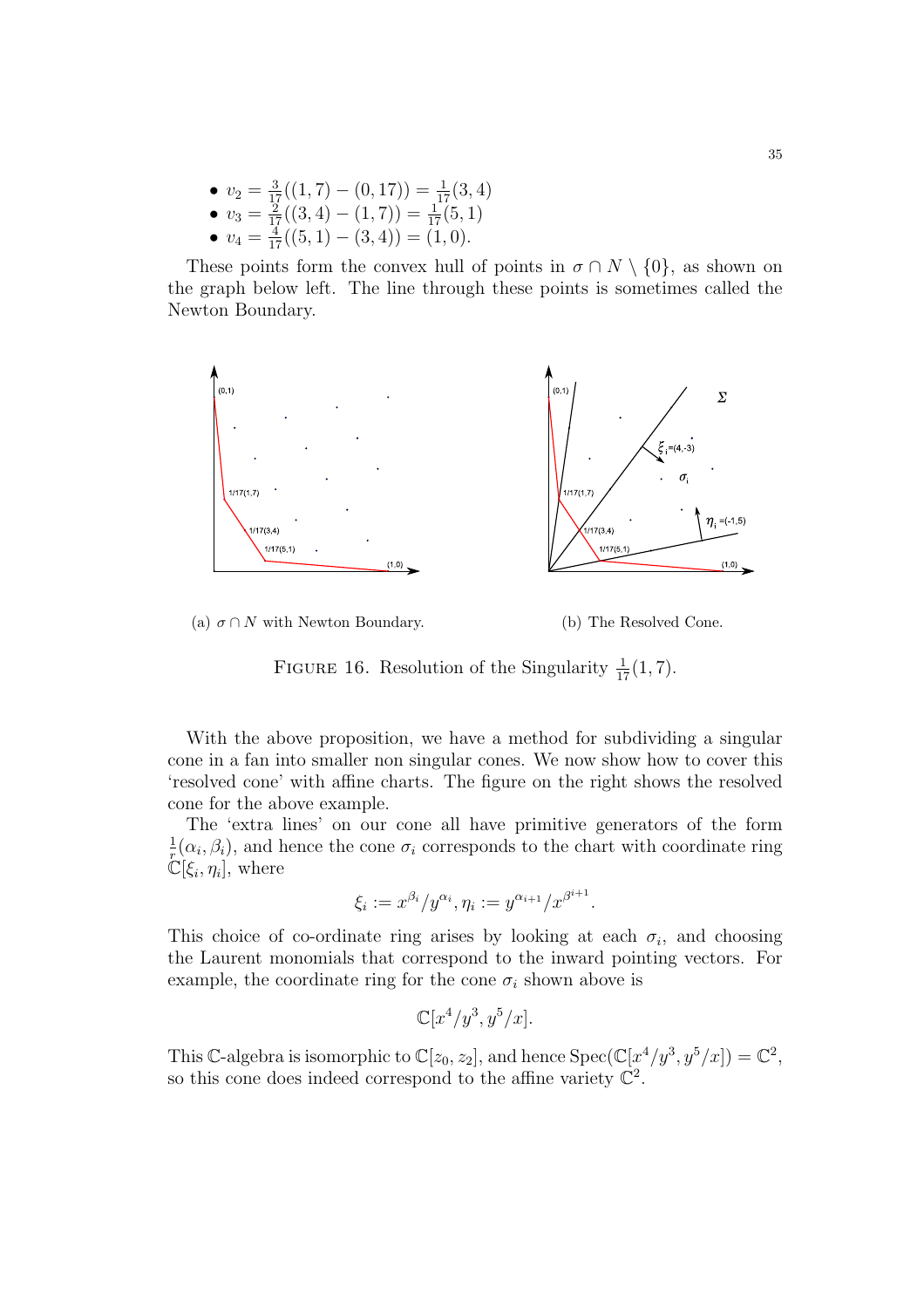# 5. The Main Theorem.

Having given an introduction to Groebner fans and toric varieties, we now proceed to state prove the theorem that links this all together. We begin by a consideration of finite subgroups in  $GL(2,\mathbb{C})$ .

5.1. **Finite Subgroups of**  $GL(2,\mathbb{C})$ . Let G be a finite group of order r.

**Definition 5.1.** A representation of G over  $\mathbb C$  is a homomorphism

$$
\rho: G \to GL(n, \mathbb{C})
$$

for some  $n \in \mathbb{N}$ . The *degree* of  $\rho$  is defined to be n.

**Example 5.2.** For example, let  $G = \mathbb{Z}_r$  for some non-zero  $r \in \mathbb{Z}$ . Then the map  $\overline{a}$  $\mathbf{r}$ 

$$
\rho: \mathbb{Z}_r \to GL(2,\mathbb{C}): \epsilon \mapsto \left(\begin{array}{cc} \epsilon & 0\\ 0 & \epsilon^a \end{array}\right)
$$

is a representation of G over  $\mathbb C$  of degree 2. This is an isomorphism, and so we can think of the group either as an abstract cyclic group, or as a subgroup of  $GL(2,\mathbb{C})$ .

**Definition 5.3.** Two representation  $\rho$  and  $\rho'$  are said to be *equivalent* if there exists an invertible matrix T such that, for all  $q \in G$ ,

$$
\rho(g) = T^{-1} \rho'(g) T.
$$

We have already considered the group

$$
H = \left\langle \left( \begin{array}{cc} \epsilon & 0 \\ 0 & \epsilon^a \end{array} \right) \right\rangle
$$

in a previous section, and it is clear by the above example that for any finite cyclic group G we can find a representation  $\rho$  such that  $\rho(G) = H$  for some  $a, r \in \mathbb{N}$ , where  $gcd(a, r) = 1$ . But what about other finite abelian groups G? Can we also find a representation for these groups with image of this form? Since  $\rho$  is a homomorphism, we can deduce that the image of  $\rho$  is also a finite abelian group in  $GL(2,\mathbb{C})$ . The following theorem will help us.

**Theorem 5.4.** Every finite abelian group  $G$  of  $GL(2,\mathbb{C})$  is diagonalisable.

*Proof.* See [7], Chapter 9, Proposition 9.11.  $\Box$ 

This implies that for every presentation  $\rho$  of G with image H, we can find a matrix T such that for all  $A_g \in H$ ,  $T^{-1}A_gT$  is a diagonal matrix. So for every presentation  $\rho: G \to GL(2, \mathbb{C})$  there exists an equivalent representation  $\rho'$  with a diagonal image.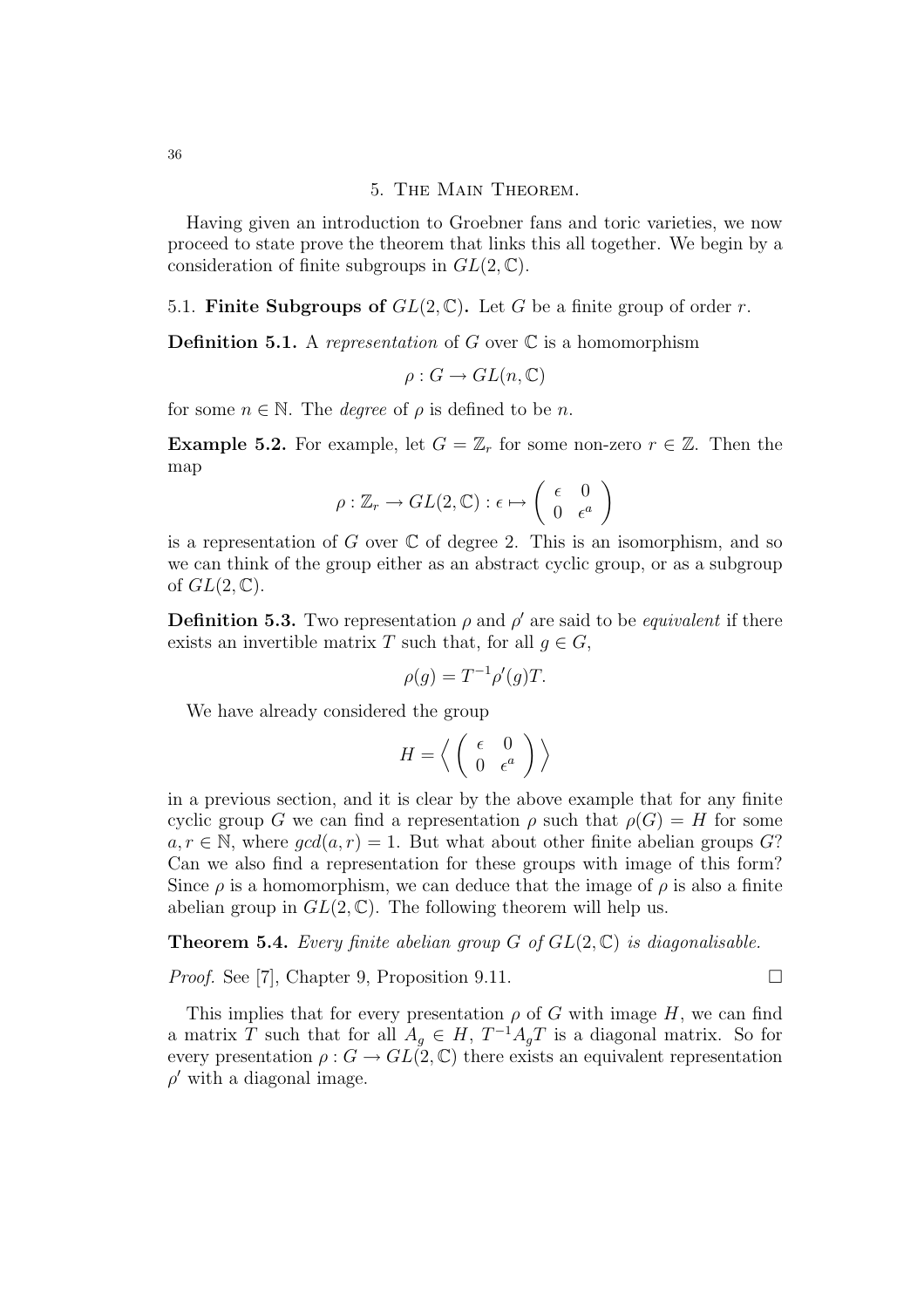**Definition 5.5.** An element  $q \in GL(n, \mathbb{C})$  is called a *quasi-reflection* if the matrix  $q-I$  has rank 1, where I is the  $n \times n$  identity matrix. This is equivalent to saying that the action of  $\mathbb C$  on  $\mathbb C^n$  by left multiplication by g does not fix any hyperplane of  $\mathbb{C}^n$ . A group  $G \subset GL(2,\mathbb{C})$  is called *small* if it does not contain any quasi-reflections.

It can be shown that an action of a group  $G$  generated by quasi-reflections on  $\mathbb{C}^2$  doesn't alter its geometry in any way, i.e. that  $\mathbb{C}^2/G \cong \mathbb{C}^2$ . Thus we can safely ignore them, and for any group  $G$ , we simply consider the group  $G/H$ , where H is the normal subgroup generated by the quasi-reflections in G.

# **Theorem 5.6.** Every finite small abelian subgroup of  $GL(2,\mathbb{C})$  is cyclic.

*Proof.* Let  $G \subset GL(2,\mathbb{C})$  be a small finite abelian group of order r. Then by Theorem 5.4 we can diagonalise it, and so, up to isomorphism every  $g \in G$ takes the form  $diag(\lambda, \mu)$  for some  $\lambda, \mu \in \mathbb{C}$ .  $|G| = r$ , and so  $\lambda$  and  $\mu$  must be rth roots of unity, and so  $\overline{a}$  $\mathbf{r}$ 

$$
g = \left( \begin{array}{cc} \epsilon^m & 0 \\ 0 & \epsilon^n \end{array} \right),
$$

for some  $0 \leq m, n < r$ . If  $m = 0$ , then g would be a quasi-reflection, which contradicts the 'smallness' assumption, so  $m > 0$ . In fact, since  $g^k \in G$  for all  $k \in \mathbb{Z}$ , and by the same argument, no power  $({\epsilon}^m)^k$  is trivial for  $0 < k < r$ , so  $\epsilon^m$  is a primitive rth root of unity. Hence we can take an appropriate power l of  $q$  such that  $\overline{a}$  $\mathbf{r}$ 

$$
g' = g^l = \left(\begin{array}{cc} \epsilon & 0\\ 0 & \epsilon^a \end{array}\right),
$$

for some  $0 \le a < r$ . Similarly we can deduce that  $\epsilon^a$  is a primitive rth root of unity, and hence a and r are relatively prime. Now  $\langle q' \rangle$  is a cyclic subgroup of order r, and since  $|G| = r$ , we deduce that  $G = \langle g' \rangle$ , and hence G is cyclic as required.  $\Box$ 

Thus, given a finite, small abelian subgroup G in  $GL(2,\mathbb{C})$ , we may choose coordinates so that it is isomorphic to the subgroup generated by the diagonal matrix  $diag(\epsilon, \epsilon^a)$  for  $\epsilon$  a primitive rth root of unity, and  $gcd(a, r) = 1$ .

### 5.2. Statement and Proof of the Main Theorem.

**Theorem 5.7.** Let G be a small, finite, abelian group and let  $I_G \subset \mathbb{C}[x, y]$  be the G-homogeneous ideal generated by the binomials of the form

$$
x^a y^b - x^c y^d \in \mathbb{C}[x, y] : (a - c, b - d) \in M,
$$

where M is the lattice of G-invariant Laurent monomials. Then the Groebner fan for the  $I_G$  determines a toric variety which is isomorphic to the minimal resolution of  $\mathbb{C}^2/G$ .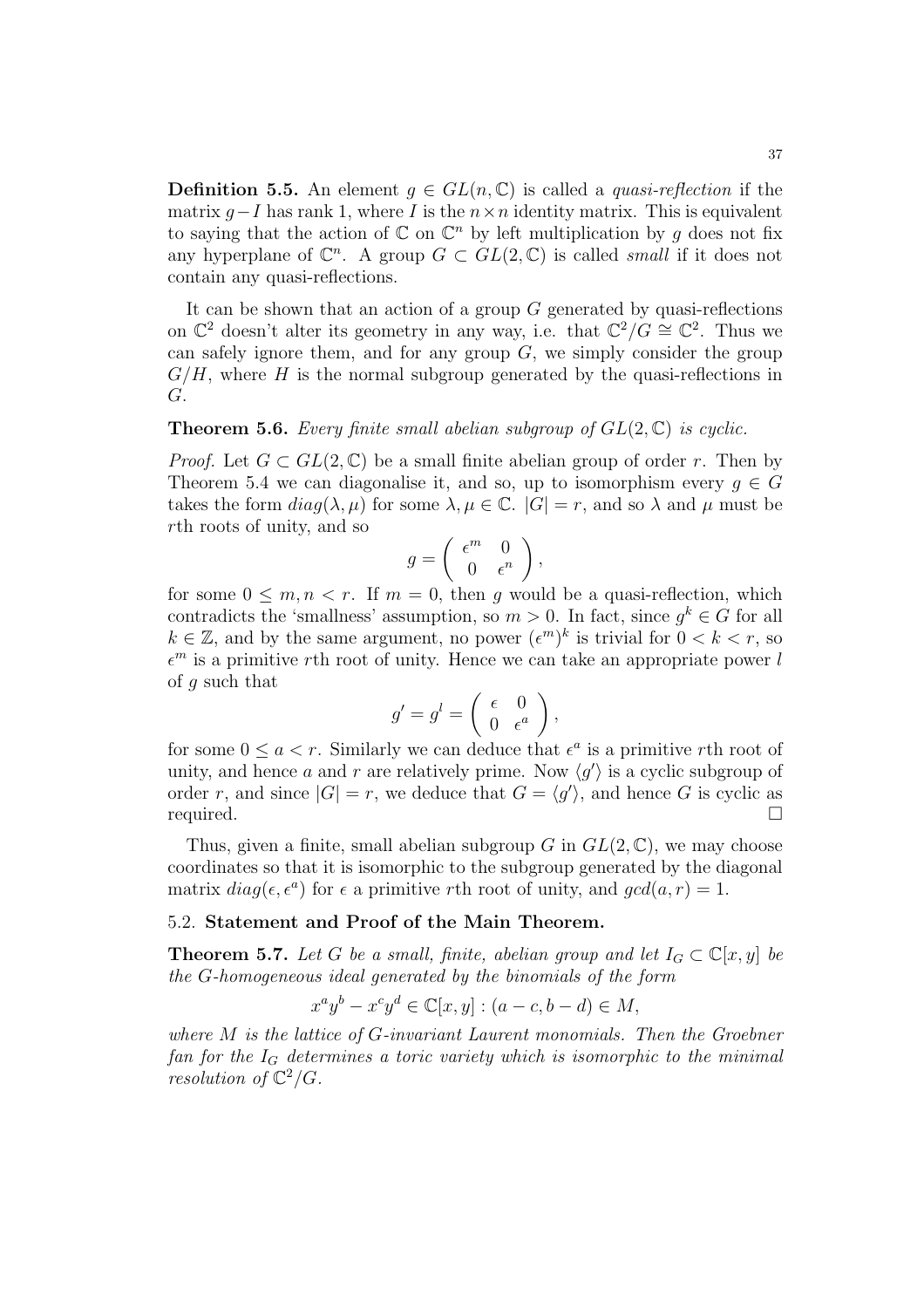38

Let H be some multiplicative group contained in  $\mathbb{C}^*$ . Then we can consider the action of H on  $\mathbb{C}^2$  by

$$
h \cdot (r, s) = (h^m r, h^n s),
$$

where  $m, n \in \mathbb{N}$ . This action can be represented by the group of matrices

$$
\{diag(h^m, h^n); h \in H\}
$$

acting on  $\mathbb{C}^2$  by matrix multiplication. This action also defines a dual action on  $\mathbb{C}[x, y]$ , the coordinate ring of  $\mathbb{C}^2$  with

$$
h \cdot x \mapsto h^m x, h \cdot y \mapsto h^n y.
$$

So for every monomial  $x^a y^b$ , we have that

$$
h \cdot x^a y^b = h^{ma+nb} x^a y^b.
$$

Such an action of H on  $\mathbb{C}^2$  is equivalent to a grading of  $\mathbb{C}[x, y]$ . For example, if Such an action of H on  $\mathbb{C}^2$  is equivalent to a grading of  $\mathbb{C}[x, y]$ . For example, if we take  $H = \mathbb{C}^*$ , we obtain a Z-grading  $\bigoplus \mathbb{C}[x, y]_{\mathbb{Z}}$ , with  $x^a y^b \in \mathbb{C}[x, y]_{ma+nb}$ . If H is a cyclic group of order r, then it's action on  $\mathbb{C}[x, y]$  is equivalent to a grading of  $\mathbb{C}[x, y]$  into r pieces.

**Definition 5.8.** Let  $G \subset GL(2,\mathbb{C})$  be a finite cyclic group with generator

$$
g := diag(\epsilon, \epsilon^a),
$$

where  $\epsilon$  is a primitive rth root of unity. A polynomial  $f \in \mathbb{C}[x, y]$  is G semi*invariant* if all the terms of f lie in the same graded piece of  $\mathbb{C}[x, y]$  with respect to the grading defined above by the action of G.

**Definition 5.9.** Let  $G \subset GL(2,\mathbb{C})$  be as above. Then an ideal  $I \subset \mathbb{C}[x,y]$  is G-homogeneous if it is generated by polynomials that are semi-invariant under the action of G.

Before proving Theorem 5.7, we first provide a geometric interpretation of the ideal  $I_G$ .

**Lemma 5.10.** Let G be a finite cyclic group in  $GL(2,\mathbb{C})$  generated by  $g :=$  $diag(\epsilon, \epsilon^a)$ . Let  $I_G \subseteq \mathbb{C}[x, y]$  be the G-homogeneous ideal defined in the statement of Theorem 5.7. Then

$$
Spec(\mathbb{C}[x,y]/I_G) = \mathbb{V}(I_G)
$$

is the free  $G$ -orbit of the point  $(1, 1)$ .

*Proof.* Let  $Z$  be the  $G$ -orbit of  $(1, 1)$ . Then

$$
Z = \{ (\epsilon^i, \epsilon^{ai \bmod r}) : 0 \le i < r \}.
$$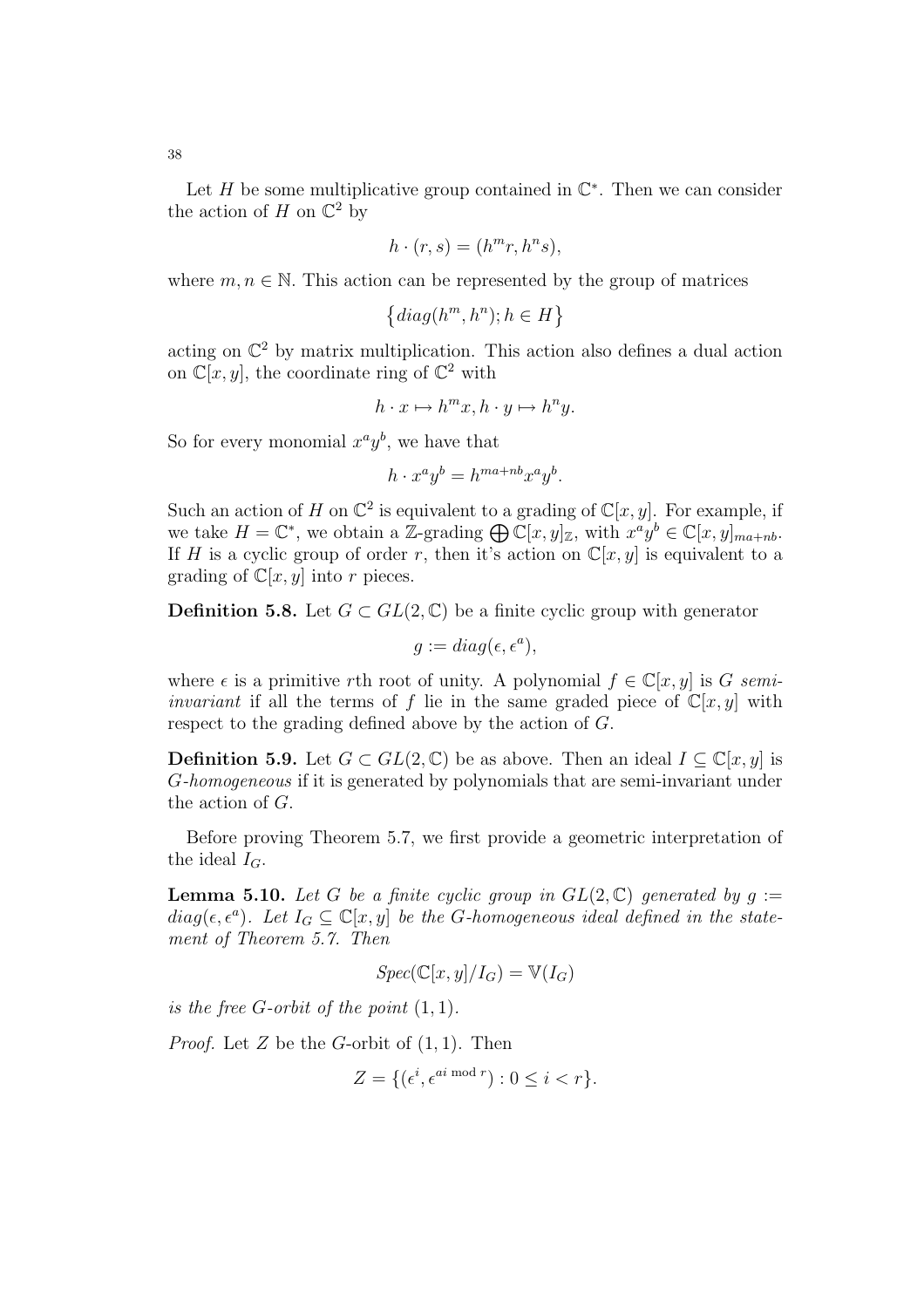Clearly the number of distinct points in the G-orbit Z is  $|G| = r$ . We want to show that  $\mathbb{V}(I_G) = Z$ . Let  $h = x^c y^d - x^e y^f \in I_G$ . Then  $(c - e, d - f) \in M$ , which implies that  $c + ad \equiv e + af \mod r$ . Hence for all  $(e^{i}, e^{ai \mod r}) \in Z$ ,

$$
h(\epsilon^i, \epsilon^{ai \bmod r}) = 0.
$$

Since h was an arbitrary generator of  $I_G$ , we deduce that  $Z \subseteq V(I_G)$ . It is now enough to show that  $|\mathbb{V}(I_G)| \leq r$ .

 $V(I_G)$  has coordinate ring  $R = \mathbb{C}[x, y]/I_G$ .  $\mathbb{C}[x, y]$  has C-vector space basis consisting of the infinite set of monomials  $\{x^{\alpha}y^{\beta} : \alpha, \beta \in \mathbb{N}\}\$ . We know that the points  $(r, 0), (0, r) \in M$ , so  $x^r - 1, y^r - 1 \in I_G$ , and so R is generated by a subset of  $\{x^{\alpha}y^{\beta}; 0 \leq \alpha, \beta < r\}$ , and is hence a k-dimensional C-vector space for some finite k. Also, the point  $(r-a, 1) \in M$ , so each y in R can be replaced by  $x^{r-a}$ . Hence the set  $1, x, ..., x^{r-1}$  spans R, and  $k \leq r$ . Since

$$
\mathbb{C}[x,y]/I_G \cong \mathbb{C}[\mathbb{V}(I_G)],
$$

where  $\mathbb{C}[\mathbb{V}(I_G)]$  is the ring of regular functions on  $\mathbb{V}(I_G)$ , we can conclude that  $|\mathbb{V}(I_G)| = k \leq r$ . But  $|Z| = r$ , and  $Z \subseteq \mathbb{V}(I_G)$ , so  $Z = \mathbb{V}(I_G)$  as required. ¤

Proof of 5.7. Let G be a small finite abelian group. Then we can find a representation  $\rho: G \to GL(2, \mathbb{C})$  with image equal to the group

$$
\Big\langle \left( \begin{array}{cc} \epsilon & 0 \\ 0 & \epsilon^a \end{array} \right) \Big\rangle,
$$

where  $\epsilon$  is a primitive rth root of unity, and  $qcd(a, r) = 1$ .

By the above,

$$
I_G = \langle x^a y^b - x^c y^d : (a - c, b - d) \in M \rangle.
$$

Without loss of generality, we may assume  $a \geq c$ . Then  $x^a y^b - x^c y^d = c$  $x^c(x^{a-c}y^b - y^d)$ , and  $(a - c, b) - (0, d) \in M$ , so  $x^{a-c}y^b - y^d \in I_G$ . Similarly, if  $d \geq b$ , we have  $x^{a-c} - yd - b \in M$ , or when  $d < b$   $x^{a-c}y^{b-d} - 1 \in M$ .  $x^a y^b - x^c y^d$  is obtainable from whichever lower degree generator we have found, hence a smaller generating set of  $I_G$  is

$$
A := A_1 \cup A_2 = \{x^s - y^t : (s, r - t) \in M\} \cup \{x^u y^v - 1 : (u, v) \in M\}.
$$

For all monomials  $x^a y^b \in LT(I_G)$ , and term orders  $\prec$ , we can find a binomial in the above set whose leading term divides  $x^a y^b$ , so the universal Groebner basis  $G$  is a subset of A.

Let  $(s, r - t) \in M$ . Then  $x^s y^{r-t}$  is invariant under the action of G, which sends  $x \to \epsilon^1 x$ , and  $y \to \epsilon^a y$ . This implies that

$$
s \equiv at \bmod r.
$$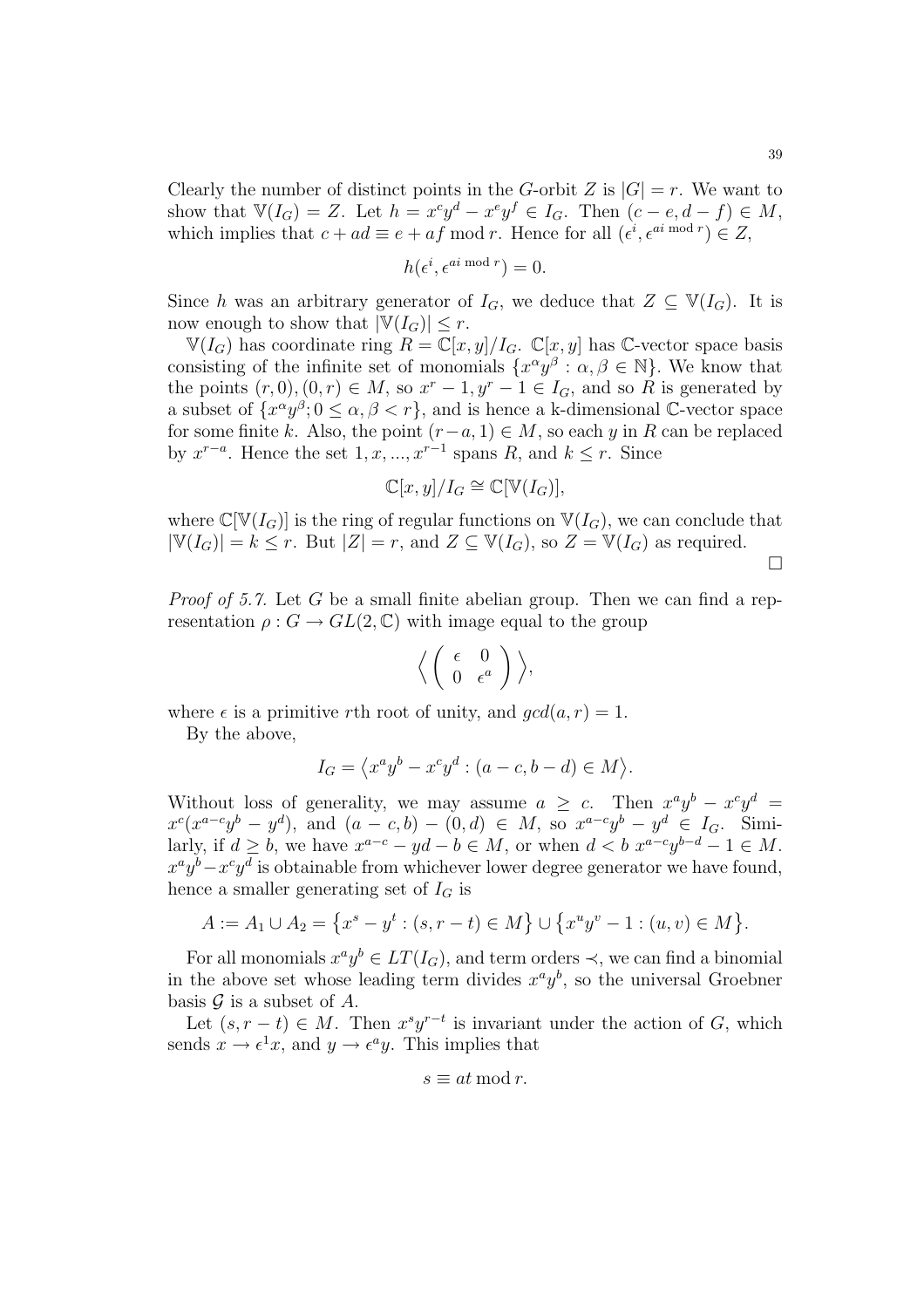Now points in  $N = \mathbb{Z}^2 + \frac{1}{n}$  $\frac{1}{r}(1,a)\mathbb{Z}$  are of the form  $\frac{1}{r}(n_1,n_2)$ , where  $n_1 =$  $k + rm_1$ ,  $n_2 = ak + rm_2$ , for some  $k, m_1, m_2 \in \mathbb{Z}$ . Clearly

$$
n_2 \equiv an_1 \bmod r,
$$

so we have a one to one correspondence between binomials  $x^s - y^t \in A$  and points  $\frac{1}{r}(t,s) \in N$ .

The points on the Newton boundary  $N'$  form a lattice basis of  $N$ , and all points of N contained in the positive quadrant of  $\mathbb{R}^2$  are obtained by taking the sum of positive multiples of them. We now establish an equivalence between members of the Groebner basis contained in  $A_1$ , and points on the Newton boundary N'. Suppose  $\frac{1}{r}(t, s)$  is not contained in N'. Then there exist 1  $\frac{1}{r}(t_i, s_i) \in \mathbb{N}'$ ,  $a_i \in \mathbb{Z}_{\geq 0}$  such that

$$
\frac{1}{r}(t,s) = \sum a_i \frac{1}{r}(t_i,s_i).
$$

By an inductive argument, we may assume we have  $\frac{1}{r}(t_1, s_1)$ ,  $\frac{1}{r}$  $\frac{1}{r}(t_2, s_2) \in N$ such that

$$
\frac{1}{r}(t_1, s_1) + \frac{1}{r}(t_2, s_2) = \frac{1}{r}(t_i, s_i).
$$

By the above correspondence, we have binomials  $x^{s_1} - y^{t_1}, x^{s_2} - y^{t_2} \in A_1$  such that

$$
x^{s_1} - y^{t_1} + x^{s_2} - y^{t_2} = x^s - y^t.
$$

Hence  $x^s - y^t$  is obtained from other members of  $A_1$  of lower degree in both monomials, and so is not in the reduced Groebner basis. Suppose now that  $x^{s}-y^{t} \in A_{1} \setminus \mathcal{G}$ . Then we can find elements of  $\mathcal{G}$  that generate  $x^{s}-y^{t}$ . By an inductive argument we can assume  $\exists x^{s_1} - y^{t_1}, x^{s_2} - y^{t_2} \in I_G$  such that  $s_1 + s_2 = s, t_1 + t_2 = t$ . Hence we deduce that

$$
\frac{1}{r}(t,s) = \frac{1}{r}(t_1,s_1) + \frac{1}{r}(t_2,s_2), t_1, t_2, s_1, s_2 \ge 0, \frac{1}{r}(t_1,s_1), \frac{1}{r}(t_2,s_2) \in N.
$$

So  $\frac{1}{r}(t,s)$  are not in N'. Hence we have a one to one correspondence between points on the Newton boundary and binomials in  $A_1 \cup G$ .

Let  $N' = \{p_i = \frac{1}{r}\}$  $\frac{1}{r}(a_i, b_i) : 1 \leq i \leq s$  for some  $s \in \mathbb{N}$ . Let  $\mathbf{w} = (a_i, b_i)$ . Then by the above  $x^{b_i} - y^{a_i} \in \mathcal{G}$  and  $in_w(I)$  has a binomial generator  $x^{b_i} - y^{a_i}$ . However if you take  $\mathbf{w}' = (a_i + \delta, b_i)$  where  $\delta > 0$  is small, then  $in_{\mathbf{w}'}(I)$  has the monomial generator  $x^{b_i}$  instead. Similarly for  $\mathbf{w}'' = (a_i, b_i + \delta)$  has monomial generator  $y^{a_i}$ . So we have two different equivalence classes and a line  $l_i$  on the Groebner fan between these two cones, passing through the point  $p_i$ . Hence for every  $\mathbf{p_i} \in \mathbb{N}'$  we have a line  $l_i$  on the Groebner fan. These are the only lines on the Groebner fan, since elements in  $A_2 \cap G$  don't give a line, since their leading term is the same for every monomial order. Hence the Groebner fan determines the toric variety isomorphic to the minimal resolution of  $\mathbb{C}^2/G$ as required.  $\Box$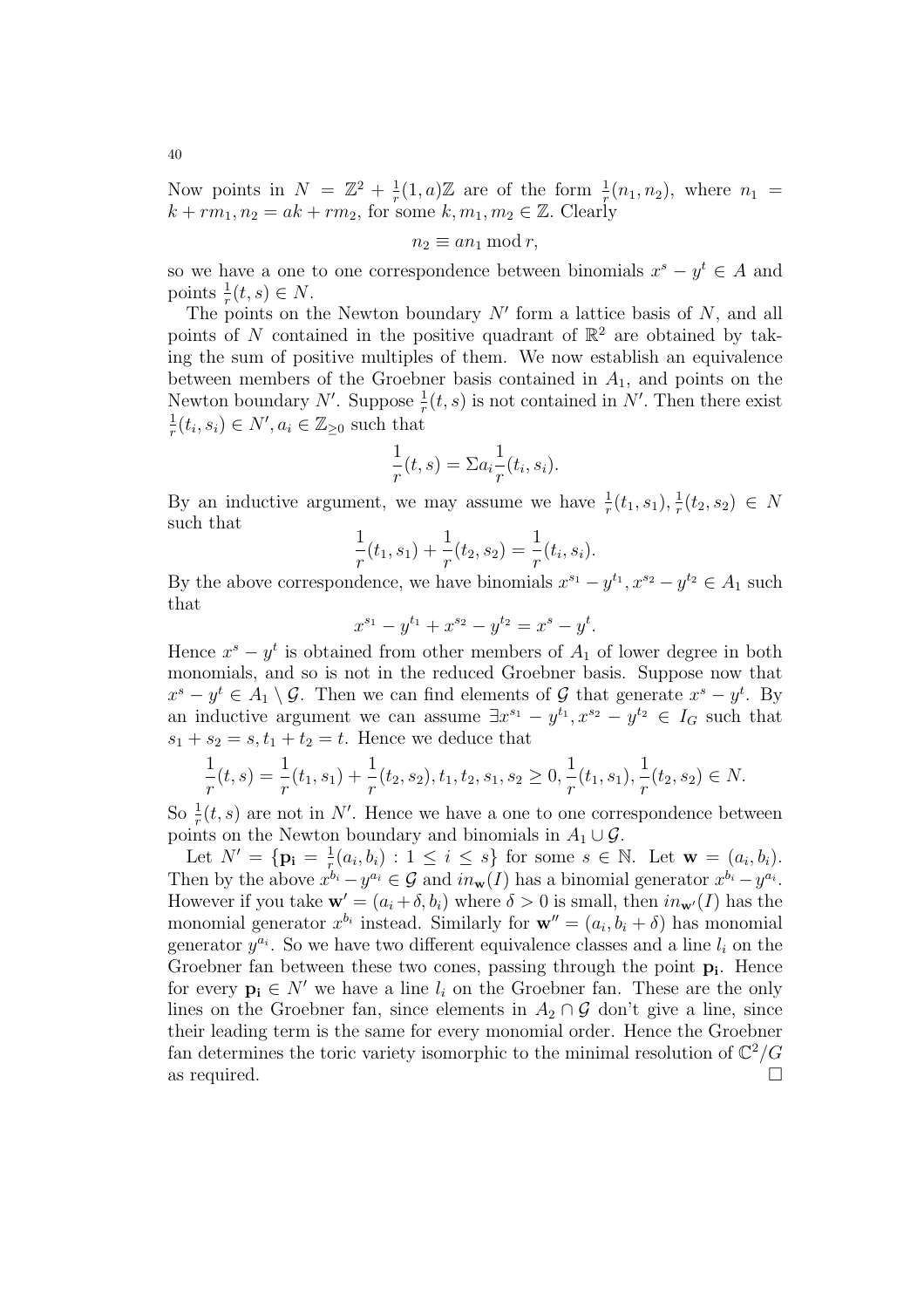## 6. The G-Hilbert Scheme

In the preceding section, we established an correspondence between the minimal resolution of  $\mathbb{C}^2/G$ , and the Groebner fan of the ideal  $I_G$ . This implies that the minimal resolution of  $\mathbb{C}^2/G$  is understood by  $I_G$ , i.e. that all we need to obtain it is the ideal  $I_G$ . This ideal is given by the group  $G$ , and hence we deduce that we can obtain the minimum resolution of  $\mathbb{C}^2/G$  using only information about the group  $G$ , via the ideal  $I_G$ . The natural question to ask now is, can we can find a description of the minimal resolution of  $\mathbb{C}^2/G$  more directly in terms of G? In this section we consider the G-Hilbert Scheme, which enables us to construct the minimal resolution more directly, by considering only information about  $G$ , namely certain  $G$ -homogeneous ideals contained in the polynomial ring  $\mathbb{C}[x, y]$ . We begin by giving an informal description of the G-Hilbert Scheme.

A moduli space is a space in which each point parameterises a given algebrogeometric object, and, moreover, all objects in a given class are parameterised by some point. A simple example is  $\mathbb{P}_{\mathbb{C}}^2$ , which is a moduli space with every point in  $\mathbb{P}_{\mathbb{C}}^2$  parameterising a straight line through the origin in  $\mathbb{C}^3$ .

We now introduce a class of algebro-geometric objects called G-clusters which are relevant to our moduli problem. For G a finite cyclic group in  $GL(2,\mathbb{C})$  of order r, a G-cluster I is an ideal in  $\mathbb{C}[x,y]$  such that  $\mathbb{C}[x,y]/I$  is an r-dimensional C-vector space with basis elements all in different eigenspaces of the G-action. A monomial G-cluster is a G-cluster with monomial generators.

For any abelian group  $G$ , we can say that  $G$  acts on itself by multiplication. Such an action has only one orbit, and one orbit stabiliser, namely  $1_G$ . For a given field  $k$ , the *regular representation* of  $G$  is the vector space over  $k$ , where all the group elements are taken as basis vectors. From the above it is clear that for any G-cluster I, the coordinate ring  $\mathbb{C}[x,y]/I$  is (isomorphic to) the regular representation of  $G$  over  $\mathbb{C}$ .

**Definition 6.1.** The *G-Hilbert Scheme* is the moduli space of *G*-clusters, i.e. the points of the G-Hilbert Scheme all correspond to G-clusters.

However, the G-Hilbert scheme is not just a set. In general it carries a complicated algebro-geometric structure, but in this special case of G a finite abelian group in  $GL(2,\mathbb{C})$ , we will show that it is a toric variety.

Example 6.2. Let us first consider the example of

$$
G := \left\{ \begin{array}{cc} -1 & 0 \\ 0 & -1 \end{array} \right), \begin{pmatrix} 1 & 0 \\ 0 & 1 \end{pmatrix} \right\} \cong \mathbb{Z}_2.
$$

This is the minimal cyclic quotient singularity of type  $\frac{1}{2}(1,1)$  as we saw in Example 4.12, and it has minimal resolution given by the cones spanned by  $(2, 0), (1, 1)$  and  $(1, 1), (0, 2)$ .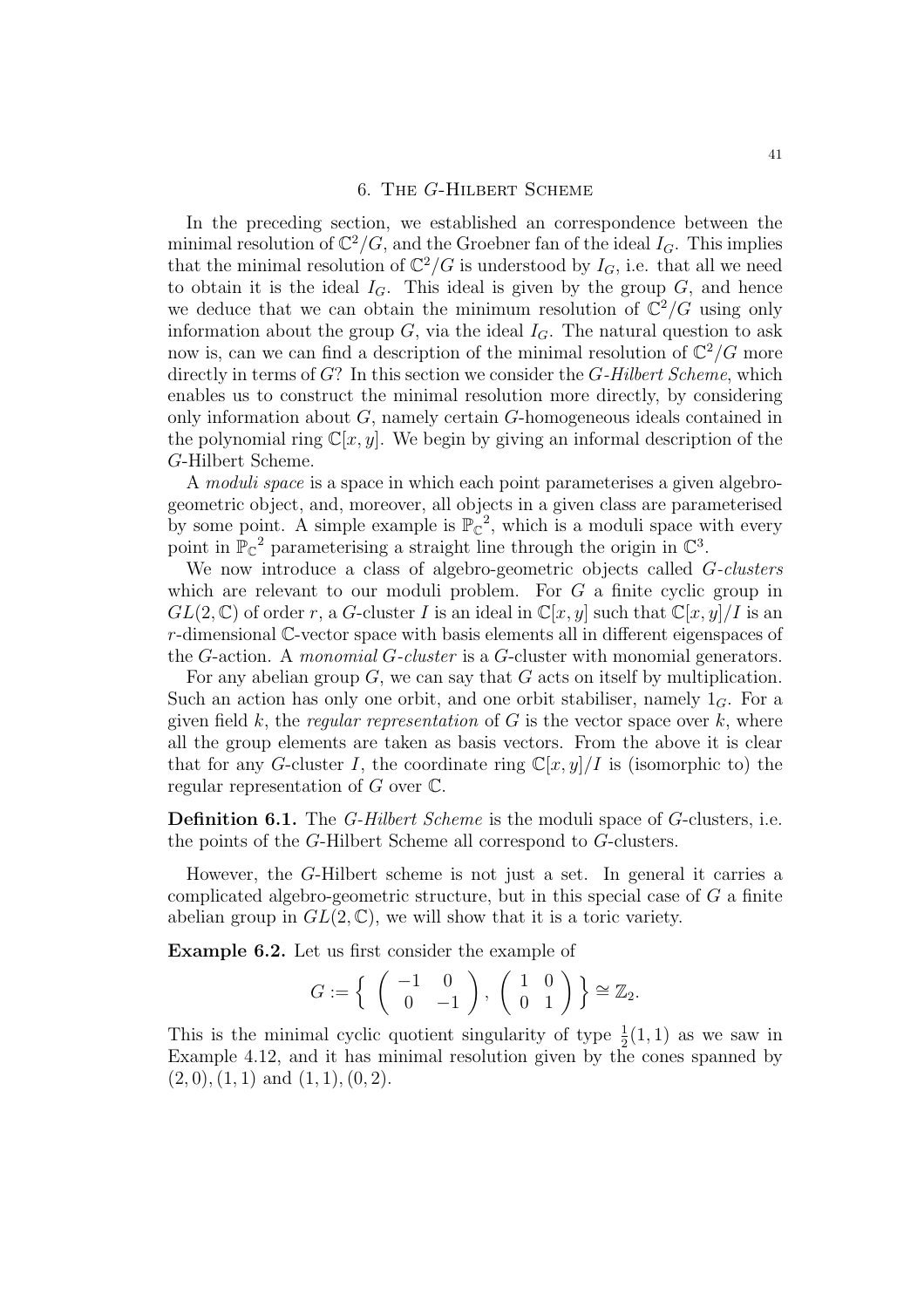The monomial G-clusters for G are the ideals

$$
I_1 := \langle x, y^2 \rangle, I_2 := \langle x^2, y \rangle,
$$

where  $\mathbb{C}[x,y]/I_1$  has vector space basis  $\{1,y\}$ , and  $\mathbb{C}[x,y]/I_2$  has vector space basis  $\{1, x\}$ . In fact, any G-cluster is just a deformation of either  $I_1$  or  $I_2$ , with

$$
I_1 := \langle x - a_1y, y^2 - b_1, xy - a_1b_1 \rangle, I_2 := \langle x^2 - a_2, y - b_2x, xy - a_2b_2 \rangle,
$$

where  $(a_i, b_i) \in \mathbb{C}^2$ . So for each  $I_i$ , and each  $(a, b) \in \mathbb{C}^2$ , we define a G-cluster. For each  $I_i$  then, we can parameterise all the G-clusters of this form by a copy of  $\mathbb{C}^2$ . So in this example, all the G-clusters are parameterised by two copies of  $\mathbb{C}^2$ , where the origins parameterise the monomial G-clusters.

In particular, the ideal  $I_G = \langle x^2 - 1, y^2 - 1, xy - 1 \rangle$ , as defined in the previous section always corresponds the ideal defined by  $(a_i, b_i) = (1, 1)$ . This is easy to see, since we have

$$
I_1 := \langle x - y, y^2 - 1, xy - 1 \rangle, I_2 := \langle x^2 - 1, y - x, xy - 1 \rangle,
$$

and all the generators of  $I_1$  and  $I_2$  are contained in  $I_G$  and vice versa. This tells us that the copies of  $\mathbb{C}^2$  which parameterise the G-clusters must glue together in some natural way.

Recall that the minimal resolution of  $\mathbb{C}^2/G$  was given by a collection of cones, each corresponding to a copy of  $\mathbb{C}^2$  glued together along the edges of the cones. In the following example we will show that the gluing in the G-Hilbert Scheme is precisely the same as the gluing in the minimal resolution of  $\mathbb{C}^2/G$ .

**Example 6.3.** Consider the cyclic quotient singularity of type  $\frac{1}{3}(1,2)$ . The minimal resolution is shown below on the deformed lattice, and on the straight lattice, as for  $\mathbb{P}_{\mathbb{C}}(1,1,2)$  in Figure 4.12.



FIGURE 17. Minimal Resolution for  $\frac{1}{3}(1, 2)$ , and the Dual Picture.

Dualising the second picture gives the dual cones on the far right. These cones correspond to the coordinate rings

$$
\mathbb{C}[x,y], \mathbb{C}[x^2y, x^{-1}], \mathbb{C}[x^3y^2, x^{-2}y^{-1}].
$$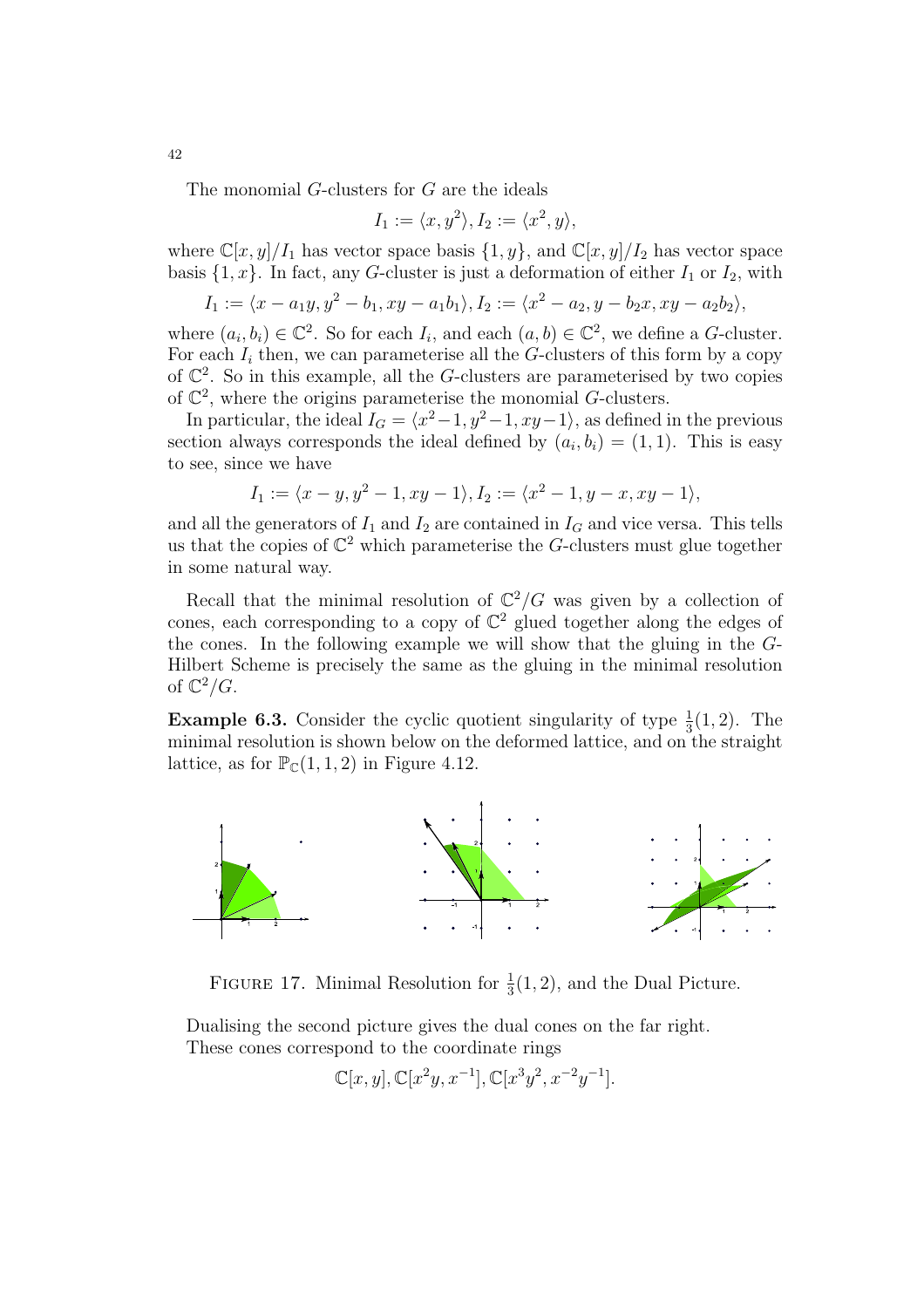Three G-clusters for this group are

$$
I_1 := \langle x - a_1 y^2, y^3 - b_1, xy - a_1 b_1 \rangle, I_2 := \langle x^2 - a_2 y, y^2 - b_1 2x, xy - a_2 b_2 \rangle,
$$
  

$$
I_3 := \langle x^3 - a_3, y - b_3 x^2, xy - a_3 b_3 \rangle.
$$

There is an obvious correspondence between the cones of the minimal resolution and these ideals. These parameterise all the possible G-clusters, but sometimes points in different copies of  $\mathbb{C}^2$  parameterise the same G-cluster. These are the points at which the copies of  $\mathbb{C}^2$  are 'glued.'

For example  $I_1 = I_2$  if and only if  $a_1 = b_2^{-1}$  and  $a_1b_1 = a_2b_2$ , and these imply that  $b_1 = a_2 b_2^2$ . This implies that  $\mathbb{C}[a_2, b_2] = \mathbb{C}[a_1^2 b_1, a_1^{-1}]$ . So we see that the G-cluster  $I_i(a_i, b_i)$  and  $I_j(a_j, b_j)$  are the same exactly when the two coordinate rings corresponding to them are the same. Hence the copies of  $\mathbb{C}^2$ parameterising the G-clusters glue in the same way as the copies of  $\mathbb{C}^2$  glue in the minimal resolution.

The following theorem generalises these ideas for all possible G-clusters for the action of a finite cyclic group G on  $\mathbb{C}^2$ .

**Theorem 6.4.** For every finite cyclic group in  $GL(2,\mathbb{C})$  and every G-cluster I, the generator of the ideal I can be chosen as the system of 3 equations  ${x^a = \alpha y^c, y^b = \beta x^d, x^{a-d}y^{c-b} = \alpha \beta}$  where  $\alpha, \beta \in \mathbb{C}$  and both  $x^a$  and  $y^c$  (resp.  $y^b$  and  $x^d$ ) belong to the same eigenspace of the G-action.

*Proof.* Let  $I_z$  be a G-cluster, where  $|G| = r$ . As we saw earlier we can think represent the action of G on  $\mathbb{C}^2$  by multiplication by the matrix  $g := diag(\epsilon, \epsilon^a)$ . By our definition of a G-cluster we have that the  $\mathbb C$  algebra  $\mathbb C[x,y]/I_Z$  is a  $\mathbb C$ vector space with dimension r. There are r different eigenspaces of the  $G$ action, and the ith eigenspace is spanned by the set of monomials with the property that

$$
g \cdot x^{\alpha} y^{\beta} = \epsilon^i x^{\alpha} y^{\beta}.
$$

By definition, each eigenspace of  $\mathbb{C}[x,y]/I_z$  is spanned by one monomial m. If  $m = m_0m_1$ , where  $m_0$  is a G-invariant monomial, then  $m_1$  is also a basis of the same eigenspace. Hence we can find a basis for  $\mathbb{C}[x,y]/I_z$  where each basis element is a basic monomial, i.e. it is not a multiple of any G-invariant monomial.

Under this action of G the first invariant power of  $x$  is  $x^r$ . Now suppose that  $x^{r-1}$  is not contained in  $I_z$ . Then the monomials  $1, x, ..., x^{r-1}$  are all not in  $I_z$ and are basic monomials in  $\mathbb{C}[x,y]/I_z$ , all lying in different eigenspaces of the action. Since  $x^r$  is in the 0th eigenspace of the G action which has basis 1, we have the relation  $x^r = \alpha y^0$  for some  $\alpha \in \mathbb{C}$ . Also the monomial y must be spanned by the monomials  $x^i$ , and since it is contained in the dth eigenspace, for some  $d \leq r$  we have the relation  $y = \beta x^d$ . Hence

$$
x^r y = \alpha y = \alpha \beta x^d
$$
 and so  $x^{r-d} y = \alpha \beta$ ,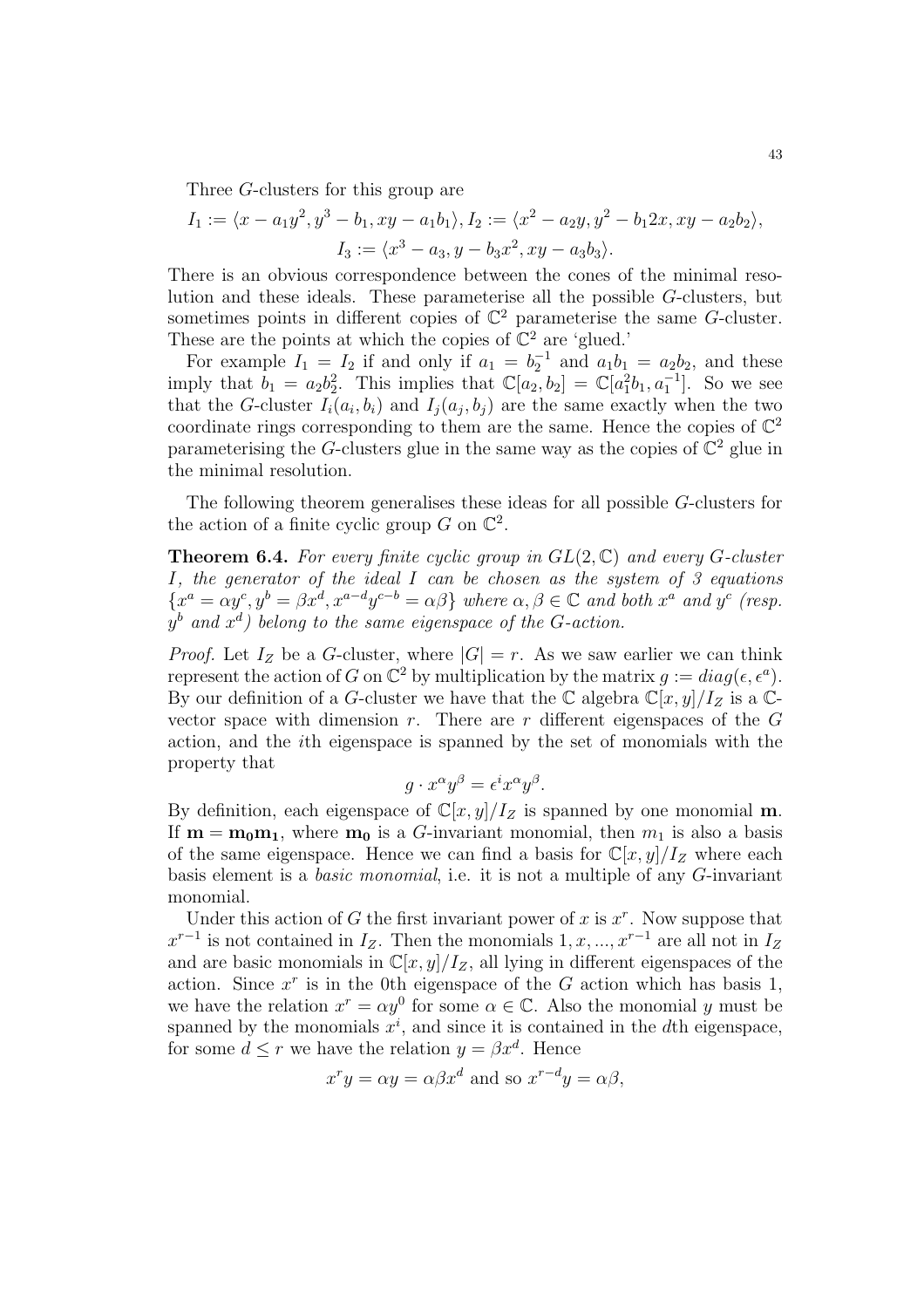as required. Now suppose that  $x^{r-1} \in I_Z$ . Then we can say that there is some  $a < r$  with  $1, x, ..., x^{a-1}$  basic monomials and  $x^a \in I_Z$ . Now the eigenspace of  $x^a$  must be spanned by a basic monomial **m** in  $\mathbb{C}[x,y]/I_z$ . Suppose **m** = x**m'**. Then  $\mathbf{m}'$  must also be a basic monomial, in the same eigenspace as  $x^l$ . So  $x^{l} = a$ **m**' for some  $a \in \mathbb{C}$ . But this implies  $x^{a} = x$ **m'**, which is a contradiction, since  $x^a \in I_Z$  and  $x \mathbf{m}'$  is not. So  $\mathbf{m} = y^c$  for some  $c \in \mathbb{N}$ , and so we obtain  $x^a = \alpha y^c$ . Applying a similar argument to y we obtain basic monomials  $y, ..., y^{b-1}$  with  $y^b = \beta x^d$  for some  $d \in \mathbb{N}$ . Similarly to the above we obtain the third equation

$$
x^{a-d}y^{b-c} = \alpha\beta.
$$

It is clear that  $a, b$  must be such that there are precisely r monomials not contained in the set ideal  $\langle x^a, y^b x^{a-d} y^{b-c} \rangle$ , and these form the basic monomial basis for  $\mathbb{C}[x,y]/I_z$ , so there is no further relation between these monomials. Hence

$$
I_Z = \langle x^a = \alpha y^c, y^b = \beta x^d, x^{a-d} y^{b-c} = \alpha \beta \rangle.
$$

**Example 6.5.** Let G be the cyclic quotient singularity of type  $\frac{1}{17}(1,7)$ . The minimal resolution is given in Figure 4.19. By the above theorem, the Gclusters are

$$
I_1 := \langle x - a_1 y^5, y^{17} - b_1, xy^{12} - a_1 b_1 \rangle
$$
  
\n
$$
I_2 := \langle x^4 - a_2 y^3, y^5 - b_2 x, x^3 y^2 - a_2 b_2 \rangle
$$
  
\n
$$
I_3 := \langle x^7 - a_3 y, y^3 - b_3 x^4, x^3 y^2 - a_3 b_3 \rangle
$$
  
\n
$$
I_4 := \langle x^{17} - a_4, y - b_4 x^7, x^{10} y - a_4 b_4 \rangle.
$$

Each of these classes of ideals is derived from the generators of one of the cones in the minimal resolution. It is clear that points  $(a, b)$  on the Newton Boundary give  $x^b$  and  $y^a$  in the same eigenspace of the action of G, i.e.  $x^b - y^a$ is semi-invariant under the action of  $G$ . Now as we have seen above Figure 4.19 also gives the Groebner fan for the ideal I with universal Groebner basis

$$
\{x^{17}-1, x^7-y, x^4-y^3, x-y^5, y^{17}-1, x^3y^2-1\}.
$$

The fan has 4 cones, and hence we have 4 equivalence classes of weight vectors and 4 corresponding initial ideals.

\n- $$
\langle y^{17}, x \rangle
$$
\n- $\langle x^3y^2, y^5, x^4 \rangle$
\n- $\langle x^3y^2, y^3, x^7 \rangle$
\n- $\langle x^{17}, y \rangle$
\n

Now if we set  $a_i = b_i = 0$ ,  $I_i$  is the initial ideal corresponding to one of the cones in the Groebner fan, and hence we see that the G-Hilbert Scheme is the same as the toric resolution of G.